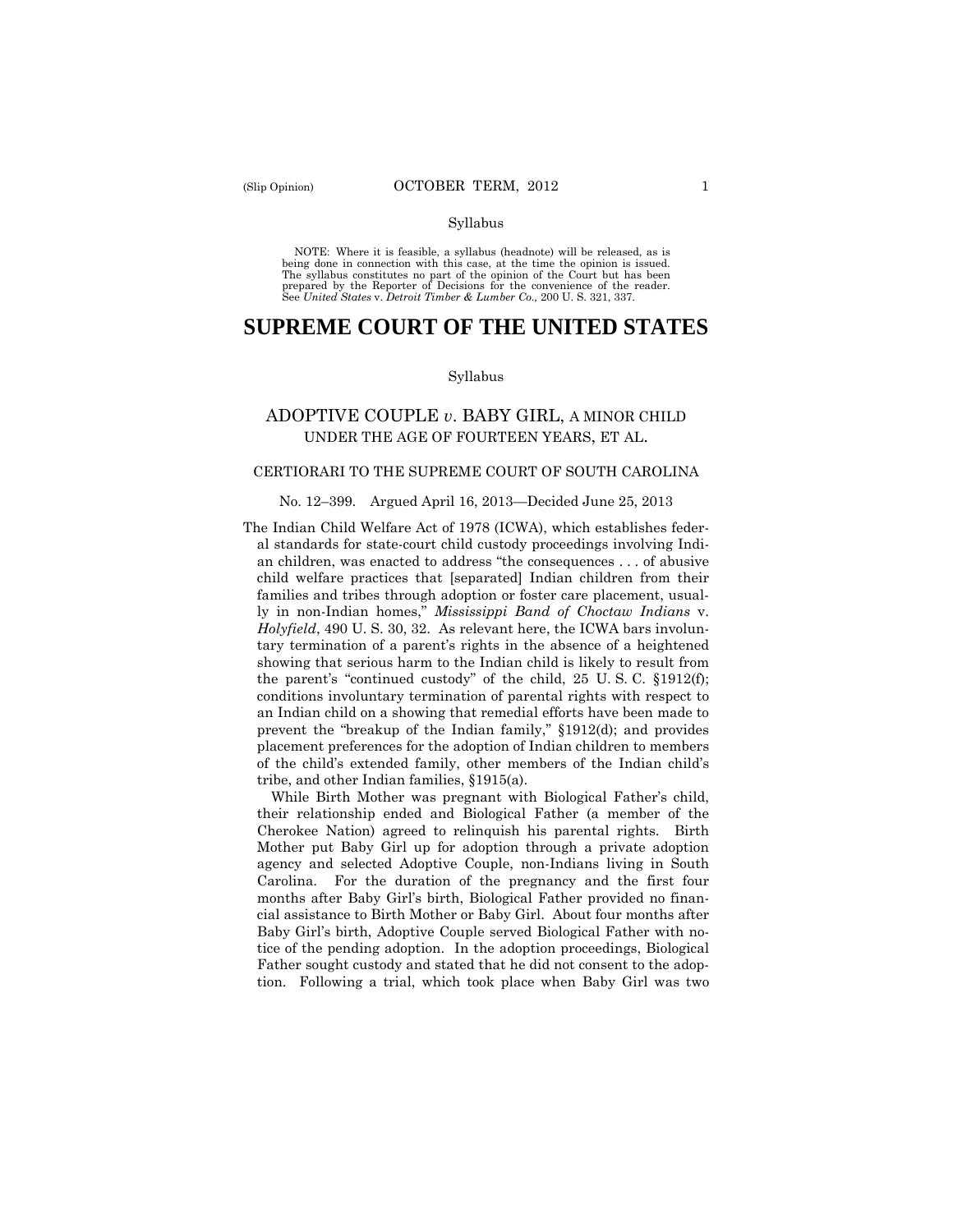#### Syllabus

years old, the South Carolina Family Court denied Adoptive Couple's adoption petition and awarded custody to Biological Father. At the age of 27 months, Baby Girl was handed over to Biological Father, whom she had never met. The State Supreme Court affirmed, concluding that the ICWA applied because the child custody proceeding related to an Indian child; that Biological Father was a "parent" under the ICWA; that §§1912(d) and (f) barred the termination of his parental rights; and that had his rights been terminated, §1915(a)'s adoption-placement preferences would have applied.

*Held*:

1. Assuming for the sake of argument that Biological Father is a "parent" under the ICWA, neither §1912(f) nor §1912(d) bars the termination of his parental rights*.* Pp. 6–14.

(a) Section 1912(f) conditions the involuntary termination of parental rights on a heightened showing regarding the merits of the parent's "continued custody of the child." The adjective "continued" plainly refers to a pre-existing state under ordinary dictionary definitions. The phrase "continued custody" thus refers to custody that a parent already has (or at least had at some point in the past). As a result, §1912(f) does not apply where the Indian parent *never* had custody of the Indian child. This reading comports with the statutory text, which demonstrates that the ICWA was designed primarily to counteract the unwarranted *removal* of Indian children from Indian families. See §1901(4). But the ICWA's primary goal is not implicated when an Indian child's adoption is voluntarily and lawfully initiated by a non-Indian parent with sole custodial rights. Nonbinding guidelines issued by the Bureau of Indian Affairs (BIA) demonstrate that the BIA envisioned that §1912(f)'s standard would apply only to termination of a *custodial* parent's rights. Under this reading, Biological Father should not have been able to invoke §1912(f) in this case because he had never had legal or physical custody of Baby Girl as of the time of the adoption proceedings. Pp. 7–11.

(b) Section §1912(d) conditions an involuntary termination of parental rights with respect to an Indian child on a showing "that active efforts have been made to provide remedial services . . . designed to prevent the breakup of the Indian family and that these efforts have proved unsuccessful." Consistent with this text, §1912(d) applies only when an Indian family's "breakup" would be precipitated by terminating parental rights. The term "breakup" refers in this context to "[t]he discontinuance of a relationship," American Heritage Dictionary 235 (3d ed. 1992), or "an ending as an effective entity," Webster's Third New International Dictionary 273 (1961). But when an Indian parent abandons an Indian child prior to birth and that child has never been in the Indian parent's legal or physical custody, there is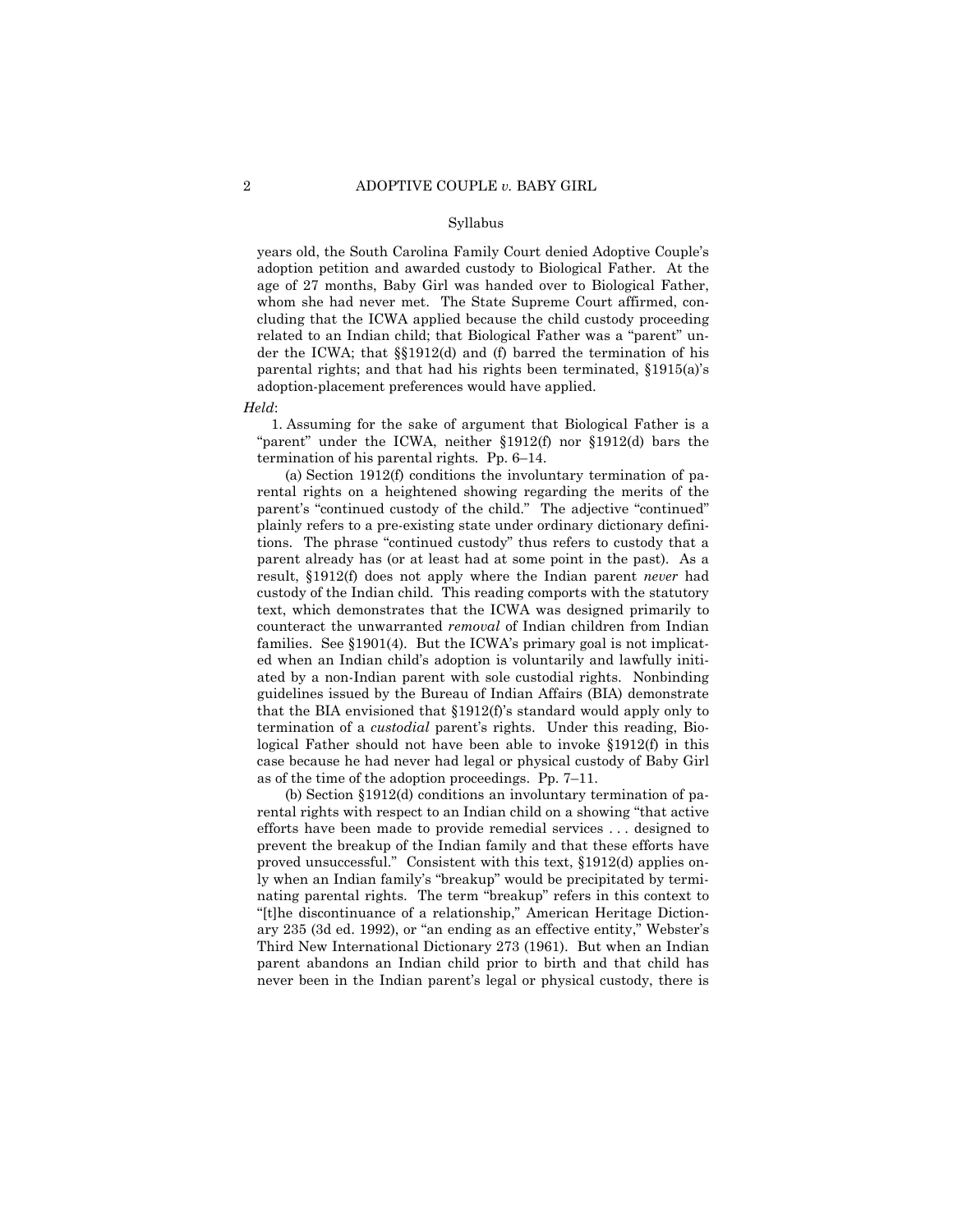# Syllabus

no "relationship" to be "discontinu[ed]" and no "effective entity" to be "end[ed]" by terminating the Indian parent's rights. In such a situation, the "breakup of the Indian family" has long since occurred, and §1912(d) is inapplicable. This interpretation is consistent with the explicit congressional purpose of setting certain "standards for the removal of Indian children from their families," §1902, and with BIA Guidelines. Section 1912(d)'s proximity to §§1912(e) and (f), which both condition the outcome of proceedings on the merits of an Indian child's "continued custody" with his parent, strongly suggests that the phrase "breakup of the Indian family" should be read in harmony with the "continued custody" requirement. Pp. 11–14.

2. Section 1915(a)'s adoption-placement preferences are inapplicable in cases where no alternative party has formally sought to adopt the child. No party other than Adoptive Couple sought to adopt Baby Girl in the Family Court or the South Carolina Supreme Court. Biological Father is not covered by §1915(a) because he did not seek to adopt Baby Girl; instead, he argued that his parental rights should not be terminated in the first place. And custody was never sought by Baby Girl's paternal grandparents, other members of the Cherokee Nation, or other Indian families. Pp. 14–16.

398 S. C. 625, 731 S. E. 2d 550, reversed and remanded.

ALITO, J., delivered the opinion of the Court, in which ROBERTS, C. J., and KENNEDY, THOMAS, and BREYER, JJ., joined. THOMAS, J., and BREY-ER, J., filed concurring opinions. SCALIA, J., filed a dissenting opinion. SOTOMAYOR, J., filed a dissenting opinion, in which GINSBURG and KA-GAN, JJ., joined, and in which SCALIA, J., joined in part.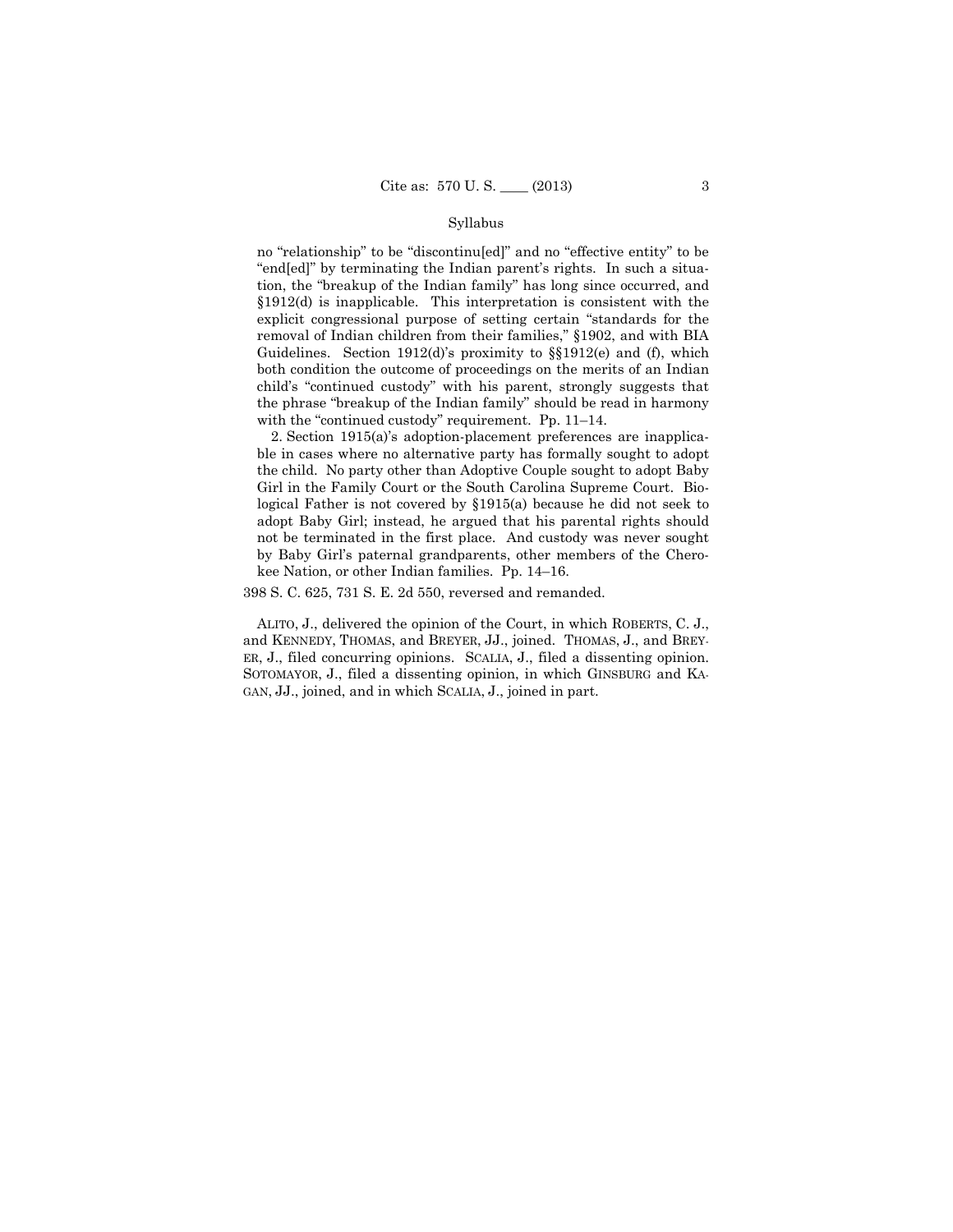preliminary print of the United States Reports. Readers are requested to notify the Reporter of Decisions, Supreme Court of the United States, Wash- ington, D. C. 20543, of any typographical or other formal errors, in order that corrections may be made before the preliminary print goes to press. NOTICE: This opinion is subject to formal revision before publication in the

# $\frac{1}{2}$  , where  $\frac{1}{2}$ **SUPREME COURT OF THE UNITED STATES**

# $\frac{1}{2}$  ,  $\frac{1}{2}$  ,  $\frac{1}{2}$  ,  $\frac{1}{2}$  ,  $\frac{1}{2}$  ,  $\frac{1}{2}$ No. 12–399

# ADOPTIVE COUPLE, PETITIONERS *v.* BABY GIRL, A MINOR CHILD UNDER THE AGE OF FOURTEEN YEARS, ET AL.

# ON WRIT OF CERTIORARI TO THE SUPREME COURT OF SOUTH CAROLINA

[June 25, 2013]

JUSTICE ALITO delivered the opinion of the Court.

 fied as an Indian because she is 1.2% (3/256) Cherokee. This case is about a little girl (Baby Girl) who is classi-Because Baby Girl is classified in this way, the South Carolina Supreme Court held that certain provisions of the federal Indian Child Welfare Act of 1978 required her to be taken, at the age of 27 months, from the only parents she had ever known and handed over to her biological father, who had attempted to relinquish his parental rights and who had no prior contact with the child. The provisions of the federal statute at issue here do not demand this result.

Contrary to the State Supreme Court's ruling, we hold that 25 U.S.C.  $\S 1912(f)$ —which bars involuntary termination of a parent's rights in the absence of a heightened showing that serious harm to the Indian child is likely to result from the parent's "continued custody" of the child does not apply when, as here, the relevant parent never had custody of the child. We further hold that §1912(d) which conditions involuntary termination of parental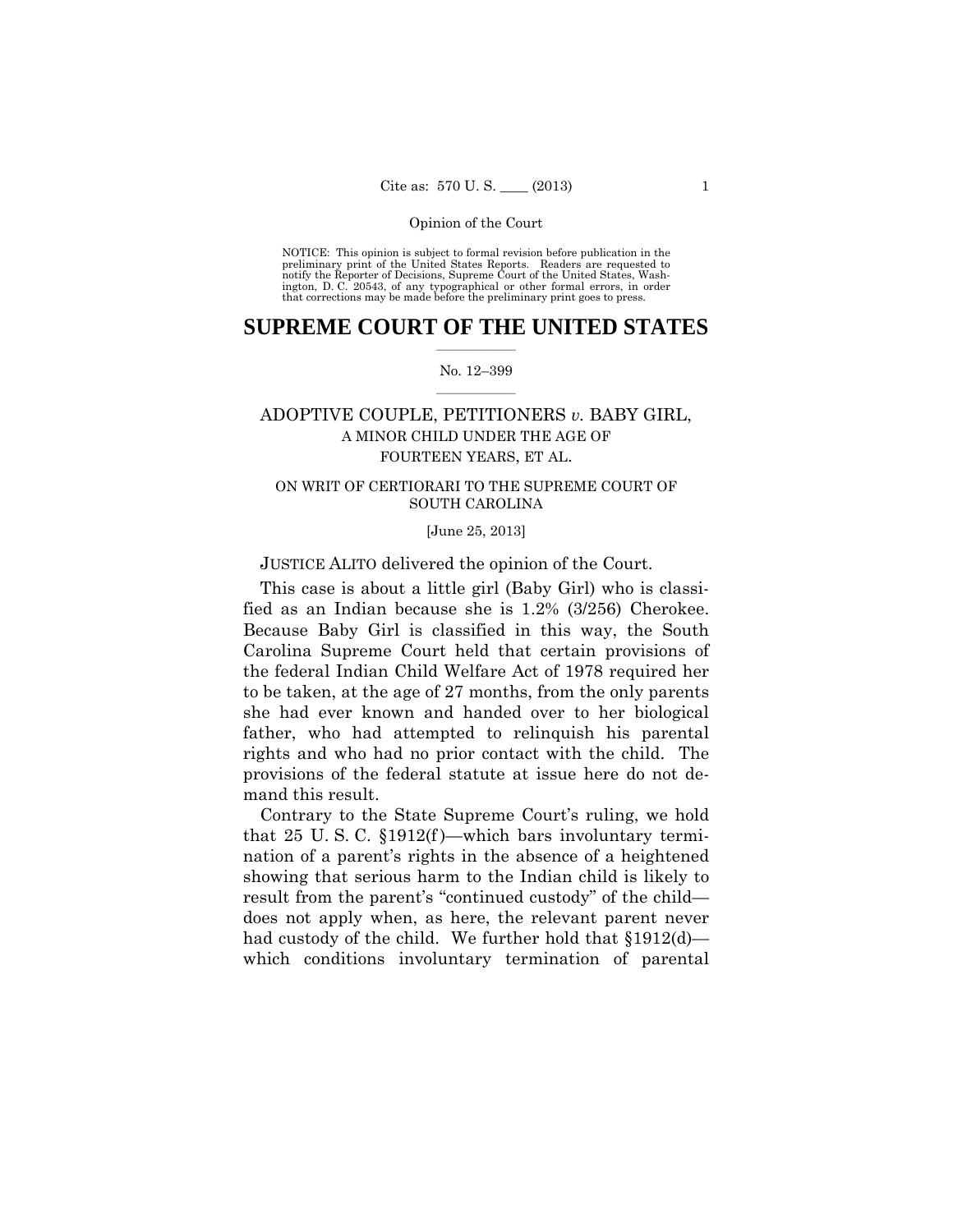rights with respect to an Indian child on a showing that remedial efforts have been made to prevent the "breakup of the Indian family"—is inapplicable when, as here, the parent abandoned the Indian child before birth and never had custody of the child. Finally, we clarify that §1915(a), which provides placement preferences for the adoption of Indian children, does not bar a non-Indian family like Adoptive Couple from adopting an Indian child when no other eligible candidates have sought to adopt the child. We accordingly reverse the South Carolina Supreme Court's judgment and remand for further proceedings.

I

"The Indian Child Welfare Act of 1978 (ICWA), 92 Stat. 3069, 25 U. S. C. §§1901–1963, was the product of rising concern in the mid-1970's over the consequences to Indian children, Indian families, and Indian tribes of abusive child welfare practices that resulted in the separation of large numbers of Indian children from their families and tribes through adoption or foster care placement, usually in non-Indian homes." *Mississippi Band of Choctaw Indians* v. *Holyfield*, 490 U. S. 30, 32 (1989). Congress found that "an alarmingly high percentage of Indian families [were being] broken up by the removal, often unwarranted, of their children from them by nontribal public and private agencies." §1901(4). This "wholesale removal of Indian children from their homes" prompted Congress to enact the ICWA, which establishes federal standards that govern state-court child custody proceedings involving Indian children. *Id.,* at 32, 36 (internal quotation marks omitted); see also §1902 (declaring that the ICWA establishes "minimum Federal standards for the removal of Indian children from their families").1

<sup>&</sup>lt;sup>1</sup>It is undisputed that Baby Girl is an "Indian child" as defined by the ICWA because she is an unmarried minor who "is eligible for membership in an Indian tribe and is the biological child of a member of an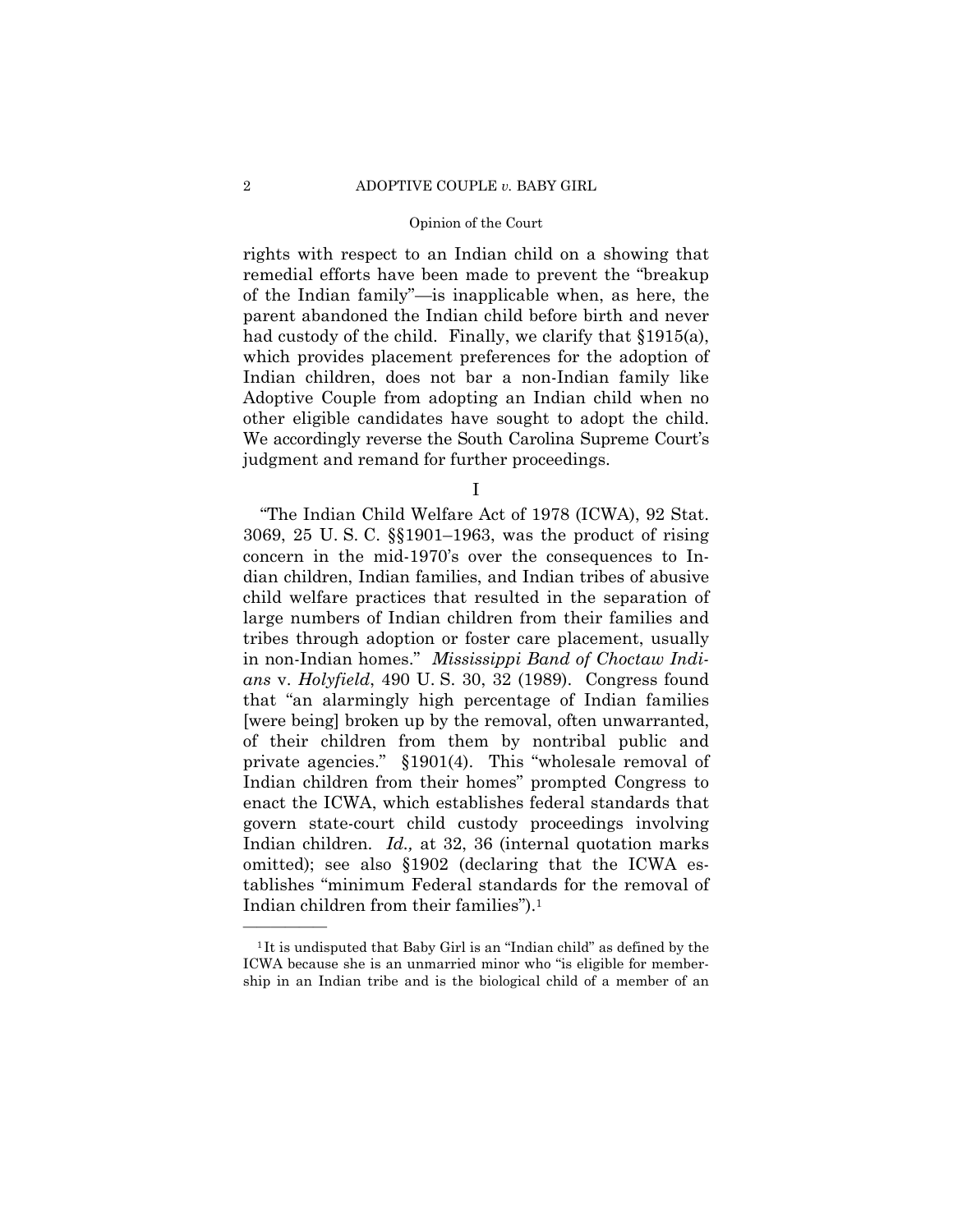$$1912(f).$ Three provisions of the ICWA are especially relevant to this case. *First*, "[a]ny party seeking" an involuntary termination of parental rights to an Indian child under state law must demonstrate that "active efforts have been made to provide remedial services and rehabilitative programs designed to prevent the breakup of the Indian family and that these efforts have proved unsuccessful." §1912(d). *Second*, a state court may not involuntarily terminate parental rights to an Indian child "in the absence of a determination, supported by evidence beyond a reasonable doubt, including testimony of qualified expert witnesses, that the continued custody of the child by the parent or Indian custodian is likely to result in serious emotional or physical damage to the child." *Third*, with respect to adoptive placements for an Indian child under state law, "a preference shall be given, in the absence of good cause to the contrary, to a placement with (1) a member of the child's extended family; (2) other members of the Indian child's tribe; or (3) other Indian families." §1915(a).

# II

In this case, Birth Mother (who is predominantly Hispanic) and Biological Father (who is a member of the Cherokee Nation) became engaged in December 2008. One month later, Birth Mother informed Biological Father, who lived about four hours away, that she was pregnant. After learning of the pregnancy, Biological Father

Indian tribe," §1903(4)(b). See Brief for Respondent Birth Father 1, 51, n. 22; Brief for Respondent Cherokee Nation 1; Brief for Petitioners 44 ("Baby Girl's eligibility for membership in the Cherokee Nation depends solely upon a lineal blood relationship with a tribal ancestor"). It is also undisputed that the present case concerns a "child custody proceeding," which the ICWA defines to include proceedings that involve "termination of parental rights" and "adoptive placement," §1903(1).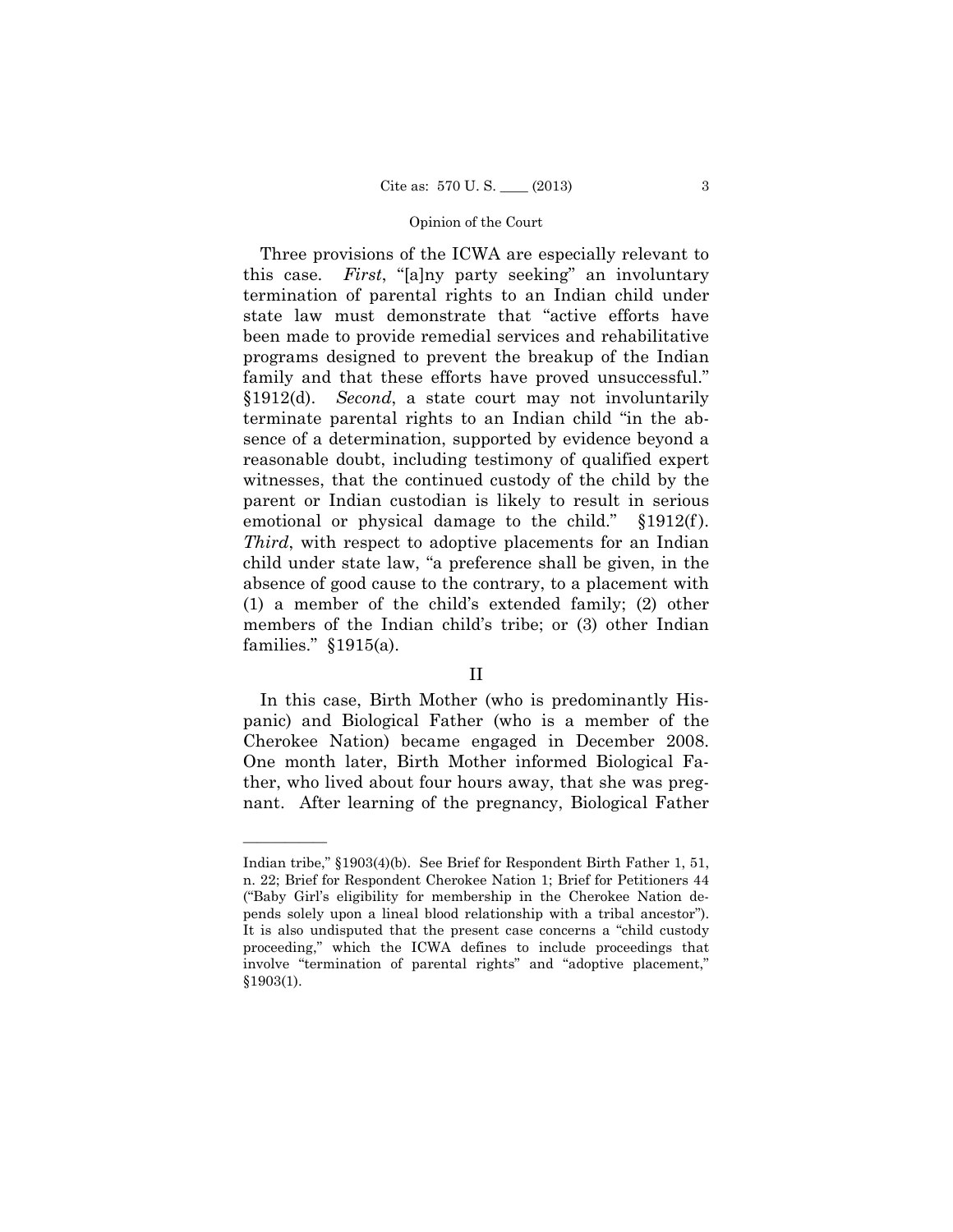asked Birth Mother to move up the date of the wedding. He also refused to provide any financial support until after the two had married. The couple's relationship deteriorated, and Birth Mother broke off the engagement in May 2009. In June, Birth Mother sent Biological Father a text message asking if he would rather pay child support or relinquish his parental rights. Biological Father responded via text message that he relinquished his rights.

Birth Mother then decided to put Baby Girl up for adoption. Because Birth Mother believed that Biological Father had Cherokee Indian heritage, her attorney contacted the Cherokee Nation to determine whether Biological Father was formally enrolled. The inquiry letter misspelled Biological Father's first name and incorrectly stated his birthday, and the Cherokee Nation responded that, based on the information provided, it could not verify Biological Father's membership in the tribal records.

Working through a private adoption agency, Birth Mother selected Adoptive Couple, non-Indians living in South Carolina, to adopt Baby Girl. Adoptive Couple supported Birth Mother both emotionally and financially throughout her pregnancy. Adoptive Couple was present at Baby Girl's birth in Oklahoma on September 15, 2009, and Adoptive Father even cut the umbilical cord. The next morning, Birth Mother signed forms relinquishing her parental rights and consenting to the adoption. Adoptive Couple initiated adoption proceedings in South Carolina a few days later, and returned there with Baby Girl. After returning to South Carolina, Adoptive Couple allowed Birth Mother to visit and communicate with Baby Girl.

It is undisputed that, for the duration of the pregnancy and the first four months after Baby Girl's birth, Biological Father provided no financial assistance to Birth Mother or Baby Girl, even though he had the ability to do so. Indeed, Biological Father "made no meaningful attempts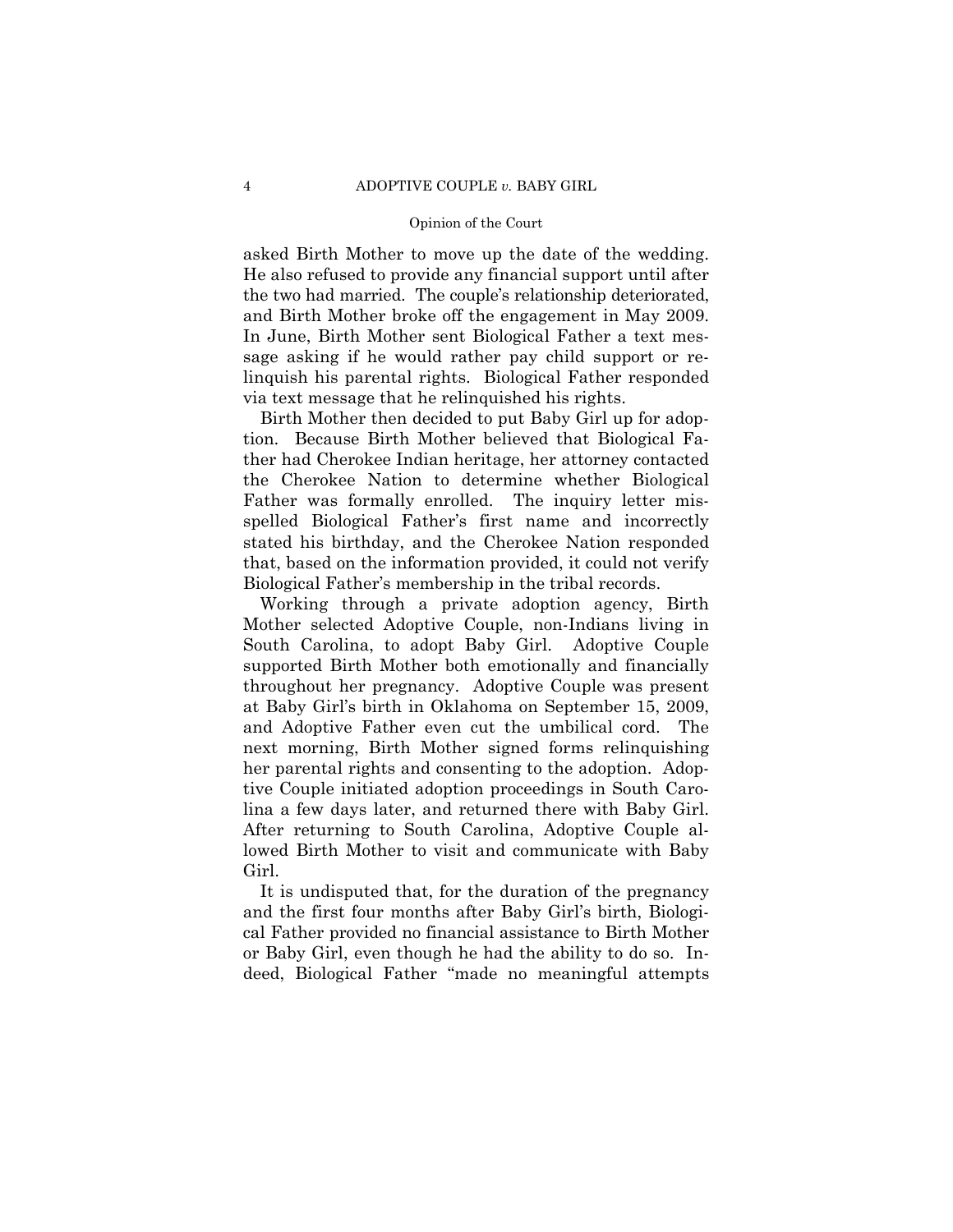to assume his responsibility of parenthood" during this period. App. to Pet. for Cert. 122a (Sealed; internal quotation marks omitted).

Approximately four months after Baby Girl's birth, Adoptive Couple served Biological Father with notice of the pending adoption. (This was the first notification that they had provided to Biological Father regarding the adoption proceeding.) Biological Father signed papers stating that he accepted service and that he was "not contesting the adoption." App. 37. But Biological Father later testified that, at the time he signed the papers, he thought that he was relinquishing his rights to Birth Mother, not to Adoptive Couple.

 adoption proceedings.2 In the adoption proceedings, Bio-Biological Father contacted a lawyer the day after signing the papers, and subsequently requested a stay of the logical Father sought custody and stated that he did not consent to Baby Girl's adoption. Moreover, Biological Father took a paternity test, which verified that he was Baby Girl's biological father.

A trial took place in the South Carolina Family Court in September 2011, by which time Baby Girl was two years old. 398 S. C. 625, 634–635, 731 S. E. 2d 550, 555–556 (2012). The Family Court concluded that Adoptive Couple had not carried the heightened burden under §1912(f) of proving that Baby Girl would suffer serious emotional or physical damage if Biological Father had custody. See *id.,*  at 648–651, 731 S. E. 2d, at 562–564. The Family Court therefore denied Adoptive Couple's petition for adoption and awarded custody to Biological Father. *Id.,* at 629, 636, 731 S. E. 2d, at 552, 556. On December 31, 2011, at

 Father as a registered member and concluded that Baby Girl was an 2Around the same time, the Cherokee Nation identified Biological "Indian child" as defined in the ICWA. The Cherokee Nation intervened in the litigation approximately three months later.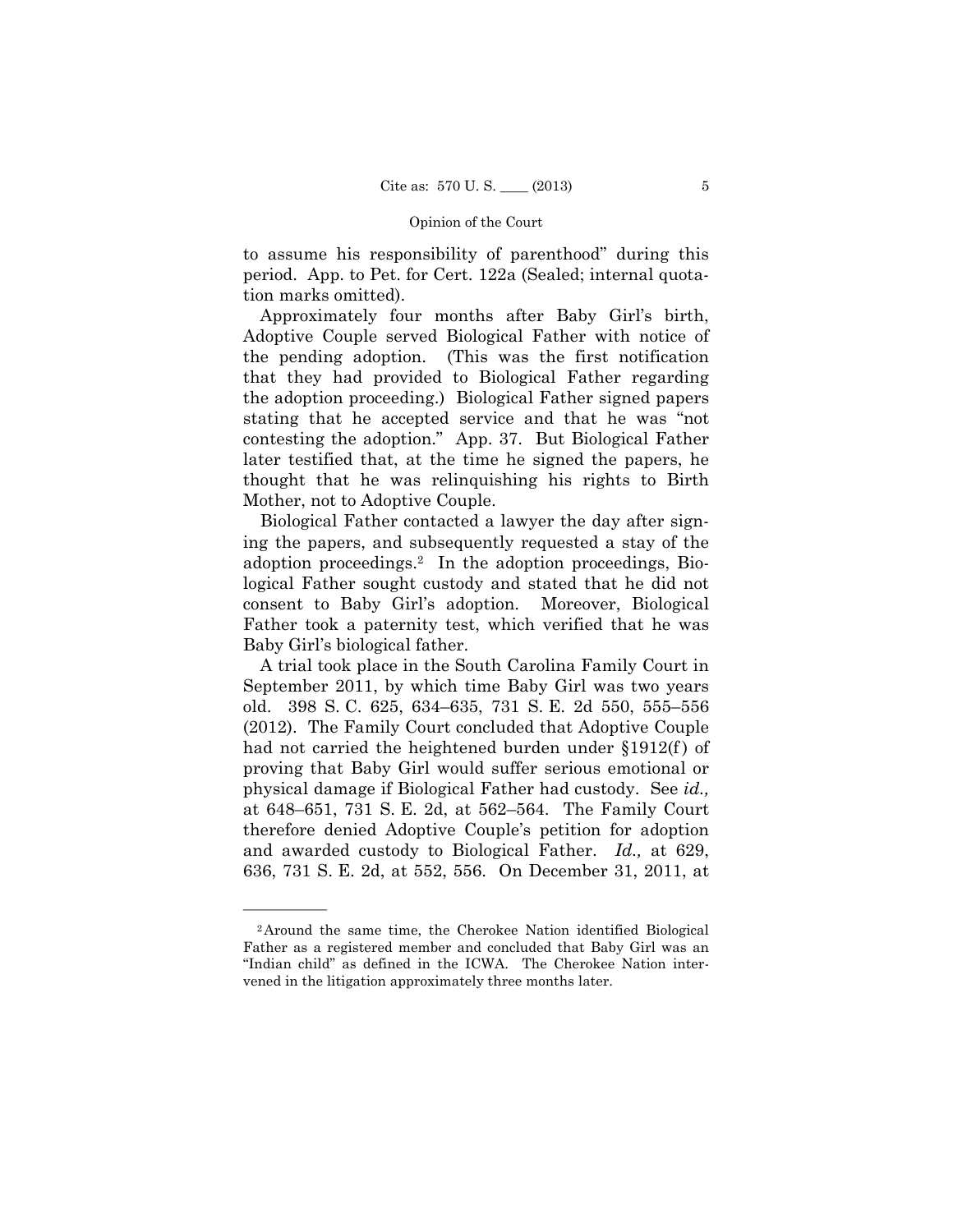the age of 27 months, Baby Girl was handed over to Biological Father, whom she had never met.<sup>3</sup>

 placement preferences would have applied. *Id.,* at 655–657, The South Carolina Supreme Court affirmed the Family Court's denial of the adoption and the award of custody to Biological Father. *Id.,* at 629, 731 S. E. 2d, at 552. The State Supreme Court first determined that the ICWA applied because the case involved a child custody proceeding relating to an Indian child. *Id.,* at 637, 643, n. 18, 731 S. E. 2d, at 556, 560, n. 18. It also concluded that Biological Father fell within the ICWA's definition of a "'parent.'" *Id.,* at 644, 731 S. E. 2d, at 560. The court then held that two separate provisions of the ICWA barred the termination of Biological Father's parental rights. *First*, the court held that Adoptive Couple had not shown that "active efforts ha[d] been made to provide remedial services and rehabilitative programs designed to prevent the breakup of the Indian family." §1912(d); see also *id.,* at 647–648, 731 S. E. 2d, at 562. *Second*, the court concluded that Adoptive Couple had not shown that Biological Father's "custody of Baby Girl would result in serious emotional or physical harm to her beyond a reasonable doubt." *Id.,* at 648–649, 731 S. E. 2d, at 562–563 (citing §1912(f )). Finally, the court stated that, even if it had decided to terminate Biological Father's parental rights, §1915(a)'s adoption-731 S. E. 2d, at 566–567. We granted certiorari. 568 U. S.  $\_\_$  (2013).

# III

It is undisputed that, had Baby Girl not been 3/256 Cherokee, Biological Father would have had no right to

<sup>3</sup>According to the guardian ad litem, Biological Father allowed Baby Girl to speak with Adoptive Couple by telephone the following day, but then cut off all communication between them. Moreover, according to Birth Mother, Biological Father has made no attempt to contact her since the time he took custody of Baby Girl.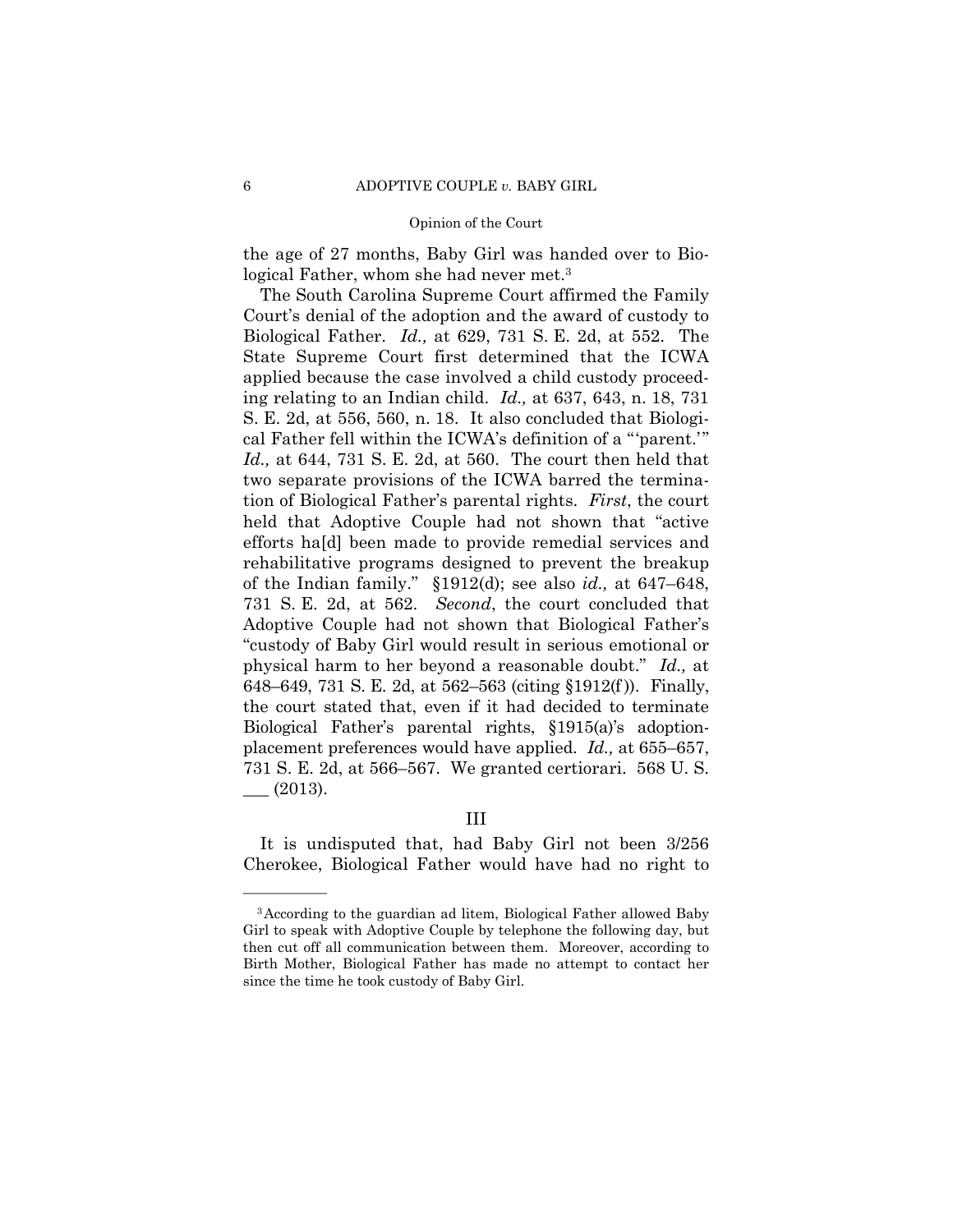object to her adoption under South Carolina law. See Tr. of Oral Arg. 49; 398 S. C., at 644, n. 19, 731 S. E. 2d, at 560, n. 19 ("Under state law, [Biological] Father's consent to the adoption would not have been required"). The South Carolina Supreme Court held, however, that Biological Father is a "parent" under the ICWA and that two statutory provisions—namely,  $$1912(f)$  and  $$1912(d)$ —bar the termination of his parental rights. In this Court, Adoptive Couple contends that Biological Father is not a "parent" and that  $$1912(f)$  and  $$1912(d)$  are inapplicable. We need not—and therefore do not—decide whether Biological Father is a "parent." See §1903(9) (defining "parent").4 Rather, assuming for the sake of argument that he is a "parent," we hold that neither  $$1912(f)$  nor  $$1912(d)$ bars the termination of his parental rights.

# A

Section  $1912(f)$  addresses the involuntary termination of parental rights with respect to an Indian child. Specifically,  $\S 1912(f)$  provides that "[n]o termination of parental rights may be ordered in such proceeding in the absence of a determination, supported by evidence beyond a reasonable doubt, . . . that the *continued custody* of the child by the parent or Indian custodian is likely to result in serious emotional or physical damage to the child." (Emphasis added.) The South Carolina Supreme Court held that Adoptive Couple failed to satisfy §1912(f ) because they did not make a heightened showing that Biological Father's "*prospective* legal and physical custody" would likely result in serious damage to the child. 398 S. C., at 651, 731 S. E. 2d, at 564 (emphasis added). That holding was error.

<sup>&</sup>lt;sup>4</sup>If Biological Father is not a "parent" under the ICWA, then §1912(f) and §1912(d)—which relate to proceedings involving possible termination of "parental" rights—are inapplicable. Because we conclude that these provisions are inapplicable for other reasons, however, we need not decide whether Biological Father is a "parent."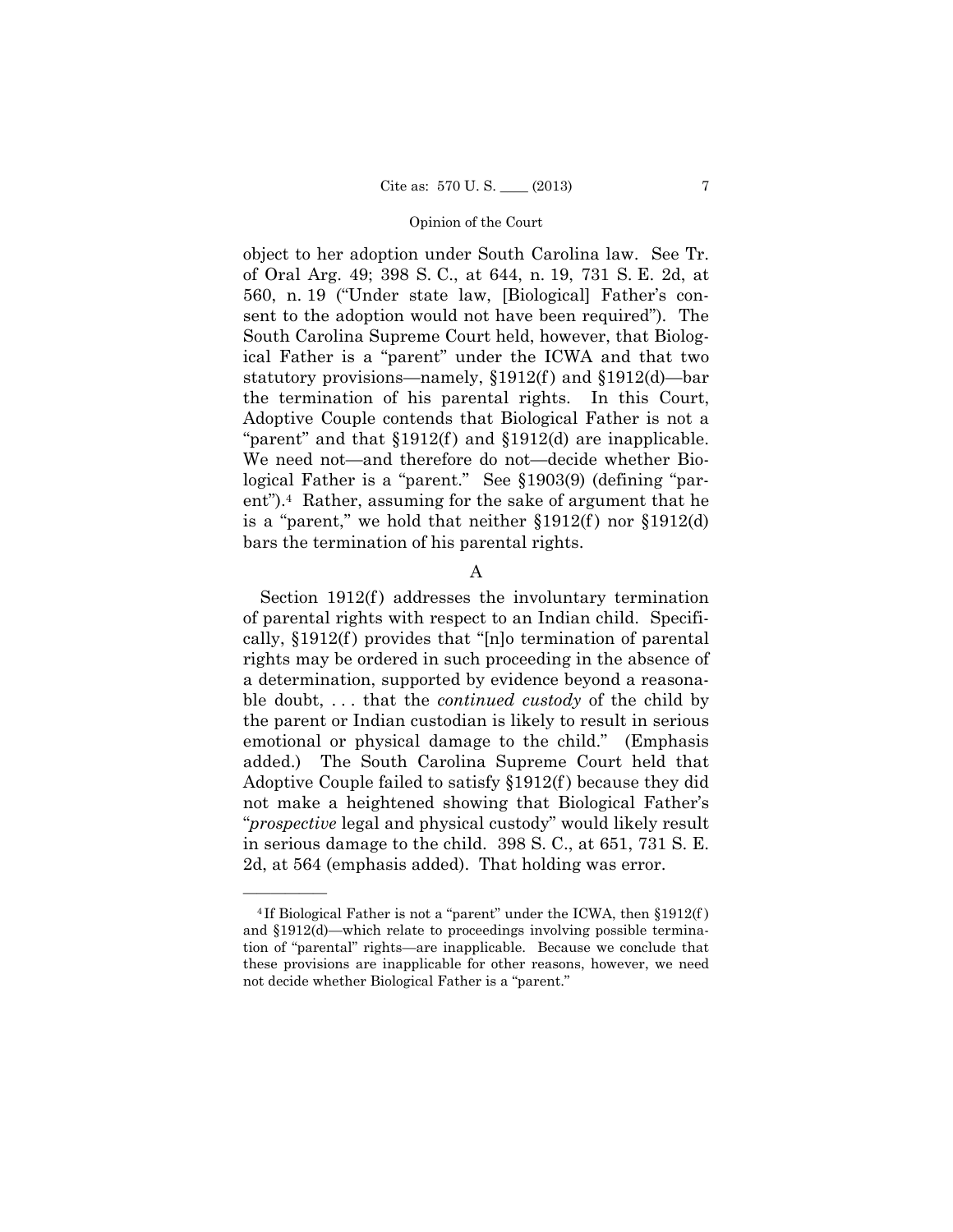Section 1912(f) conditions the involuntary termination of parental rights on a showing regarding the merits of "*continued* custody of the child by the parent." (Emphasis added.) The adjective "continued" plainly refers to a preexisting state. As JUSTICE SOTOMAYOR concedes, *post,* at 11 (dissenting opinion) (hereinafter the dissent), "continued" means "[c]arried on or kept up without cessation" or "[e]xtended in space without interruption or breach of conne[ct]ion." Compact Edition of the Oxford English Dictionary 909 (1981 reprint of 1971 ed.) (Compact OED); see also American Heritage Dictionary 288 (1981) (defining "continue" in the following manner: "1. To go on with a particular action or in a particular condition; persist. . . . 3. To remain in the same state, capacity, or place"); Webster's Third New International Dictionary 493 (1961) (Webster's) (defining "continued" as "stretching out in time or space esp. without interruption"); *Aguilar* v. *FDIC*, 63 F. 3d 1059, 1062 (CA11 1995) (*per curiam*) (suggesting that the phrase "continue an action" means "go on with . . . an action" that is "preexisting"). The term "continued" also can mean "resumed after interruption." Webster's 493; see American Heritage Dictionary 288. The phrase "continued custody" therefore refers to custody that a parent already has (or at least had at some point in the past). As a result,  $\S 1912(f)$  does not apply in cases where the Indian parent *never* had custody of the Indian child.5

Biological Father's contrary reading of  $\S 1912(f)$  is nonsensical. Pointing to the provision's requirement that

<sup>5</sup>With a torrent of words, the dissent attempts to obscure the fact that its interpretation simply cannot be squared with the statutory text. A biological father's "continued custody" of a child cannot be assessed if the father never had custody at all, and the use of a different phrase—"termination of parental rights"—cannot change that. In addition, the dissent's reliance on subsection headings, *post,* at 9, overlooks the fact that those headings were not actually enacted by Congress. See 92 Stat. 3071–3072.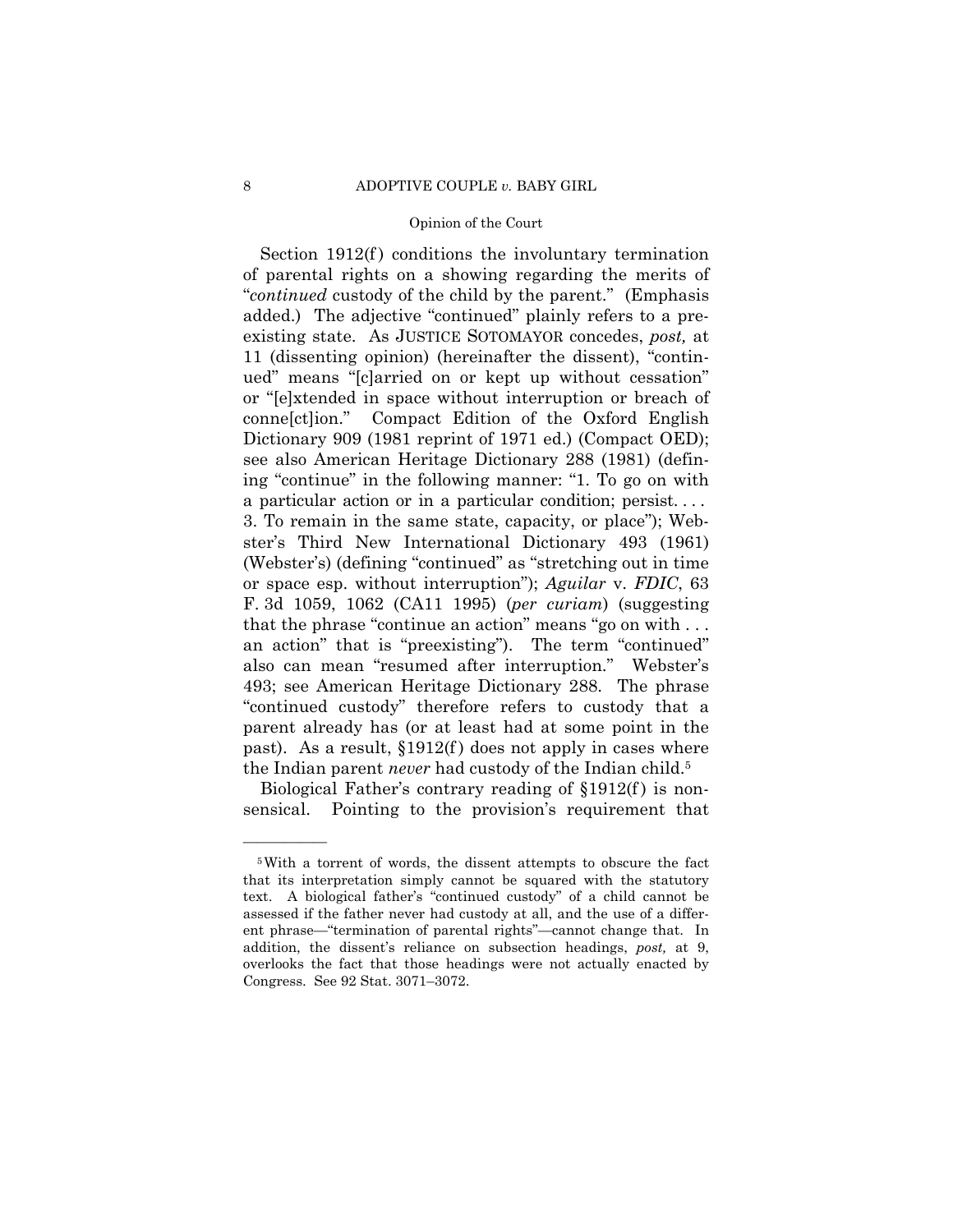"[n]o termination of parental rights may be ordered . . . in the absence of a determination" relating to "the continued custody of the child by the parent," Biological Father contends that if a determination relating to "continued custody" is inapposite in cases where there is no "custody," the statutory text *prohibits* termination. See Brief for Respondent Birth Father 39. But it would be absurd to think that Congress enacted a provision that *permits* termination of a custodial parent's rights, while simultaneously *prohibiting* termination of a noncustodial parent's rights. If the statute draws any distinction between custodial and noncustodial parents, that distinction surely does not provide greater protection for noncustodial parents.6

 insensitivity and biases of social workers and state courts. Our reading of  $\S 1912(f)$  comports with the statutory text demonstrating that the primary mischief the ICWA was designed to counteract was the unwarranted *removal* of Indian children from Indian families due to the cultural The statutory text expressly highlights the primary problem that the statute was intended to solve: "an alarmingly high percentage of Indian families [were being] broken up by the *removal*, often unwarranted, of their children from them by nontribal public and private agencies." §1901(4) (emphasis added); see also §1902 (explaining that the ICWA establishes "minimum Federal standards for the *removal* of Indian children from their families" (emphasis added)); *Holyfield*, 490 U. S., at 32–34. And if the legislative history of the ICWA is thought to be relevant, it fur-

 has physical or state-recognized legal custody." *Post,* at 2, 6–7. But the 6The dissent criticizes us for allegedly concluding that a biological father qualifies for "substantive" statutory protections "only when [he] dissent undercuts its own point when it states that "numerous" ICWA provisions not at issue here afford "meaningful" protections to biological fathers regardless of whether they ever had custody. *Post,* at 4–7, and nn. 1, 2.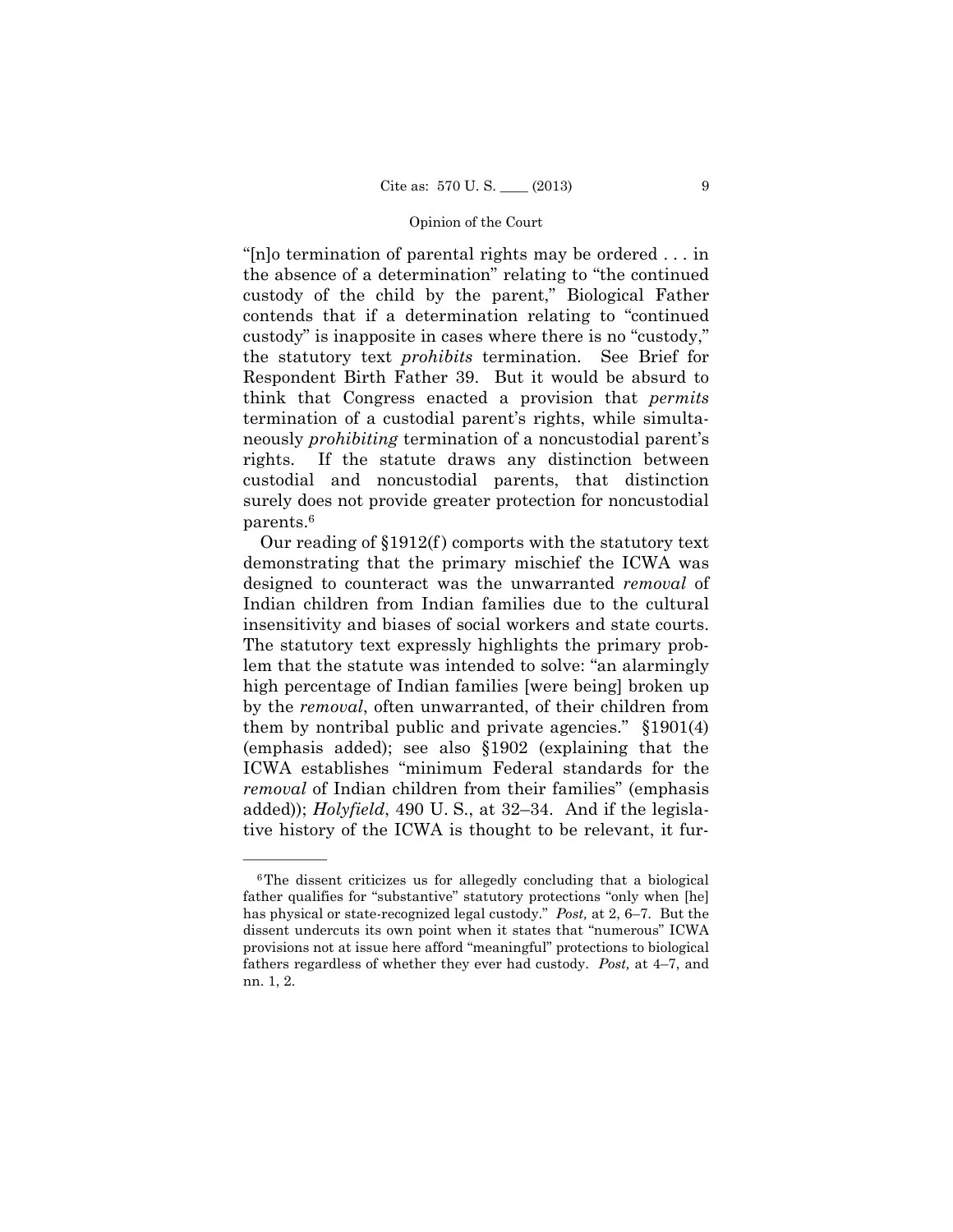ther underscores that the Act was primarily intended to stem the unwarranted removal of Indian children from intact Indian families. See, *e.g.,* H. R. Rep. No. 95–1386, p. 8 (1978) (explaining that, as relevant here, "[t]he purpose of [the ICWA] is to protect the best interests of Indian children and to promote the stability and security of Indian tribes and families by establishing minimum Federal standards for the *removal* of Indian children from their families and the placement of such children in foster or adoptive homes" (emphasis added)); *id.,* at 9 (decrying the "wholesale separation of Indian children" from their Indian families); *id.*, at 22 (discussing "the removal" of Indian children from their parents pursuant to §§1912(e) and (f )). In sum, when, as here, the adoption of an Indian child is voluntarily and lawfully initiated by a non-Indian parent with sole custodial rights, the ICWA's primary goal of preventing the unwarranted removal of Indian children and the dissolution of Indian families is not implicated.

The dissent fails to dispute that nonbinding guidelines issued by the Bureau of Indian Affairs (BIA) shortly after the ICWA's enactment demonstrate that the BIA envisioned that  $\S 1912(f)$ 's standard would apply only to termination of a *custodial* parent's rights. Specifically, the BIA stated that, under §1912(f ), "[a] child may not be *removed*  simply because there is someone else willing to raise the child who is likely to do a better job"; instead, "[i]t must be shown that . . . it is dangerous for the child to *remain*  with his or her *present* custodians." Guidelines for State Courts; Indian Child Custody Proceedings, 44 Fed. Reg. 67593 (1979) (emphasis added) (hereinafter Guidelines). Indeed, the Guidelines recognized that  $$1912(f)$  applies only when there is pre-existing custody to evaluate. See *ibid.* ("The issue on which qualified expert testimony is required is the question of whether or not serious damage to the child is likely to occur if the child is not removed").

Under our reading of §1912(f ), Biological Father should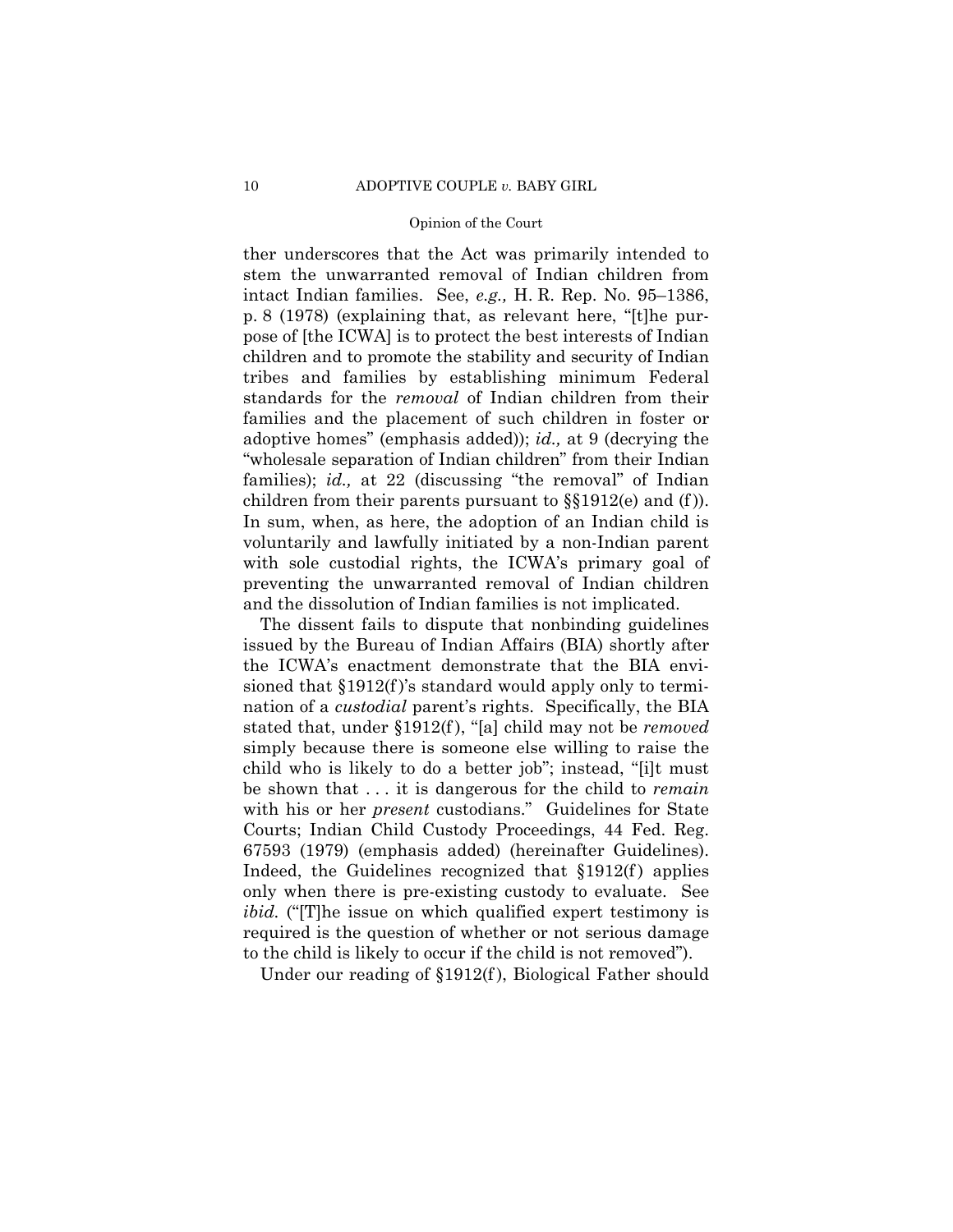until determined otherwise by a court of competent not have been able to invoke  $\S 1912(f)$  in this case, because he had never had legal or physical custody of Baby Girl as of the time of the adoption proceedings. As an initial matter, it is undisputed that Biological Father never had *physical* custody of Baby Girl. And as a matter of both South Carolina and Oklahoma law, Biological Father never had *legal* custody either. See S. C. Code Ann. §63– 17–20(B) (2010) ("Unless the court orders otherwise, the custody of an illegitimate child is solely in the natural mother unless the mother has relinquished her rights to the child"); Okla. Stat., Tit. 10, §7800 (West Cum. Supp. 2013) ("Except as otherwise provided by law, the mother of a child born out of wedlock has custody of the child jurisdiction").7

In sum, the South Carolina Supreme Court erred in finding that  $$1912(f)$  barred termination of Biological Father's parental rights.

B

Section 1912(d) provides that "[a]ny party" seeking to terminate parental rights to an Indian child under state law "shall satisfy the court that active efforts have been made to provide remedial services and rehabilitative programs designed *to prevent the breakup of the Indian* 

 Father's rights with respect to Baby Girl, the dissent asserts that a <sup>7</sup> In an effort to rebut our supposed conclusion that "Congress *could not* possibly have intended" to require legal termination of Biological minority of States afford (or used to afford) protection to similarly situated biological fathers. See *post,* at 17–18, and n. 12 (emphasis added). This is entirely beside the point, because we merely conclude that, based on the statute's text and structure, Congress *did not* extend the heightened protections of  $$1912(d)$  and  $$1912(f)$  to all biological fathers. The fact that state laws may provide certain protections to biological fathers who have abandoned their children and who have never had custody of their children in no way undermines our analysis of these two federal statutory provisions.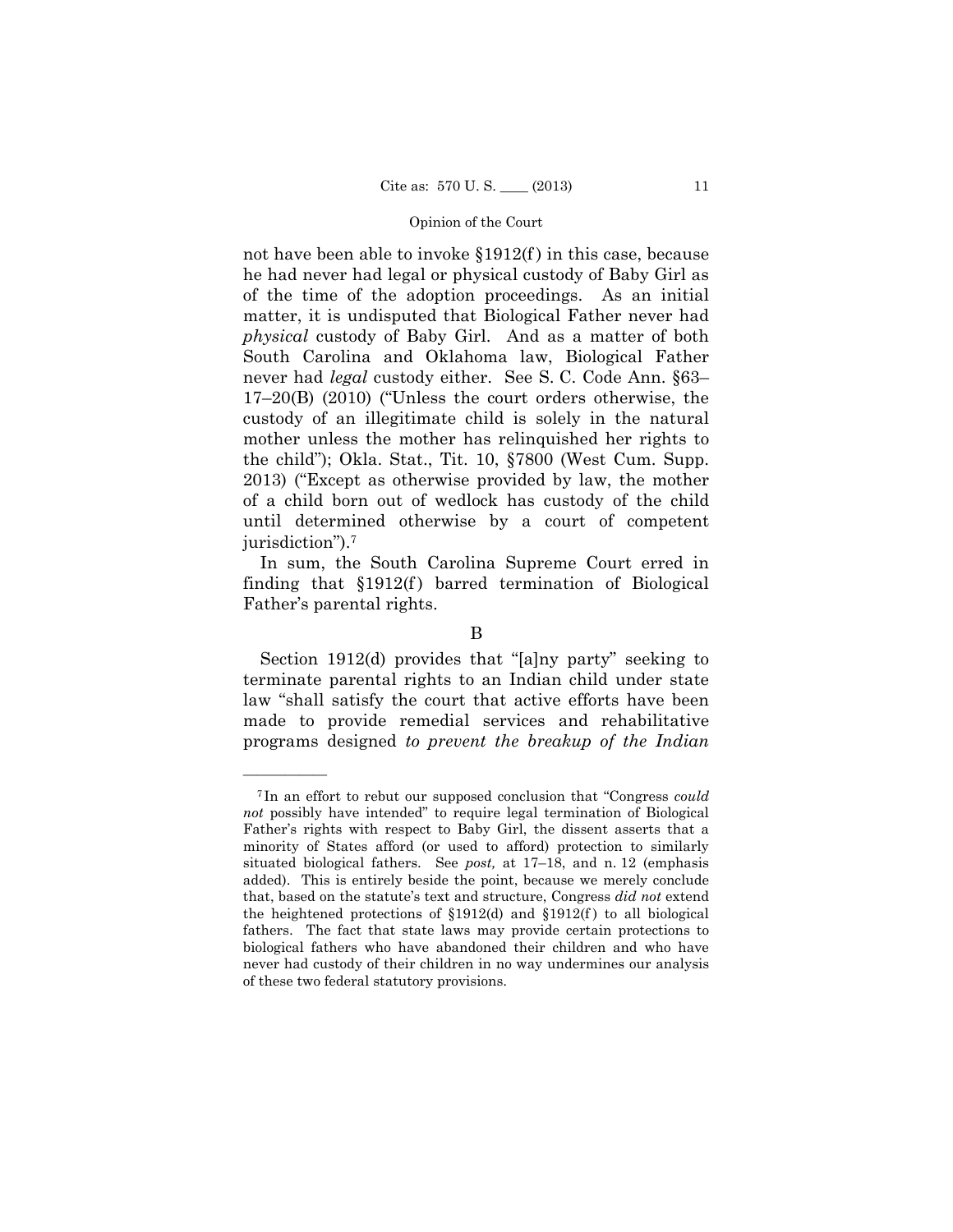*family* and that these efforts have proved unsuccessful." (Emphasis added.) The South Carolina Supreme Court found that Biological Father's parental rights could not be terminated because Adoptive Couple had not demonstrated that Biological Father had been provided remedial services in accordance with §1912(d). 398 S. C., at 647– 648, 731 S. E. 2d, at 562. We disagree.

Consistent with the statutory text, we hold that §1912(d) applies only in cases where an Indian family's "breakup" would be precipitated by the termination of the parent's rights. The term "breakup" refers in this context to "[t]he discontinuance of a relationship," American Heritage Dictionary 235 (3d ed. 1992), or "an ending as an effective entity," Webster's 273 (defining "breakup" as "a disruption or dissolution into component parts: an ending as an effective entity"). See also Compact OED 1076 (defining "break-up" as, *inter alia*, a "disruption, separation into parts, disintegration"). But when an Indian parent abandons an Indian child prior to birth and that child has never been in the Indian parent's legal or physical custody, there is no "relationship" that would be "discontinu[ed]"—and no "effective entity" that would be "end[ed]"—by the termination of the Indian parent's rights. In such a situation, the "breakup of the Indian family" has long since occurred, and §1912(d) is inapplicable.

Our interpretation of §1912(d) is, like our interpretation of §1912(f ), consistent with the explicit congressional purpose of providing certain "standards for the *removal* of Indian children from their families." §1902 (emphasis added); see also, *e.g.,* §1901(4); *Holyfield*, 490 U. S., at 32– 34. In addition, the BIA's Guidelines confirm that remedial services under §1912(d) are intended "to alleviate the need to *remove* the Indian child from his or her parents or Indian custodians," not to facilitate a *transfer* of the child *to* an Indian parent. See 44 Fed. Reg., at 67592 (emphasis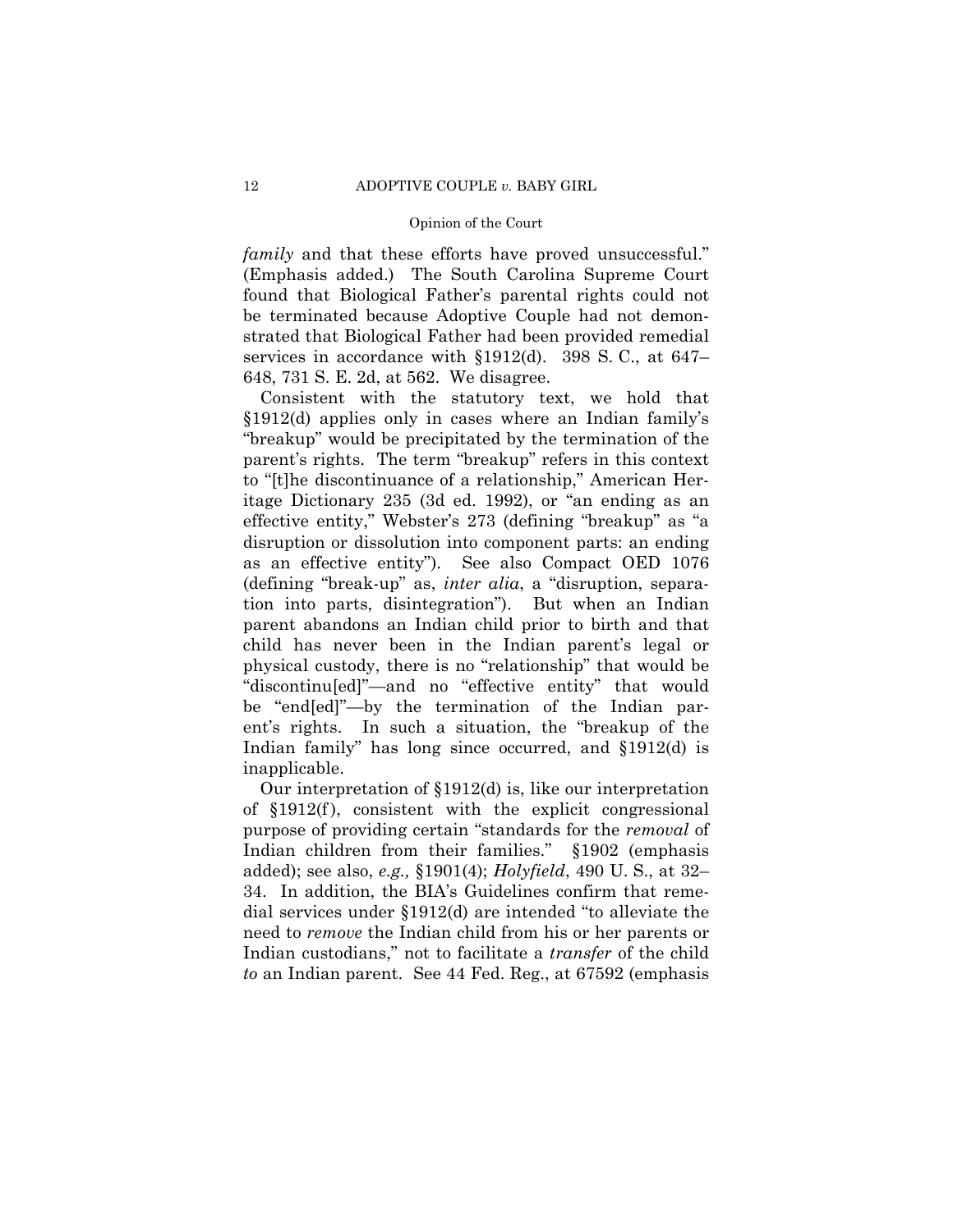added).

——————

Our interpretation of §1912(d) is also confirmed by the provision's placement next to §1912(e) and §1912(f ), both of which condition the outcome of proceedings on the merits of an Indian child's "continued custody" with his parent. That these three provisions appear adjacent to each other strongly suggests that the phrase "breakup of the Indian family" should be read in harmony with the "continued custody" requirement. See *United Sav. Assn. of Tex.* v. *Timbers of Inwood Forest Associates, Ltd.*, 484 U. S. 365, 371 (1988) (explaining that statutory construction "is a holistic endeavor" and that "[a] provision that may seem ambiguous in isolation is often clarified by the remainder of the statutory scheme"). None of these three provisions *creates* parental rights for unwed fathers where no such rights would otherwise exist. Instead, Indian parents who are already part of an "Indian family" are provided with access to "remedial services and rehabilitative programs" under §1912(d) so that their "custody" might be "continued" in a way that avoids foster-care placement under §1912(e) or termination of parental rights under §1912(f). In other words, the provision of "remedial services and rehabilitative programs" under §1912(d) supports the "continued custody" that is protected by §1912(e) and §1912(f ).8

 those parents have visitation rights. *Post,* at 2–3, 13–14. As an initial 8The dissent claims that our reasoning "necessarily extends to *all*  Indian parents who have never had custody of their children," even if matter, the dissent's concern about the effect of our decision on individuals with visitation rights will be implicated, at most, in a relatively small class of cases. For example, our interpretation of §1912(d) would implicate the dissent's concern only in the case of a parent who abandoned his or her child prior to birth and *never* had physical or legal custody, but *did* have some sort of visitation rights. Moreover, in cases where this concern is implicated, such parents might receive "comparable" protections under state law. See *post,* at 15. And in any event, it is the *dissent's* interpretation that would have far-reaching consequences: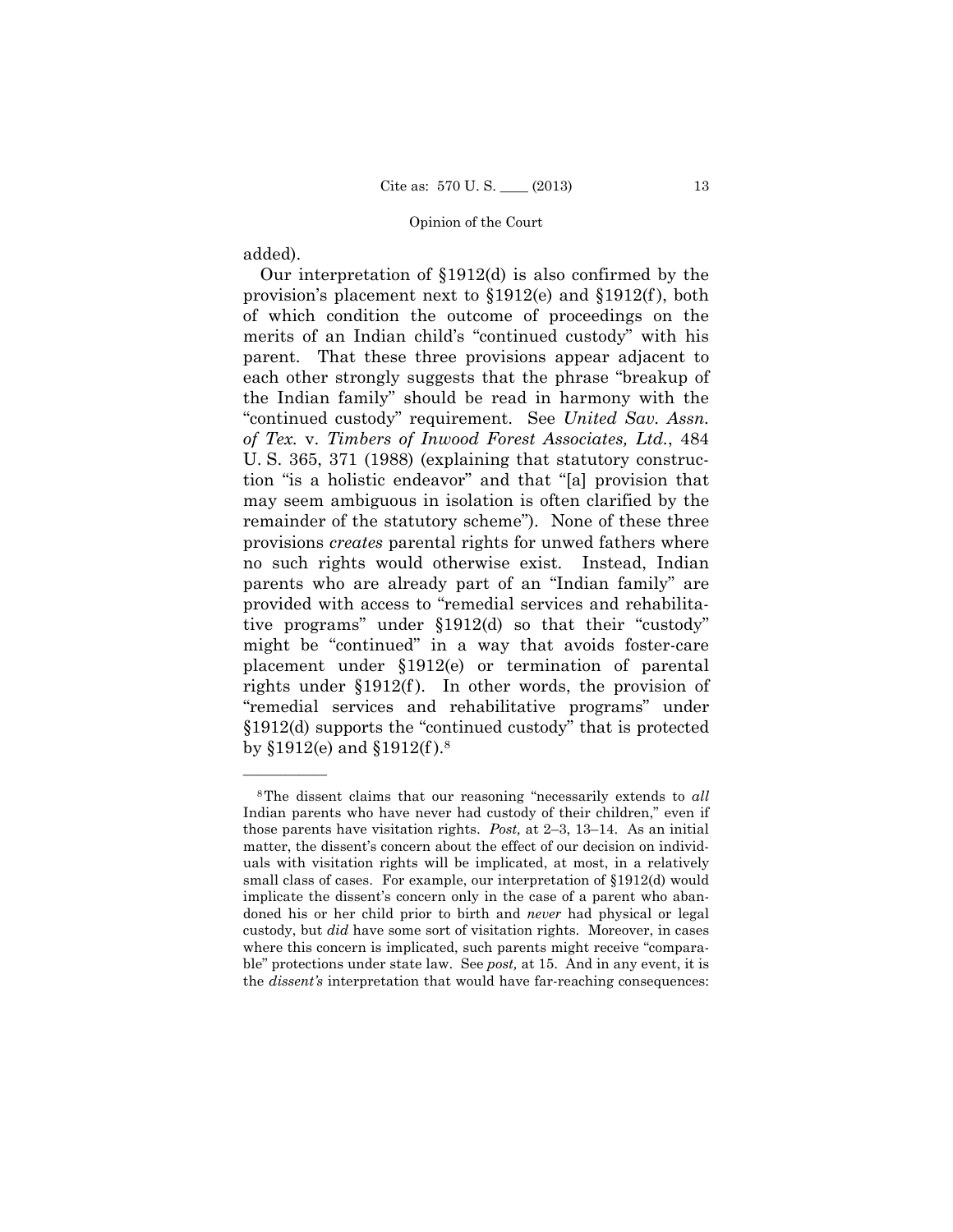Section 1912(d) is a sensible requirement when applied to state social workers who might otherwise be too quick to remove Indian children from their Indian families. It would, however, be unusual to apply §1912(d) in the context of an Indian parent who abandoned a child prior to birth and who never had custody of the child. The decision below illustrates this point. The South Carolina Supreme Court held that §1912(d) mandated measures such as "attempting to stimulate [Biological] Father's desire to be a parent." 398 S. C., at 647, 731 S. E. 2d, at 562. But if prospective adoptive parents were required to engage in the bizarre undertaking of "stimulat[ing]" a biological father's "desire to be a parent," it would surely dissuade some of them from seeking to adopt Indian children.9 And this would, in turn, unnecessarily place vulnerable Indian children at a unique disadvantage in finding a permanent and loving home, even in cases where neither an Indian parent nor the relevant tribe objects to the adoption.10

In sum, the South Carolina Supreme Court erred in finding that §1912(d) barred termination of Biological Father's parental rights.

# IV

In the decision below, the South Carolina Supreme

Under the dissent's reading, *any* biological parent—even a sperm donor—would enjoy the heightened protections of §1912(d) and §1912(f ), even if he abandoned the mother and the child immediately after conception. *Post*, at 14, n. 8. <sup>9</sup>Biological Father and the Solicitor General argue that a tribe

or state agency *could* provide the requisite remedial services under §1912(d). Brief for Respondent Birth Father 43; Brief for United States as *Amicus Curiae* 22. But what if they don't? And if they don't, would the adoptive parents have to undertake the task?<br><sup>10</sup>The dissent repeatedly mischaracterizes our opinion. As our de-

 is not based on a "[p]olicy disagreement with Congress' judgment." *Post,*  tailed discussion of the terms of the ICWA makes clear, our decision at 2; see also *post,* at 8, 21.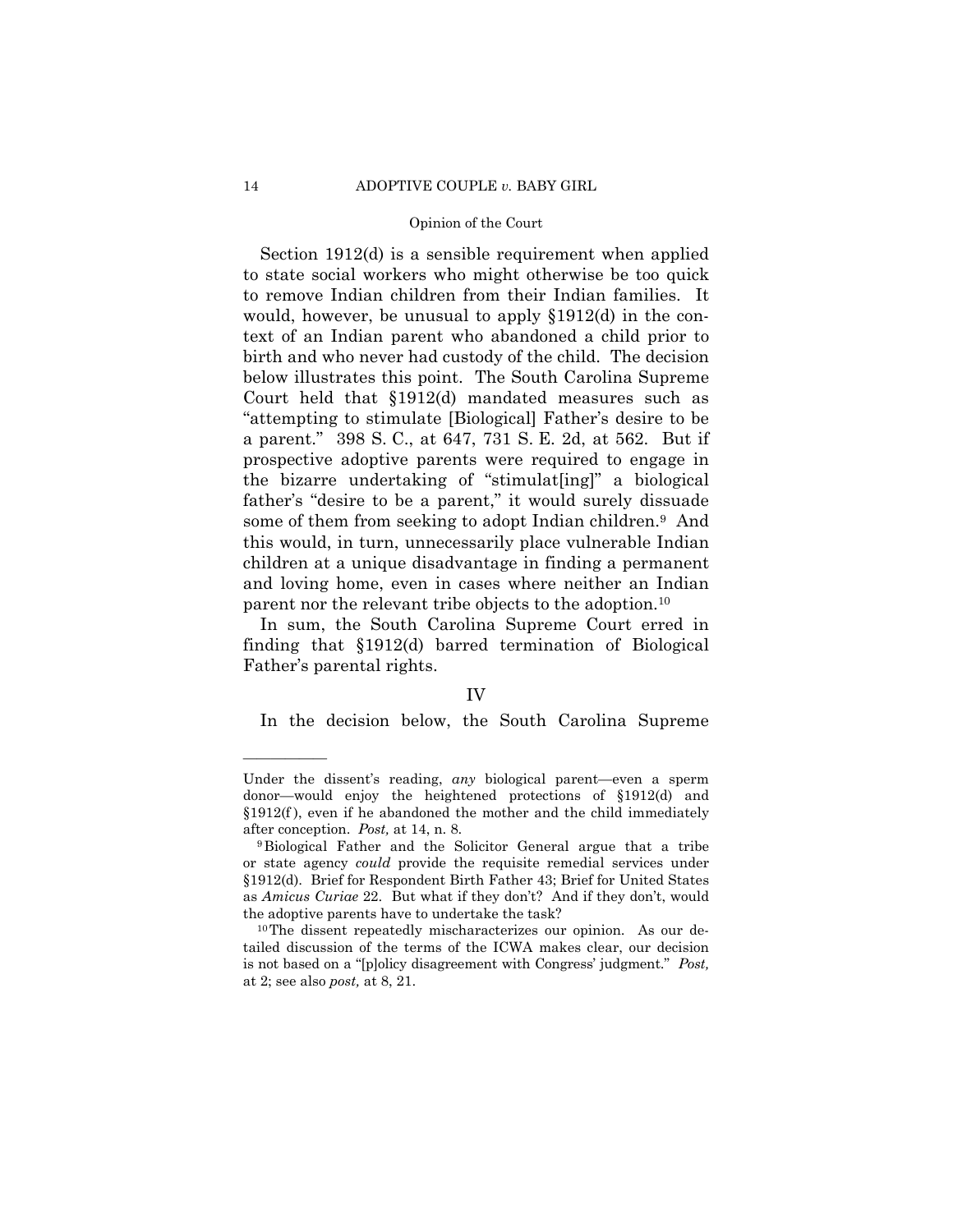Court suggested that if it had terminated Biological Father's rights, then §1915(a)'s preferences for the adoptive placement of an Indian child would have been applicable. 398 S. C., at 655–657, 731 S. E. 2d, at 566–567. In so doing, however, the court failed to recognize a critical limitation on the scope of §1915(a).

Section 1915(a) provides that "[i]n any adoptive placement of an Indian child under State law, a preference shall be given, in the absence of good cause to the contrary, to a placement with (1) a member of the child's extended family; (2) other members of the Indian child's tribe; or (3) other Indian families." Contrary to the South Carolina Supreme Court's suggestion, §1915(a)'s preferences are inapplicable in cases where no alternative party has formally sought to adopt the child. This is because there simply is no "preference" to apply if no alternative party that is eligible to be preferred under §1915(a) has come forward.

In this case, Adoptive Couple was the only party that sought to adopt Baby Girl in the Family Court or the South Carolina Supreme Court. See Brief for Petitioners 19, 55; Brief for Respondent Birth Father 48; Reply Brief for Petitioners 13. Biological Father is not covered by §1915(a) because he did not seek to *adopt* Baby Girl; instead, he argued that his parental rights should not be terminated in the first place.11 Moreover, Baby Girl's

 $11$  Section 1915(c) also provides that, in the case of an adoptive placement under §1915(a), "if the Indian child's tribe shall establish a different order of preference by resolution, the agency or court effecting the placement shall follow such order so long as the placement is the least restrictive setting appropriate to the particular needs of the child, as provided in [§1915(b)]." Although we need not decide the issue here, it may be the case that an Indian child's tribe could alter §1915's preferences in a way that includes a biological father whose rights were terminated, but who has now reformed. See §1915(c). If a tribe were to take such an approach, however, the court would still have the power to determine whether "good cause" exists to disregard the tribe's order of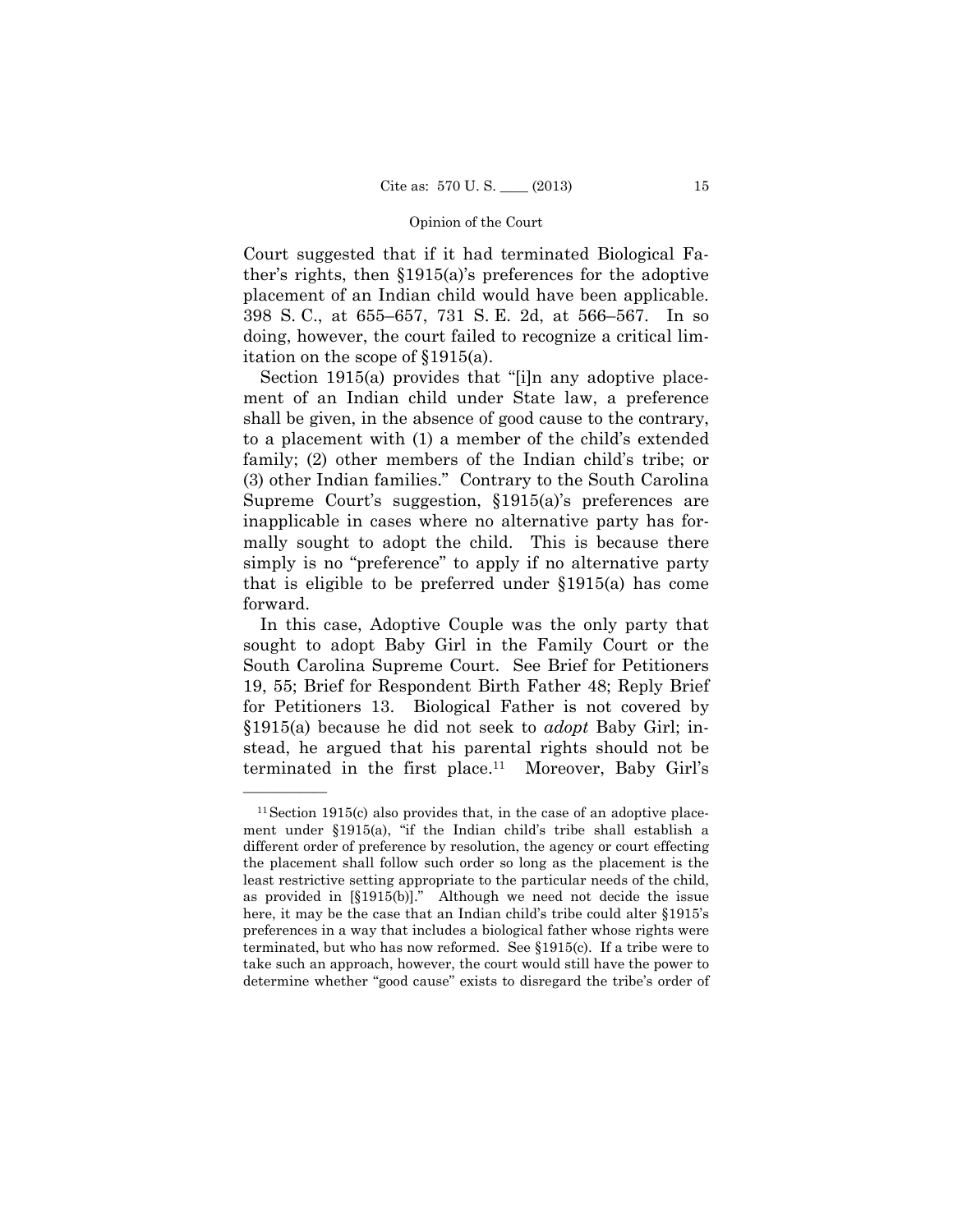paternal grandparents never sought custody of Baby Girl. See Brief for Petitioners 55; Reply Brief for Petitioners 13; 398 S. C., at 699, 731 S. E. 2d, at 590 (Kittredge, J., dissenting) (noting that the "paternal grandparents are not parties to this action"). Nor did other members of the Cherokee Nation or "other Indian families" seek to adopt Baby Girl, even though the Cherokee Nation had notice of—and intervened in—the adoption proceedings. See Brief for Respondent Cherokee Nation 21–22; Reply Brief for Petitioners 13–14.12

\* \* \*

The Indian Child Welfare Act was enacted to help preserve the cultural identity and heritage of Indian tribes, but under the State Supreme Court's reading, the Act would put certain vulnerable children at a great disadvantage solely because an ancestor—even a remote one was an Indian. As the State Supreme Court read §§1912(d) and (f ), a biological Indian father could abandon his child *in utero* and refuse any support for the birth mother—perhaps contributing to the mother's decision to put the child up for adoption—and then could play his ICWA trump card at the eleventh hour to override the mother's decision and the child's best interests. If this were possible, many prospective adoptive parents would surely pause before adopting any child who might possibly qualify as an Indian under the ICWA. Such an interpreta-

preference. See §§1915(a), (c); *In re Adoption of T. R. M.*, 525 N. E. 2d 298, 313 (Ind. 1988).  $12 \text{ To be sure, an employee of the Cherokee Nation testified that the}$ 

Cherokee Nation certifies families to be adoptive parents and that there are approximately 100 such families "that are ready to take children that want to be adopted." Record 446. However, this testimony was only a general statement regarding the Cherokee Nation's practices; it did not demonstrate that a specific Indian family was willing to adopt Baby Girl, let alone that such a family formally sought such adoption in the South Carolina courts. See Reply Brief for Petitioners 13–14; see also Brief for Respondent Cherokee Nation 21–22.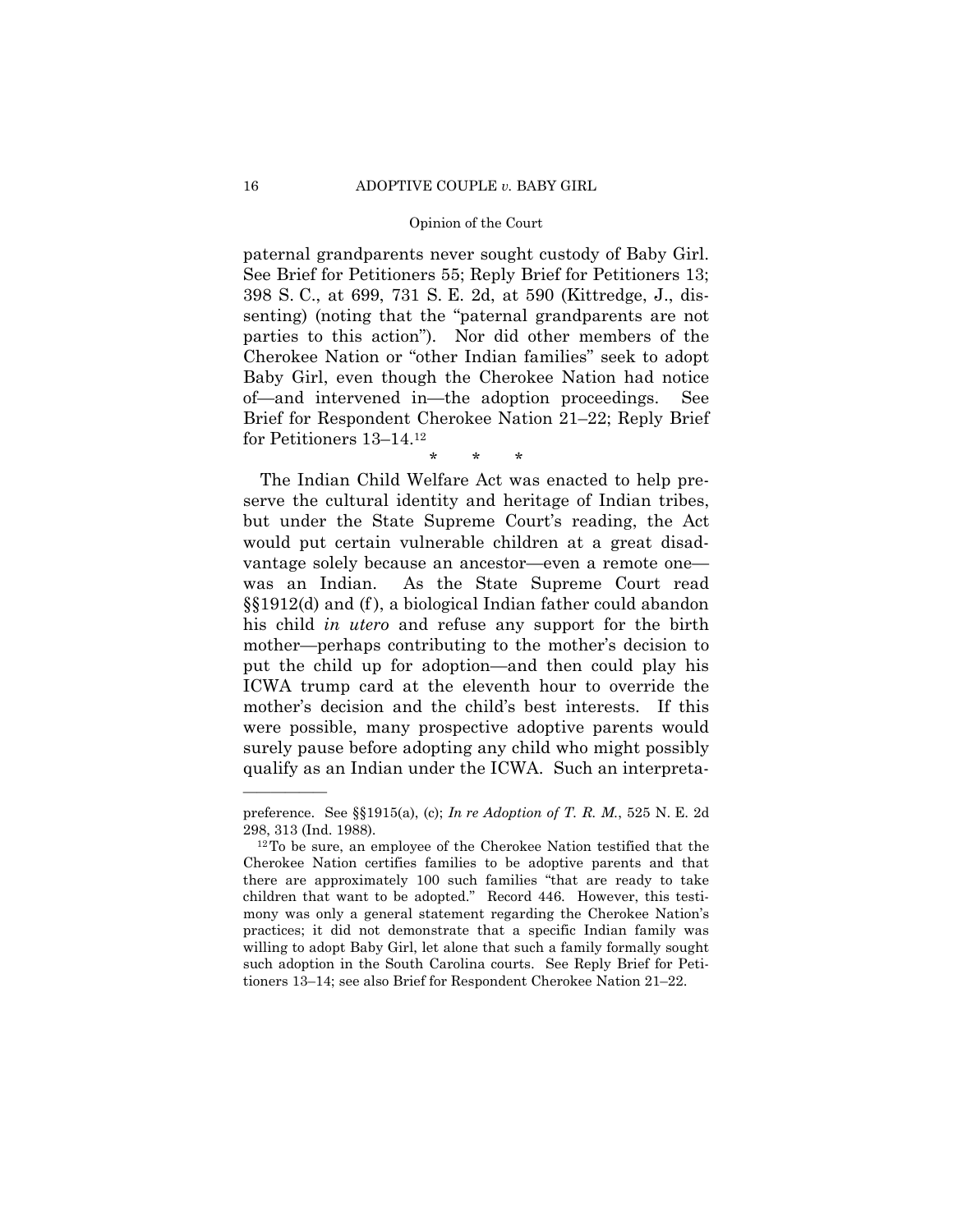tion would raise equal protection concerns, but the plain text of  $\S(1912(f)$  and (d) makes clear that neither provision applies in the present context. Nor do §1915(a)'s rebuttable adoption preferences apply when no alternative party has formally sought to adopt the child. We therefore reverse the judgment of the South Carolina Supreme Court and remand the case for further proceedings not inconsistent with this opinion.

*It is so ordered.*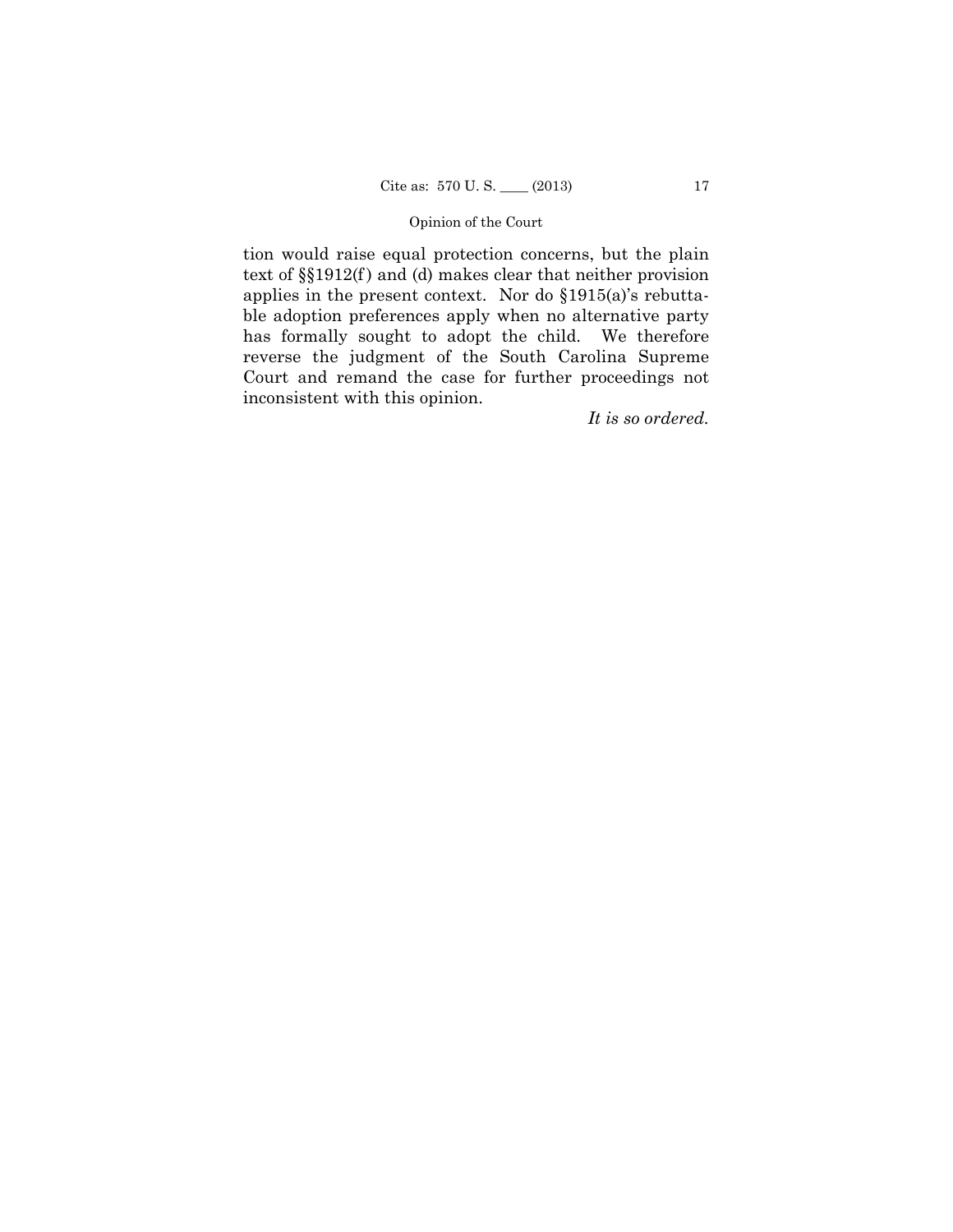# $\frac{1}{2}$  , where  $\frac{1}{2}$ **SUPREME COURT OF THE UNITED STATES**

# $\frac{1}{2}$  ,  $\frac{1}{2}$  ,  $\frac{1}{2}$  ,  $\frac{1}{2}$  ,  $\frac{1}{2}$  ,  $\frac{1}{2}$ No. 12–399

# ADOPTIVE COUPLE, PETITIONERS *v.* BABY GIRL, A MINOR CHILD UNDER THE AGE OF FOURTEEN YEARS, ET AL.

# ON WRIT OF CERTIORARI TO THE SUPREME COURT OF SOUTH CAROLINA

# [June 25, 2013]

# JUSTICE THOMAS, concurring.

I join the Court's opinion in full but write separately to explain why constitutional avoidance compels this outcome. Each party in this case has put forward a plausible interpretation of the relevant sections of the Indian Child Welfare Act (ICWA). However, the interpretations offered by respondent Birth Father and the United States raise significant constitutional problems as applied to this case. Because the Court's decision avoids those problems, I concur in its interpretation.

I

This case arises out of a contested state-court adoption proceeding. Adoption proceedings are adjudicated in state family courts across the country every day, and "domestic relations" is "an area that has long been regarded as a virtually exclusive province of the States." *Sosna* v. *Iowa*, 419 U. S. 393, 404 (1975). Indeed, "[t]he whole subject of the domestic relations of husband and wife, parent and child, belongs to the laws of the States and not to the laws of the United States." *In re Burrus*, 136 U. S. 586, 593– 594 (1890). Nevertheless, when Adoptive Couple filed a petition in South Carolina Family Court to finalize their adoption of Baby Girl, Birth Father, who had relinquished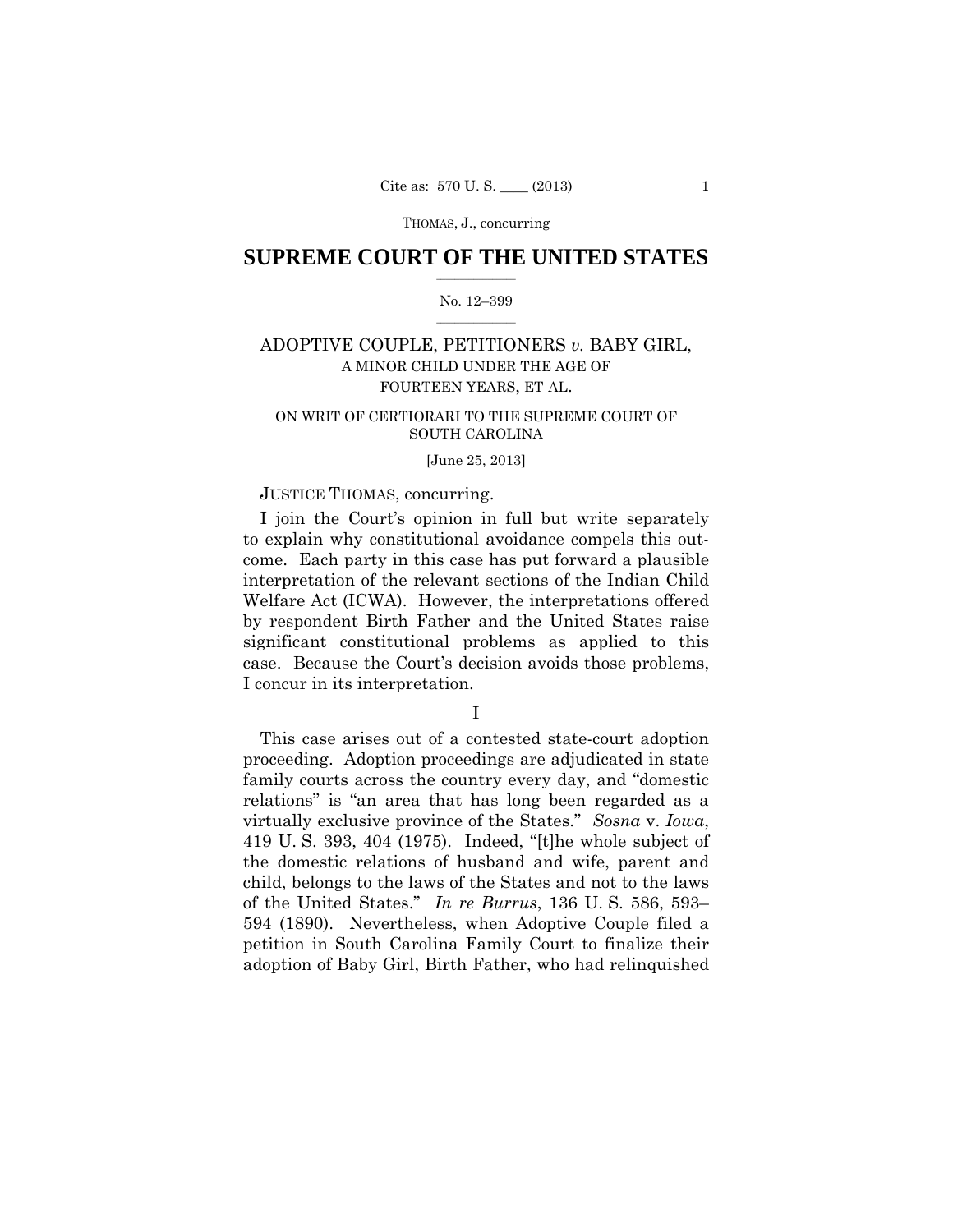his parental rights via a text message to Birth Mother, claimed a federal right under the ICWA to block the adoption and to obtain custody.

 child of a member of an Indian tribe." 25 U. S. C. §1903(4). The ICWA establishes "federal standards that govern state-court child custody proceedings involving Indian children." *Ante,* at 2. The ICWA defines "Indian child" as "any unmarried person who is under age eighteen and is either (a) a member of an Indian tribe or (b) is eligible for membership in an Indian tribe and is the biological As relevant, the ICWA defines "child custody proceeding," §1903(1), to include "adoptive placement," which means "the permanent placement of an Indian child for adoption, including any action resulting in a final decree of adoption," §1903(1)(iv), and "termination of parental rights," which means "any action resulting in the termination of the parent-child relationship," §1903(1)(ii).

 comes than would result under state law. That is precisely The ICWA restricts a state court's ability to terminate the parental rights of an Indian parent in two relevant ways. Section 1912(f) prohibits a state court from involuntarily terminating parental rights "in the absence of a determination, supported by evidence beyond a reasonable doubt, including testimony of qualified expert witnesses, that the continued custody of the child by the parent or Indian custodian is likely to result in serious emotional or physical damage to the child." Section 1912(d) prohibits a state court from terminating parental rights until the court is satisfied "that active efforts have been made to provide remedial services and rehabilitative programs designed to prevent the breakup of the Indian family and that these efforts have proved unsuccessful." A third provision creates specific placement preferences for the adoption of Indian children, which favor placement with Indians over other adoptive families. §1915(a). Operating together, these requirements often lead to different out-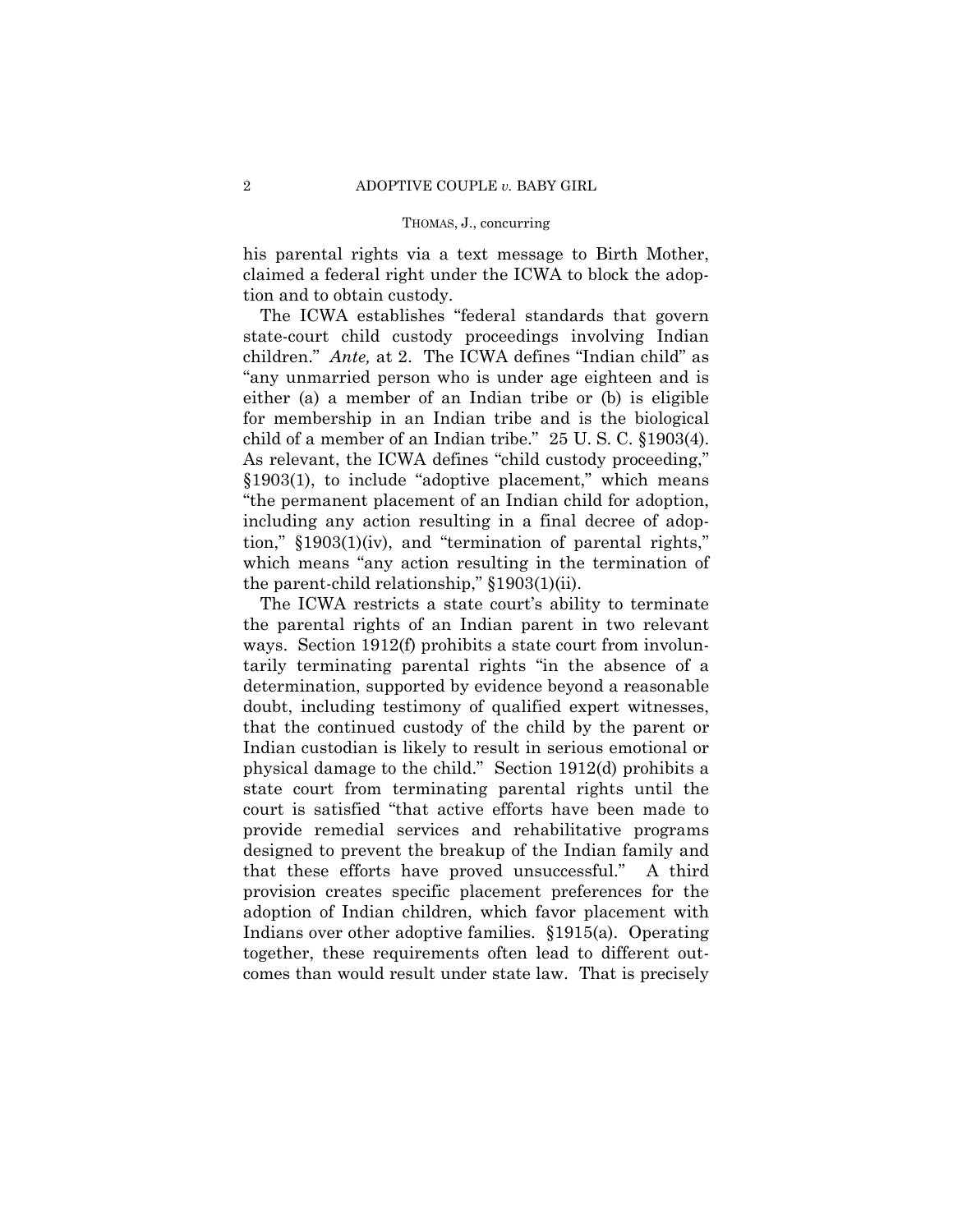what happened here. See *ante,* at 6 ("It is undisputed that, had Baby Girl not been 3/256 Cherokee, Biological Father would have had no right to object to her adoption under South Carolina law").

The ICWA recognizes States' inherent "jurisdiction over Indian child custody proceedings," §1901(5), but asserts that federal regulation is necessary because States "have often failed to recognize the essential tribal relations of Indian people and the cultural and social standards prevailing in Indian communities and families," *ibid.* However, Congress may regulate areas of traditional state concern only if the Constitution grants it such power. Admt. 10 ("The powers not delegated to the United States by the Constitution, nor prohibited by it to the States, are reserved to the States respectively, or to the people"). The threshold question, then, is whether the Constitution grants Congress power to override state custody law whenever an Indian is involved.

# II

The ICWA asserts that the Indian Commerce Clause, Art. I, §8, cl. 3, and "other constitutional authority" provides Congress with "plenary power over Indian affairs." §1901(1). The reference to "other constitutional authority" is not illuminating, and I am aware of no other enumerated power that could even arguably support Congress' intrusion into this area of traditional state authority. See Fletcher, The Supreme Court and Federal Indian Policy, 85 Neb. L. Rev. 121, 137 (2006) ("As a matter of federal constitutional law, the Indian Commerce Clause grants Congress the only explicit constitutional authority to deal with Indian tribes"); Natelson, The Original Understanding of the Indian Commerce Clause, 85 Denver U. L. Rev. 201, 210 (2007) (hereinafter Natelson) (evaluating, and rejecting, other potential sources of authority supporting congressional power over Indians). The assertion of ple-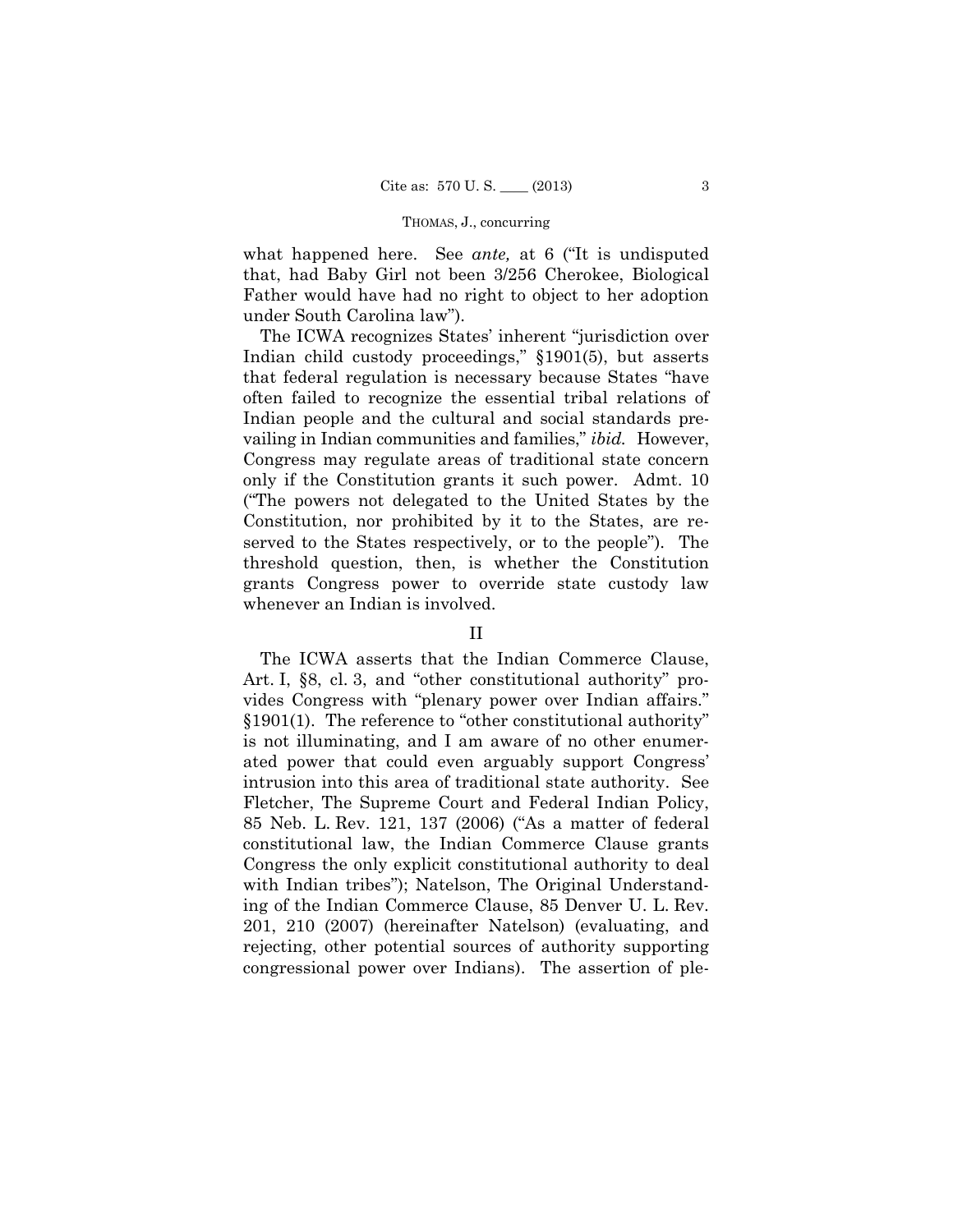nary authority must, therefore, stand or fall on Congress' power under the Indian Commerce Clause. Although this Court has said that the "central function of the Indian Commerce Clause is to provide Congress with plenary power to legislate in the field of Indian affairs," *Cotton Petroleum Corp.* v. *New Mexico*, 490 U. S. 163, 192 (1989), neither the text nor the original understanding of the Clause supports Congress' claim to such "plenary" power.

# A

The Indian Commerce Clause gives Congress authority "[t]o regulate *Commerce* . . . with the Indian tribes." Art. I, §8, cl. 3 (emphasis added). "At the time the original Constitution was ratified, 'commerce' consisted of selling, buying, and bartering, as well as transporting for these purposes." *United States* v. *Lopez*, 514 U. S. 549, 585 (1995) (THOMAS, J., concurring). See also 1 S. Johnson, A Dictionary of the English Language 361 (4th rev. ed. 1773) (reprint 1978) (defining commerce as "Intercourse; exchange of one thing for another; interchange of any thing; trade; traffick"). "[W]hen Federalists and Anti-Federalists discussed the Commerce Clause during the ratification period, they often used trade (in its selling/bartering sense) and commerce interchangeably." *Lopez, supra,* at 586 (THOMAS, J., concurring). The term "commerce" did not include economic activity such as "manufacturing and agriculture," *ibid.*, let alone noneconomic activity such as adoption of children.

Furthermore, the term "commerce with Indian tribes" was invariably used during the time of the founding to mean "'trade with Indians.'" See, *e.g.,* Natelson, 215–216, and n. 97 (citing 18th-century sources); Report of Committee on Indian Affairs (Feb 20, 1787), in 32 Journals of the Continental Congress 1774–1789, pp. 66, 68 (R. Hill ed. 1936) (hereinafter J. Cont'l Cong.) (using the phrase "commerce with the Indians" to mean trade with the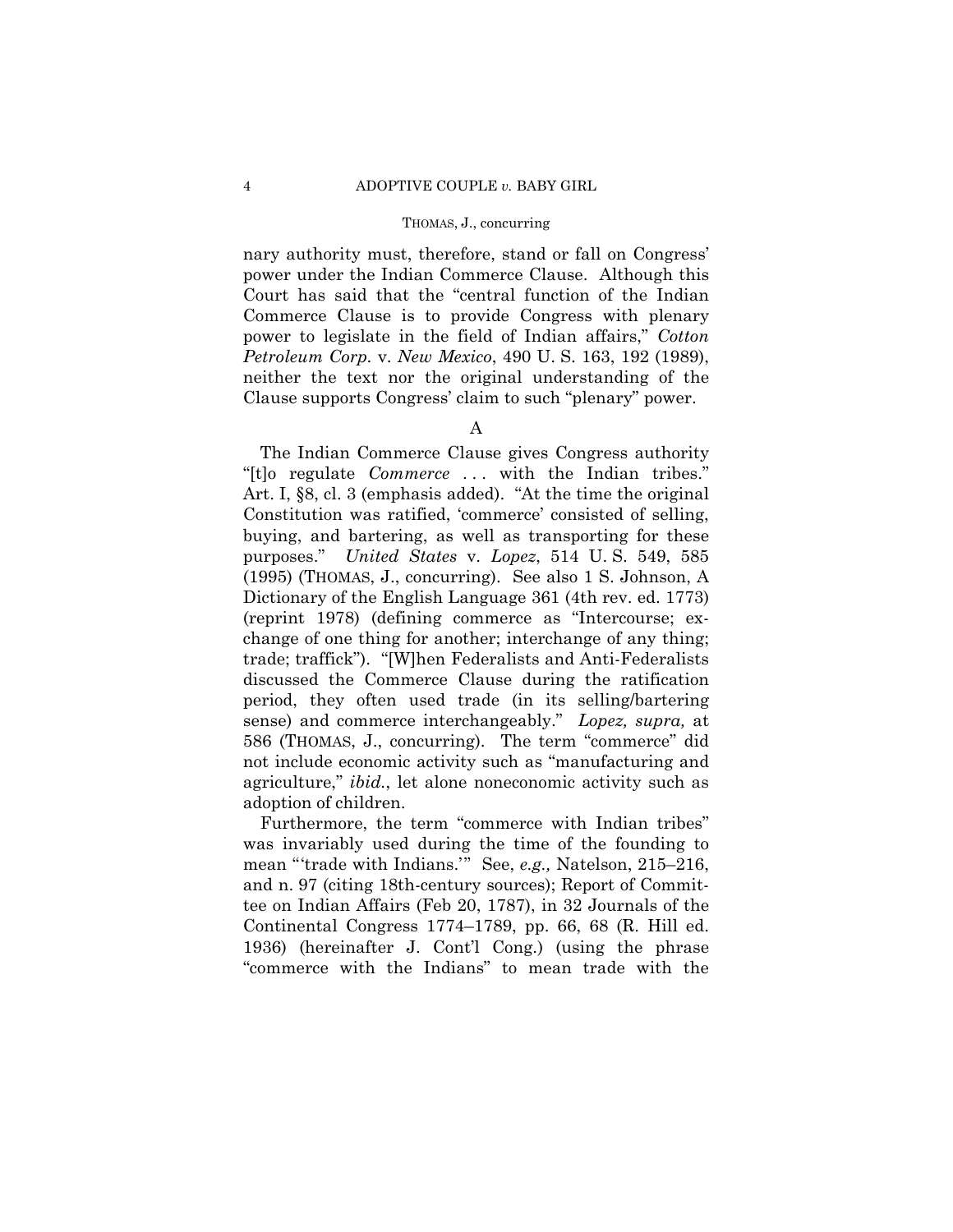Indians). And regulation of Indian commerce generally referred to legal structures governing "the conduct of the merchants engaged in the Indian trade, the nature of the goods they sold, the prices charged, and similar matters." Natelson 216, and n. 99.

 established Indian communities—"tribes." That power is The Indian Commerce Clause contains an additional textual limitation relevant to this case: Congress is given the power to regulate Commerce "with the Indian *tribes*." The Clause does not give Congress the power to regulate commerce with all Indian *persons* any more than the Foreign Commerce Clause gives Congress the power to regulate commerce with all foreign nationals traveling within the United States. A straightforward reading of the text, thus, confirms that Congress may only regulate commercial interactions—"commerce"—taking place with far from "plenary."

B

Congress' assertion of "plenary power" over Indian affairs is also inconsistent with the history of the Indian Commerce Clause. At the time of the founding, the Clause was understood to reserve to the States general police powers with respect to Indians who were citizens of the several States. The Clause instead conferred on Congress the much narrower power to regulate trade with Indian tribes—that is, Indians who had not been incorporated into the body-politic of any State.

1

Before the Revolution, most Colonies adopted their own regulations governing Indian trade. See Natelson 219, and n. 121 (citing colonial laws). Such regulations were necessary because colonial traders all too often abused their Indian trading partners, through fraud, exorbitant prices, extortion, and physical invasion of Indian territory,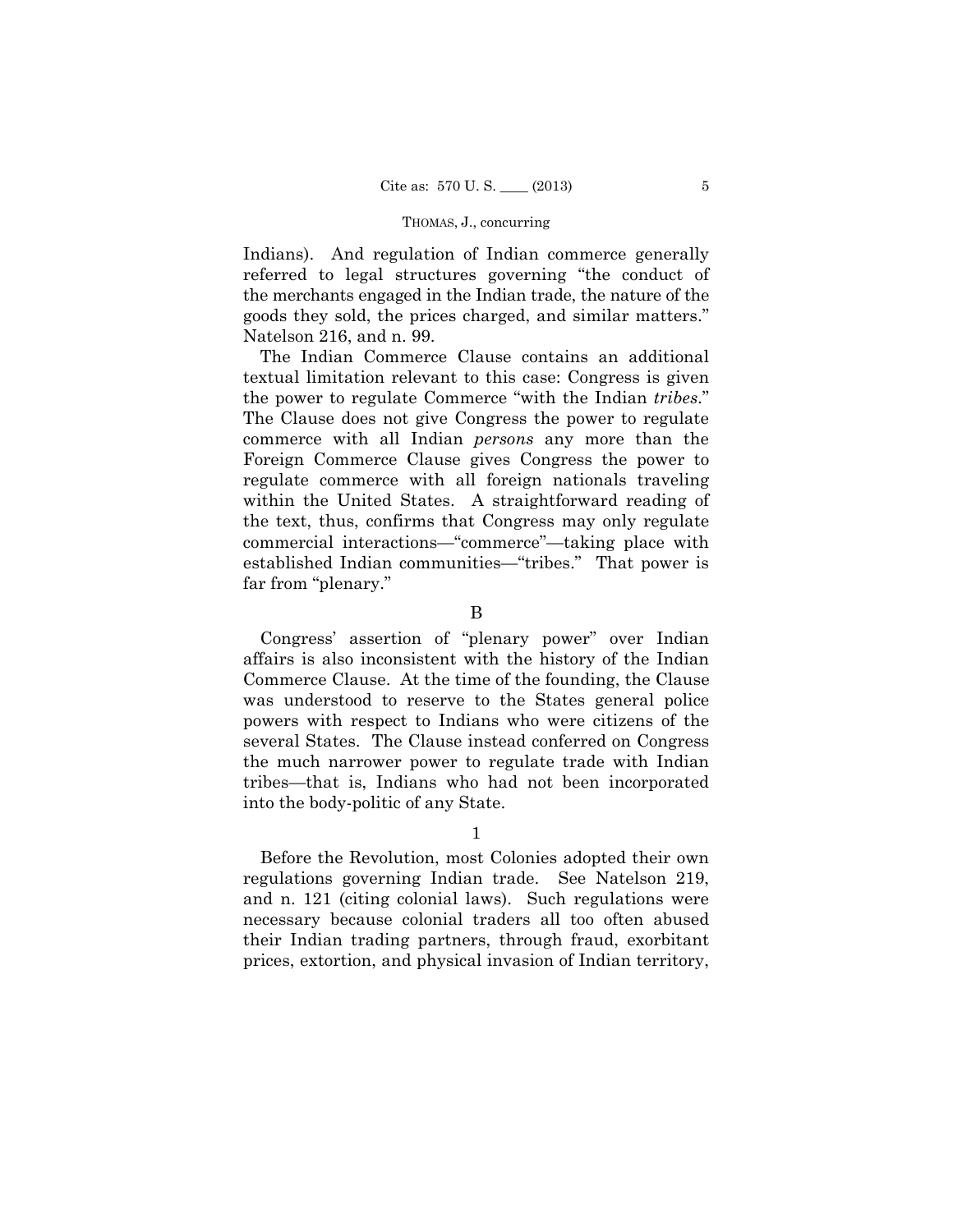D. Rosen eds. 1998).<sup>1</sup> Over time, commercial regulation at among other things. See 1 F. Prucha, The Great Father 18–20 (1984) (hereinafter Prucha); Natelson 220, and n. 122. These abuses sometimes provoked violent Indian retaliation. See Prucha 20. To mitigate these conflicts, most Colonies extensively regulated traders engaged in commerce with Indian tribes. See *e.g.,* Ordinance to Regulate Indian Affairs, Statutes of South Carolina (Aug. 31, 1751), in 16 Early American Indian Documents: Treaties and Laws, 1607–1789, pp. 331–334 (A. Vaughan and the colonial level proved largely ineffective, in part because "[t]here was no uniformity among the colonies, no two sets of like regulations." Prucha 21.

Recognizing the need for uniform regulation of trade with the Indians, Benjamin Franklin proposed his own "articles of confederation" to the Continental Congress on July 21, 1775, which reflected his view that central control over Indian affairs should predominate over local control. 2 J. Cont'l Cong. 195–199 (W. Ford ed. 1905). Franklin's proposal was not enacted, but in November 1775, Congress empowered a committee to draft regulations for the Indian trade. 3 *id.*, at 364, 366. On July 12, 1776, the committee submitted a draft of the Articles of Confederation to Congress, which incorporated many of Franklin's proposals. 5 *id.,* at 545, 546, n. 1. The draft prohibited States from waging offensive war against the Indians without congressional authorization and granted Congress

 license, so anyone with objections had an opportunity to raise them. 1South Carolina, for example, required traders to be licensed, to be of good moral character, and to post a bond. Ordinance to Regulate Indian Affairs, in 16 Early American Indian Documents, at 331–334. A potential applicant's name was posted publicly before issuing the *Id.*, at 332. Restrictions were placed on employing agents, *id.*, at 333– 334, and names of potential agents had to be disclosed. *Id.*, at 333. Traders who violated these rules were subject to substantial penalties. *Id.*, at 331, 334.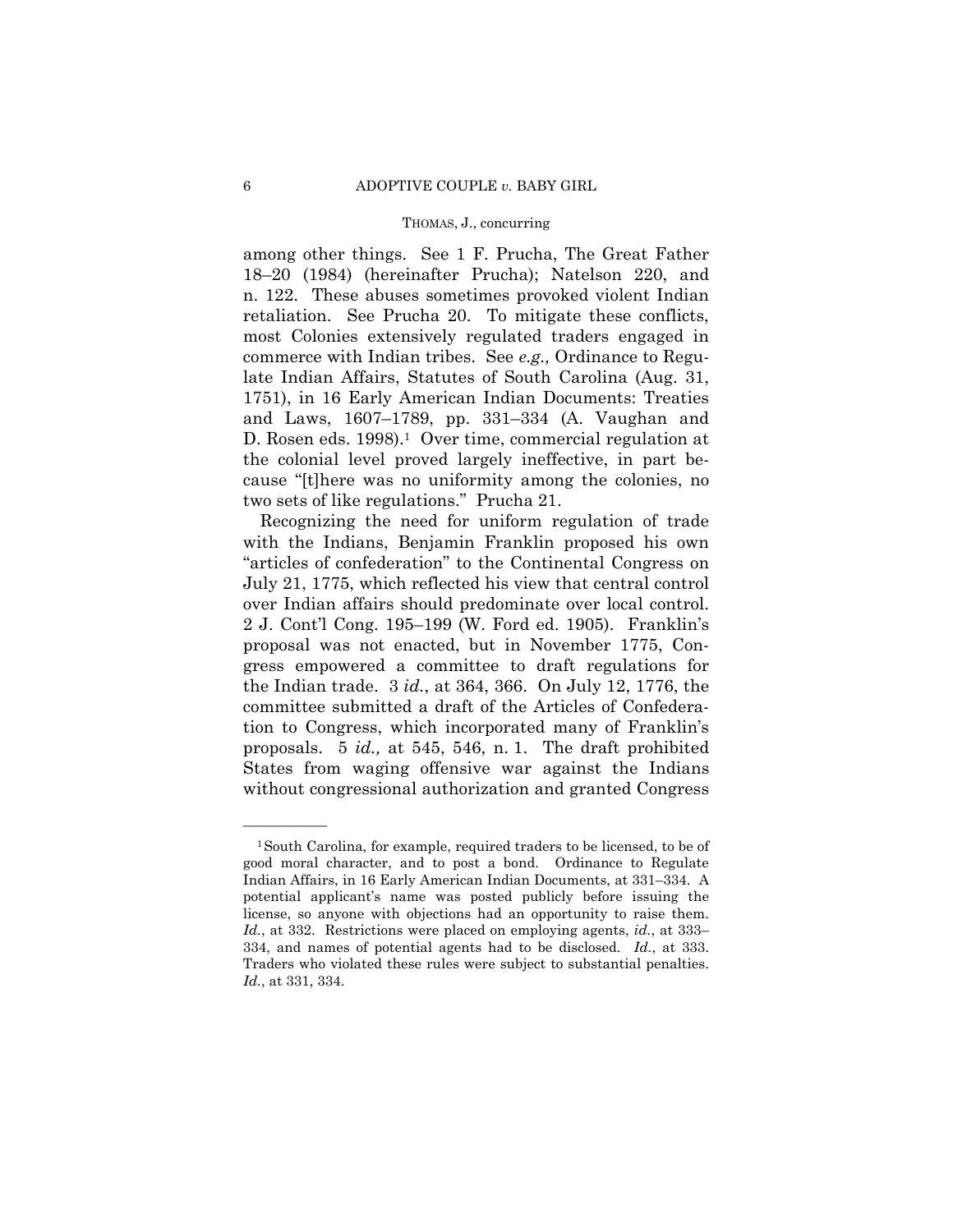the exclusive power to acquire land from the Indians outside state boundaries, once those boundaries had been established. *Id.*, at 549*.* This version also gave Congress "the sole and exclusive Right and Power of . . . Regulating the Trade, and managing all Affairs with the Indians." *Id.*  at 550.

On August 20, 1776, the Committee of the Whole presented to Congress a revised draft, which provided Congress with "the sole and exclusive right and power of . . . regulating the trade, and managing all affairs with the Indians." *Id.*, at 672, 681–682. Some delegates feared that the Articles gave Congress excessive power to interfere with States' jurisdiction over affairs with Indians residing within state boundaries. After further deliberation, the final result was a clause that included a broad grant of congressional authority with two significant exceptions: "The United States in Congress assembled shall also have the sole and exclusive right and power of . . . regulating the trade and managing all affairs with the Indians, not members of any of the States, provided that the legislative right of any State within its own limits be not infringed or violated." Articles of Confederation, Art. IX, cl. 4. As a result, Congress retained exclusive jurisdiction over Indian affairs outside the borders of the States; the States retained exclusive jurisdiction over relations with Member-Indians;<sup>2</sup> and Congress and the States "exercise[d] concurrent jurisdiction over transactions with tribal Indians within state boundaries, but congressional decisions would have to be in compliance with local law." Natelson 230. The drafting of the Articles of Confedera-

<sup>2</sup>Although Indians were generally considered "members" of a State if they paid taxes or were citizens, see Natelson 230, the precise definition of the term was "not yet settled" at the time of the founding and was "a question of frequent perplexity and contention in the federal councils," The Federalist No. 42, p. 265 (C. Rossiter ed. 1961) (J. Madison).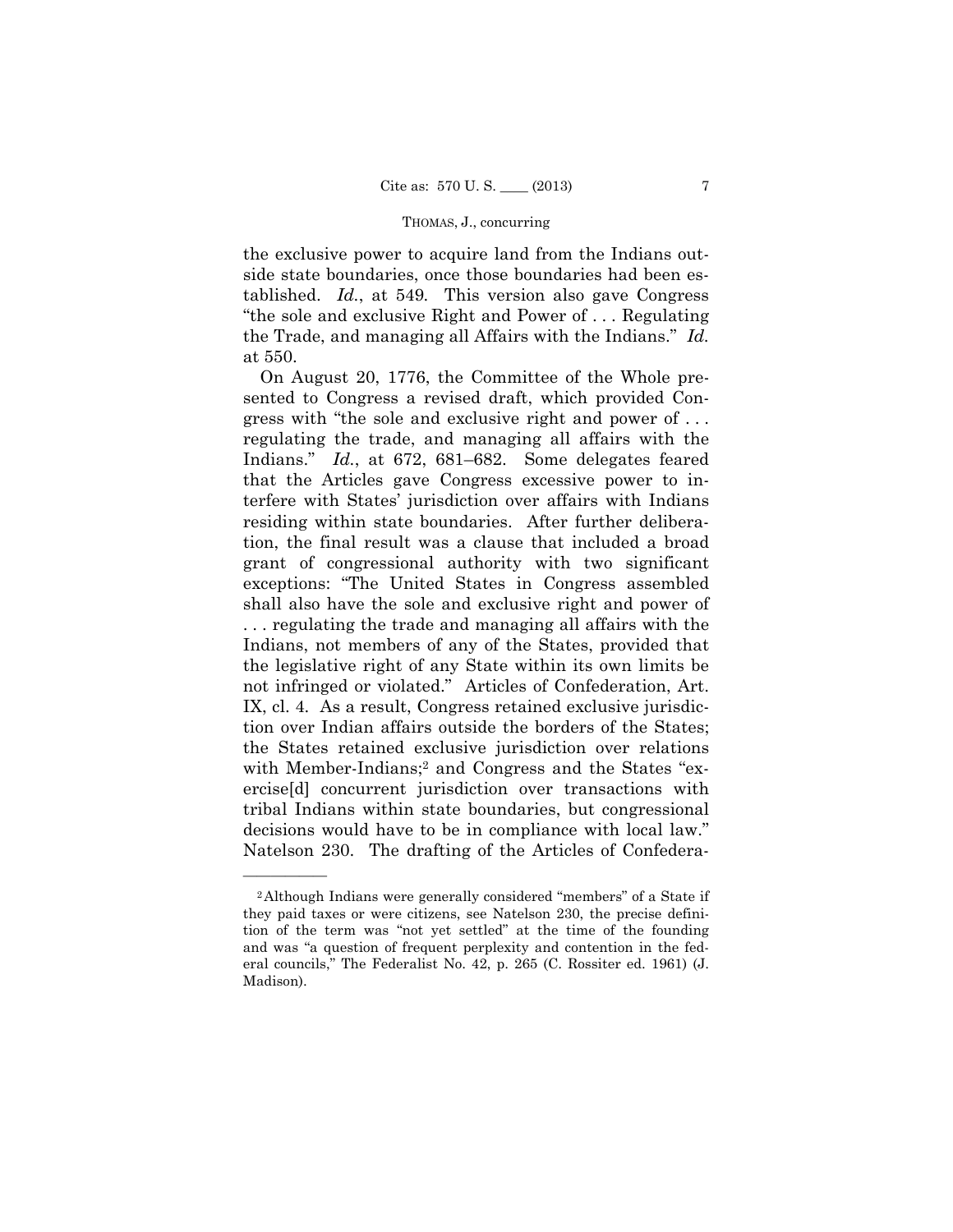tion reveals the delegates' concern with protecting the power of the States to regulate Indian persons who were politically incorporated into the States. This concern for state power reemerged during the drafting of the Constitution.

2

The drafting history of the Constitutional Convention also supports a limited construction of the Indian Commerce Clause. On July 24, 1787, the convention elected a drafting committee—the Committee of Detail—and charged it to "report a Constitution conformable to the Resolutions passed by the Convention." 2 Records of the Federal Convention of 1787, p.106 (M. Farrand rev. 1966) (J. Madison). During the Committee's deliberations, John Rutledge, the chairman, suggested incorporating an Indian affairs power into the Constitution. *Id.,* at 137, n. 6, 143. The first draft reported back to the convention, however, provided Congress with authority "[t]o regulate commerce with foreign nations, and among the several States," *id.*, at 181 (Madison) (Aug. 6, 1787), but did not include any specific Indian affairs clause. On August 18, James Madison proposed that the Federal Government be granted several additional powers, including the power "[t]o regulate *affairs* with the Indians as well within as without the limits of the U. States." *Id.*, at 324 (J. Madison) (emphasis added). On August 22, Rutledge delivered the Committee of Detail's second report, which modified Madison's proposed clause. The Committee proposed to add to Congress' power "[t]o regulate commerce with foreign nations, and among the several States" the words, "and with Indians, within the Limits of any State, not subject to the laws thereof." *Id.*, at 366–367 (Journal). The Committee's version, which echoed the Articles of Confederation, was far narrower than Madison's proposal. On August 31, the revised draft was submitted to a Com-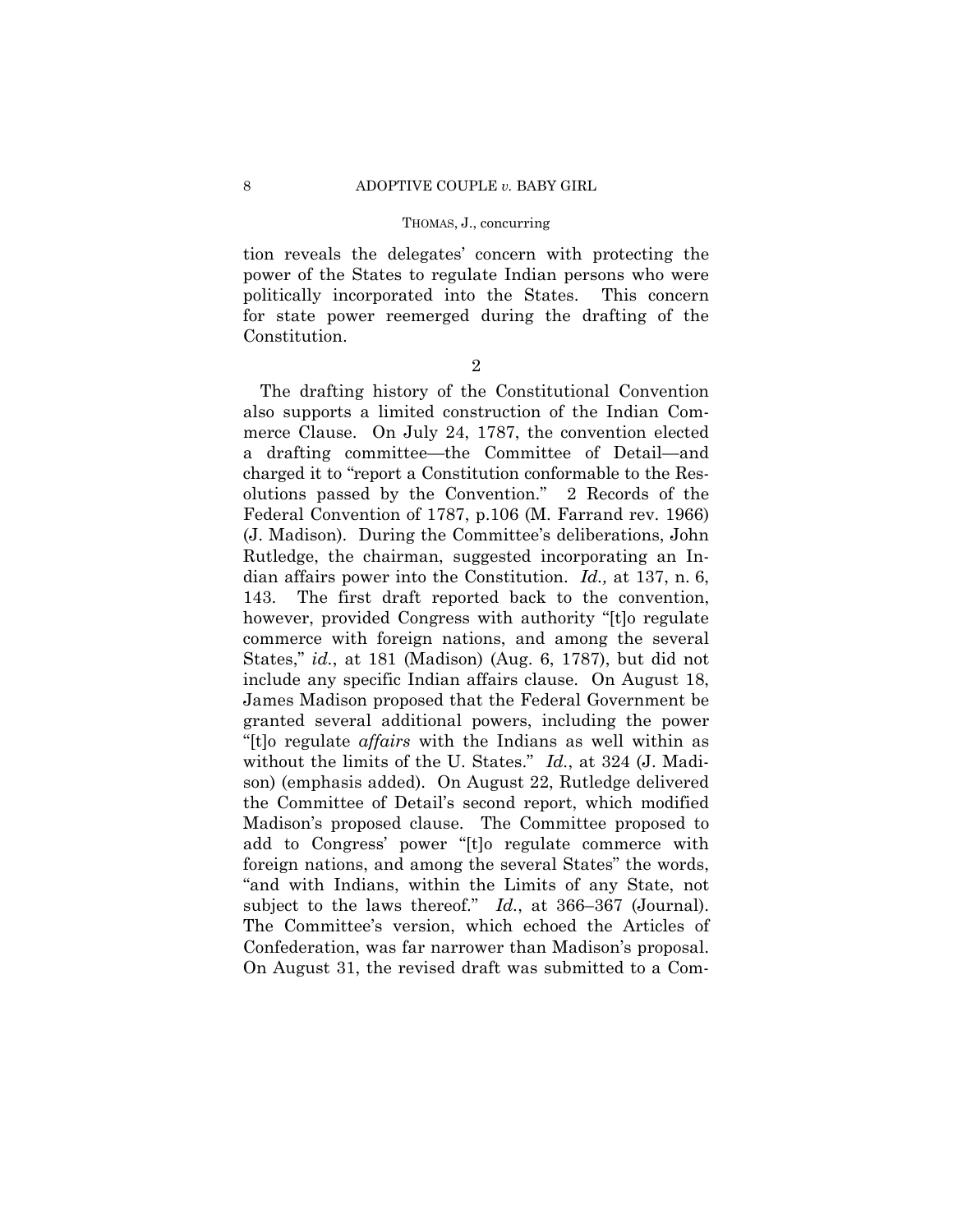mittee of Eleven for further action. *Id.,* at 473 (Journal), 481 (J. Madison). That Committee recommended adding to the Commerce Clause the phrase, "and with the Indian tribes," *id.*, at 493, which the Convention ultimately adopted.

It is, thus, clear that the Framers of the Constitution were alert to the difference between the power to regulate trade with the Indians and the power to regulate all Indian affairs. By limiting Congress' power to the former, the Framers declined to grant Congress the same broad powers over Indian affairs conferred by the Articles of Confederation. See Prakash, Against Tribal Fungibility, 89 Cornell L. Rev. 1069, 1090 (2004).

During the ratification debates, opposition to the Indian Commerce Clause was nearly nonexistent. See Natelson 248 (noting that Robert Yates, a New York Anti-Federalist was "almost the only writer who objected to any part [of] of the Commerce Clause—a clear indication that its scope was understood to be fairly narrow" (footnote omitted)). Given the Anti-Federalists' vehement opposition to the Constitution's other grants of power to the Federal Government, this silence is revealing. The ratifiers almost certainly understood the Clause to confer a relatively modest power on Congress—namely, the power to regulate trade with Indian tribes living beyond state borders. And this feature of the Constitution was welcomed by Federalists and Anti-Federalists alike due to the considerable interest in expanding trade with such Indian tribes. See, *e.g.,* The Federalist No. 42, at 265 (J. Madison) (praising the Constitution for removing the obstacles that had existed under the Articles of Confederation to federal control over "*trade* with Indians" (emphasis added)); 3 J. Elliot, The Debates in the Several State Conventions on the Adoption of the Federal Constitution 580 (2d ed. 1863) (Adam Stephens, at the Virginia ratifying convention, June 23, 1788, describing the Indian tribes residing near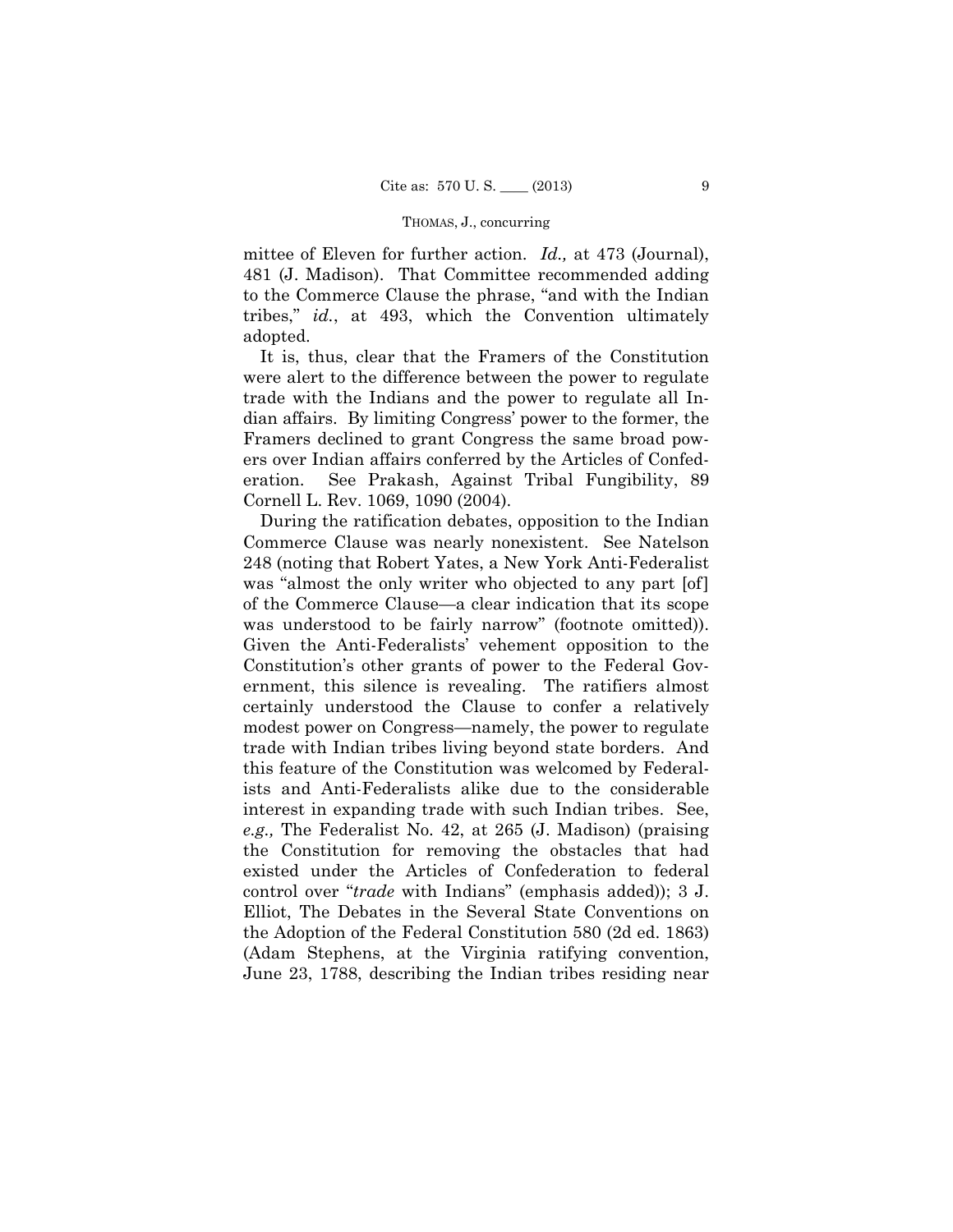the Mississippi and "the variety of articles which might be obtained to advantage by trading with these people"); The Federalist No. 24, at 158 (A. Hamilton) (arguing that frontier garrisons would "be keys to the trade with the Indian nations"); Brutus, (Letter) X, N. Y. J., Jan. 24, 1788, in 15 The Documentary History of the Ratification of the Constitution 462, 465 (J. Kaminski & G. Saladino eds. 2012) (conceding that there must be a standing army for some purposes, including "trade with Indians"). There is little evidence that the ratifiers of the Constitution understood the Indian Commerce Clause to confer anything resembling plenary power over Indian affairs. See Natelson 247–250.

III

In light of the original understanding of the Indian Commerce Clause, the constitutional problems that would be created by application of the ICWA here are evident. First, the statute deals with "child custody proceedings," §1903(1), not "commerce." It was enacted in response to concerns that "an alarmingly high percentage of Indian families [were] broken up by the removal, often unwarranted, of their children from them by nontribal public and private agencies." §1901(4). The perceived problem was that many Indian children were "placed in non-Indian foster and adoptive homes and institutions." *Ibid.* This problem, however, had nothing to do with commerce.

Second, the portions of the ICWA at issue here do not regulate Indian tribes as tribes. Sections 1912(d) and (f), and §1915(a) apply to all child custody proceedings involving an Indian child, regardless of whether an Indian tribe is involved. This case thus does not directly implicate Congress' power to "legislate in respect to Indian *tribes*." *United States* v. *Lara*, 541 U. S. 193, 200 (2004) (emphasis added). Baby Girl was never domiciled on an Indian Reservation, and the Cherokee Nation had no jurisdiction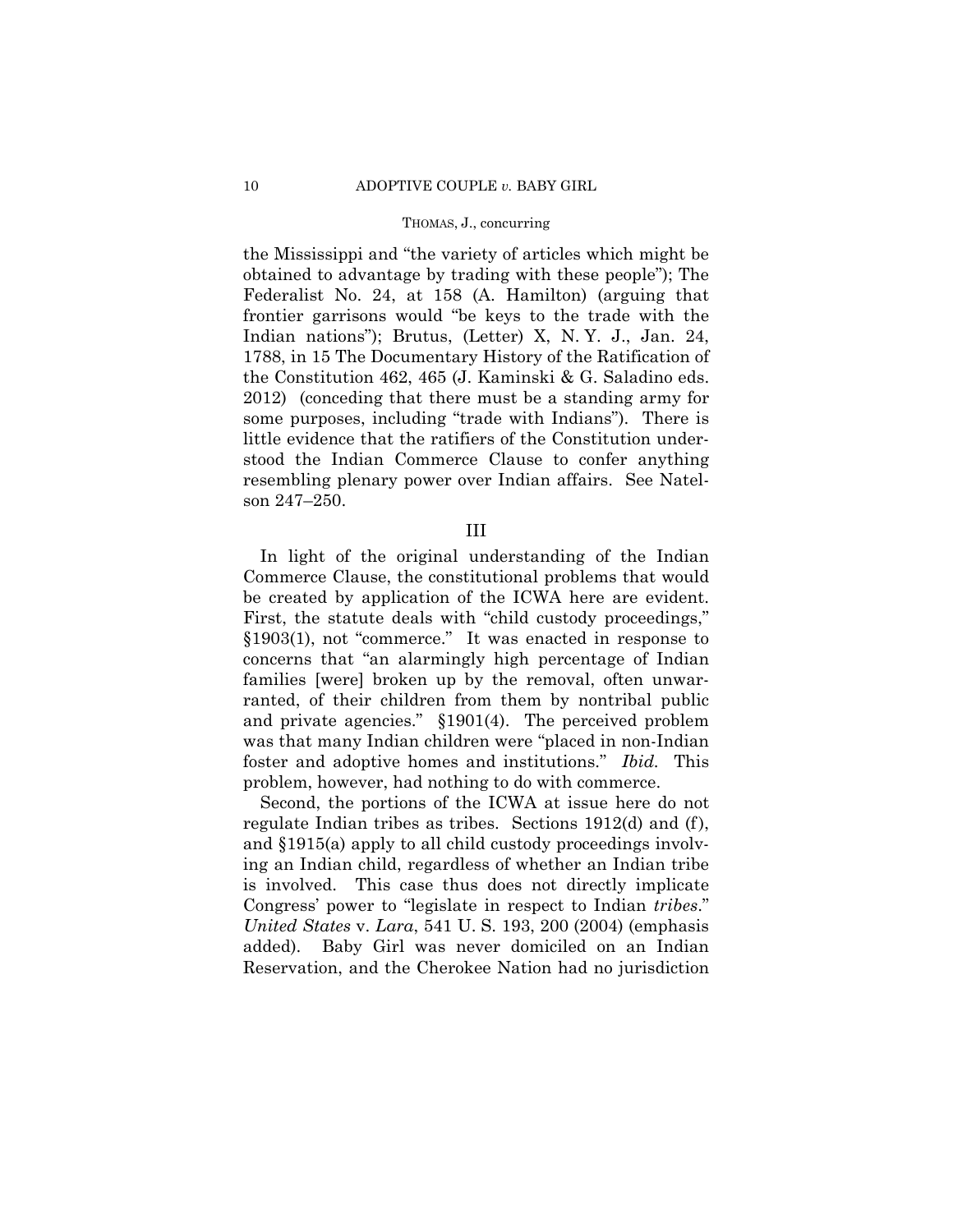Father is a registered member of The Cherokee Nation, he over her. Cf. *Mississippi Band of Choctaw Indians* v. *Holyfield*, 490 U. S. 30, 53–54 (1989) (holding that the Indian Tribe had exclusive jurisdiction over child custody proceedings, even though the children were born off the reservation, because the children were "domiciled" on the reservation for purposes of the ICWA). Although Birth did not live on a reservation either. He was, thus, subject to the laws of the State in which he resided (Oklahoma) and of the State where his daughter resided during the custody proceedings (South Carolina). Nothing in the Indian Commerce Clause permits Congress to enact special laws applicable to Birth Father merely because of his status as an Indian.3

Because adoption proceedings like this one involve neither "commerce" nor "Indian tribes," there is simply no constitutional basis for Congress' assertion of authority over such proceedings. Also, the notion that Congress can direct state courts to apply different rules of evidence and procedure merely because a person of Indian descent is involved raises absurd possibilities. Such plenary power would allow Congress to dictate specific rules of criminal procedure for state-court prosecutions against Indian defendants. Likewise, it would allow Congress to substitute federal law for state law when contract disputes involve Indians. But the Constitution does not grant Congress power to override state law whenever that law

<sup>3</sup>Petitioners and the guardian ad litem contend that applying the ICWA to child custody proceedings on the basis of race implicates equal protection concerns. See Brief for Petitioners 45 (arguing that the statute would be unconstitutional "if unwed fathers with no preexisting substantive parental rights receive a statutory preference based solely on the Indian child's race"); Brief for Respondent Guardian Ad Litem 48–49 (same). I need not address this argument because I am satisfied that Congress lacks authority to regulate the child custody proceedings in this case.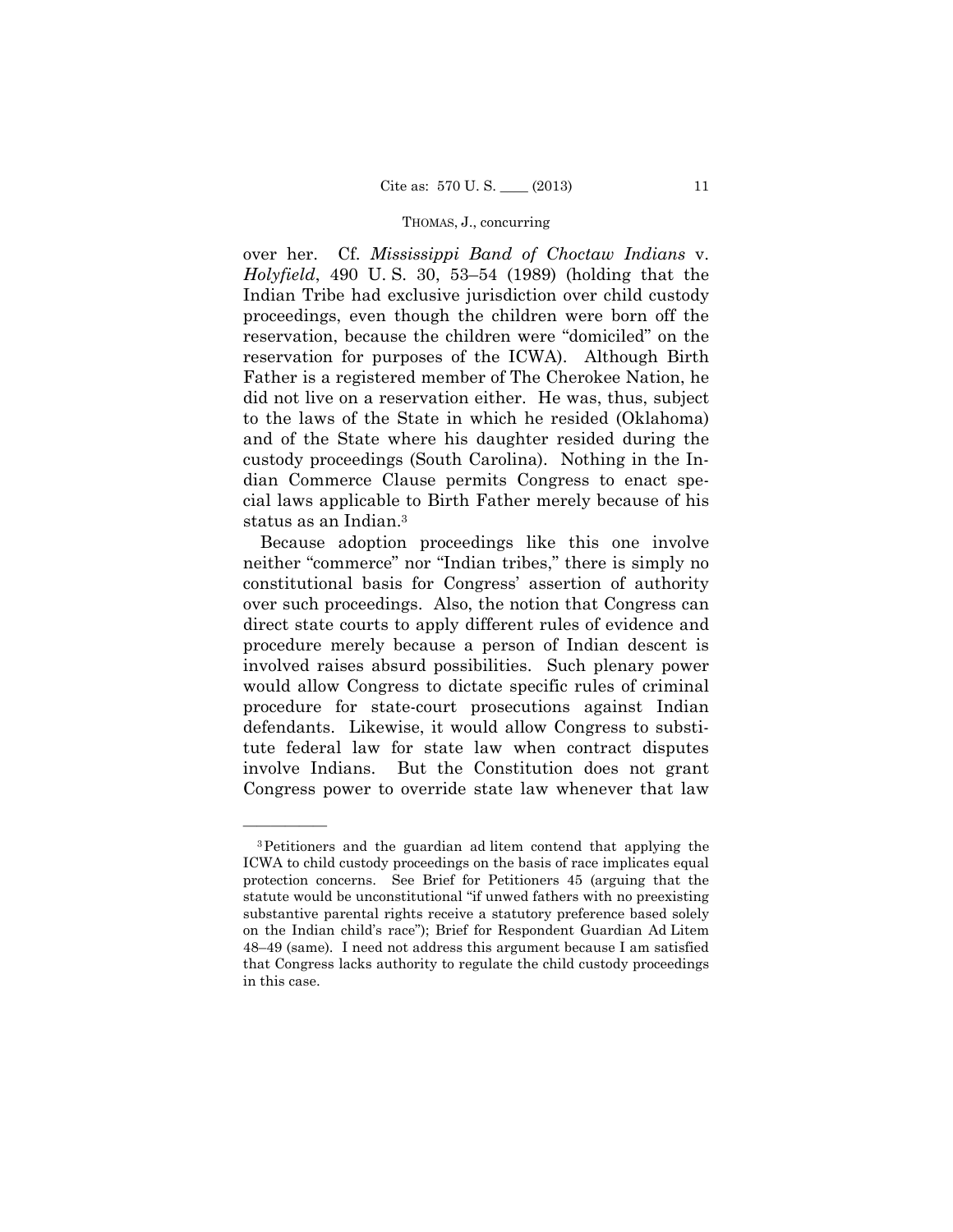happens to be applied to Indians. Accordingly, application of the ICWA to these child custody proceedings would be unconstitutional.

\* \* \*

Because the Court's plausible interpretation of the relevant sections of the ICWA avoids these constitutional problems, I concur.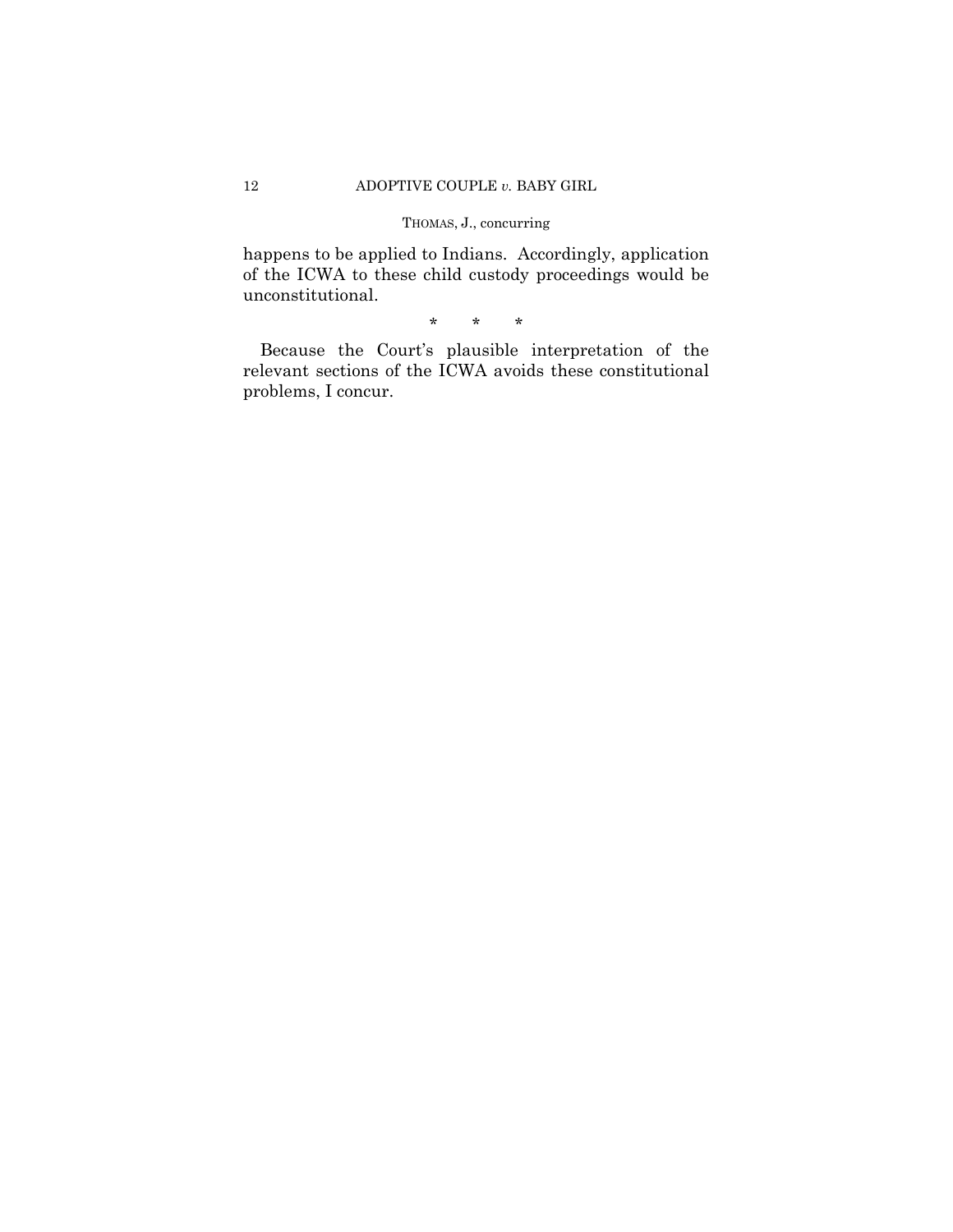BREYER, J., concurring

# $\frac{1}{2}$  , where  $\frac{1}{2}$ **SUPREME COURT OF THE UNITED STATES**

# $\frac{1}{2}$  ,  $\frac{1}{2}$  ,  $\frac{1}{2}$  ,  $\frac{1}{2}$  ,  $\frac{1}{2}$  ,  $\frac{1}{2}$ No. 12–399

# ADOPTIVE COUPLE, PETITIONERS *v.* BABY GIRL, A MINOR CHILD UNDER THE AGE OF FOURTEEN YEARS, ET AL.

# ON WRIT OF CERTIORARI TO THE SUPREME COURT OF SOUTH CAROLINA

[June 25, 2013]

# JUSTICE BREYER, concurring.

 Court's interpretation could prove to exclude too many. See *post,* at 13, 22–23 (SOTOMAYOR, J., dissenting). I join the Court's opinion with three observations. First, the statute does not directly explain how to treat an absentee Indian father who had next-to-no involvement with his child in the first few months of her life. That category of fathers may include some who would prove highly unsuitable parents, some who would be suitable, and a range of others in between. Most of those who fall within that category seem to fall outside the scope of the language of 25 U.S.C.  $\S$ 1912(d) and (f). Thus, while I agree that the better reading of the statute is, as the majority concludes, to exclude most of those fathers, *ante,* at 8, 12, I also understand the risk that, from a policy perspective, the

Second, we should decide here no more than is necessary. Thus, this case does not involve a father with visitation rights or a father who has paid "all of his child support obligations." See *post*, at 13. Neither does it involve special circumstances such as a father who was deceived about the existence of the child or a father who was prevented from supporting his child. See *post*, at 13 n. 8. The Court need not, and in my view does not, now decide whether or how  $\S$ [1912(d) and (f) apply where those cir-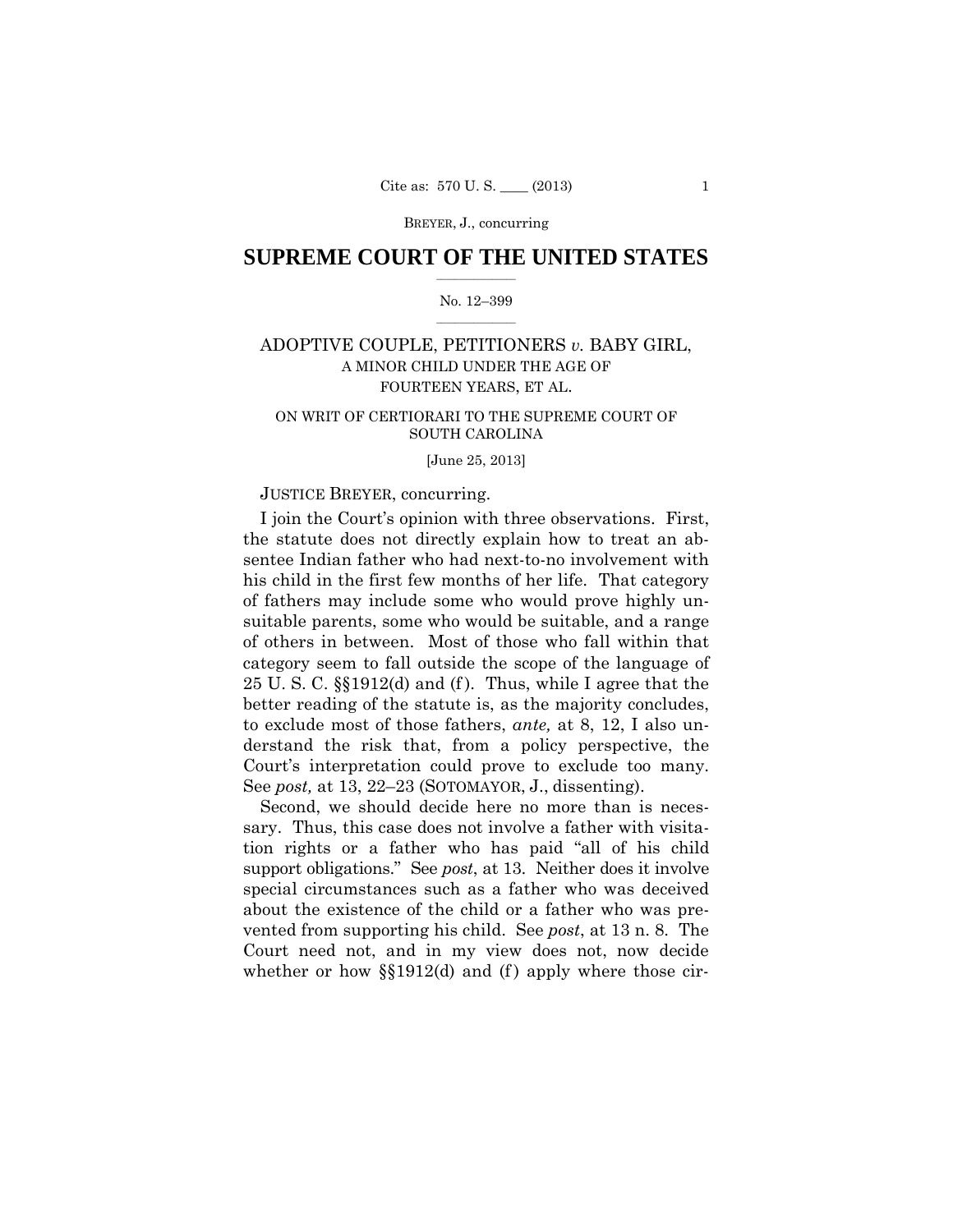# BREYER, J., concurring

cumstances are present.

Third, other statutory provisions not now before us may nonetheless prove relevant in cases of this kind. Section 1915(a) grants an adoptive "preference" to "(1) a member of the child's extended family; (2) other members of the Indian child's tribe; or (3) other Indian families . . . . in the absence of good cause to the contrary." Further, §1915(c) allows the "Indian child's tribe" to "establish a different order of preference by resolution." Could these provisions allow an absentee father to re-enter the special statutory order of preference with support from the tribe, and subject to a court's consideration of "good cause?" I raise, but do not here try to answer, the question.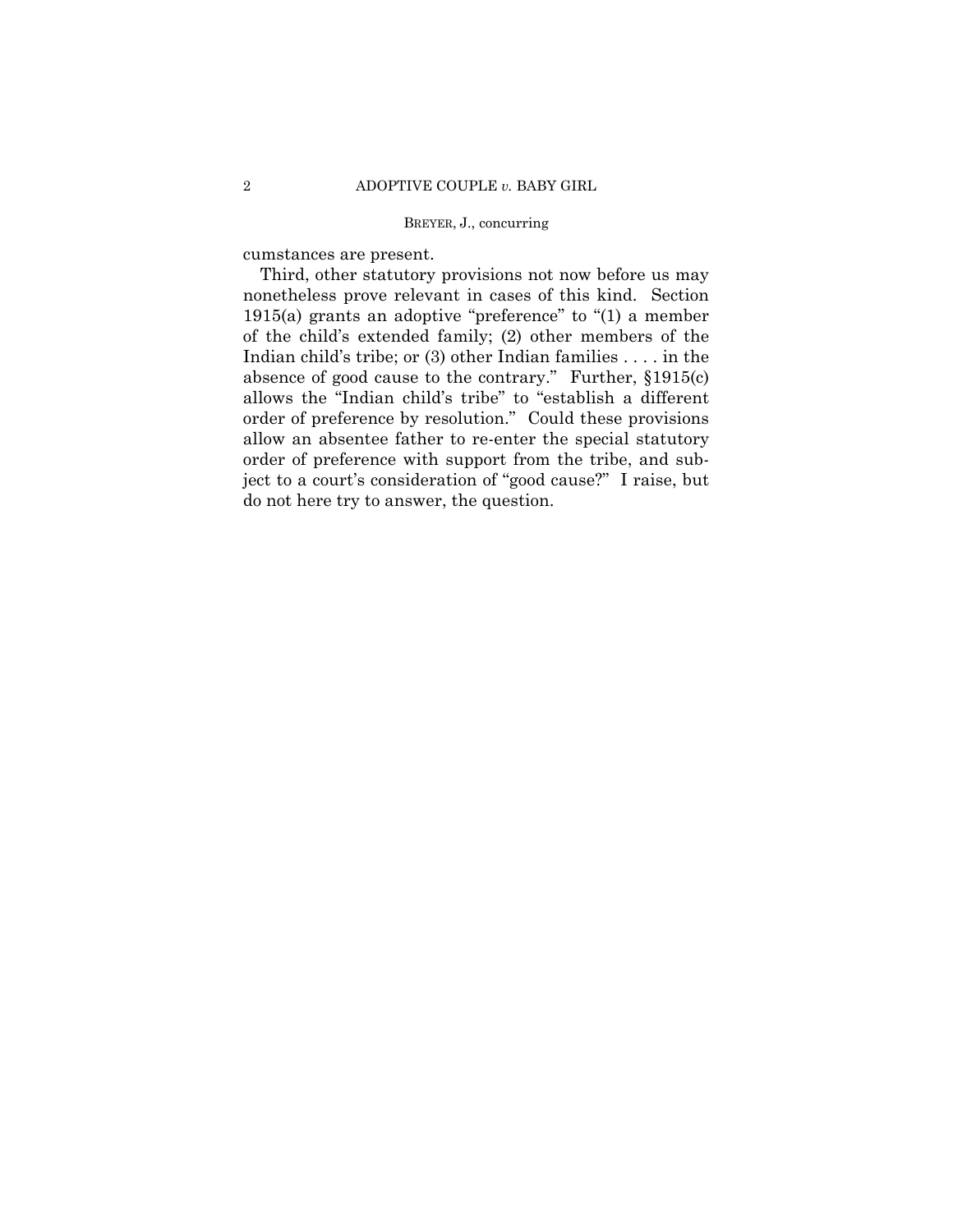SCALIA, J., dissenting

# $\frac{1}{2}$  , where  $\frac{1}{2}$ **SUPREME COURT OF THE UNITED STATES**

# $\frac{1}{2}$  ,  $\frac{1}{2}$  ,  $\frac{1}{2}$  ,  $\frac{1}{2}$  ,  $\frac{1}{2}$  ,  $\frac{1}{2}$ No. 12–399

# ADOPTIVE COUPLE, PETITIONERS *v.* BABY GIRL, A MINOR CHILD UNDER THE AGE OF FOURTEEN YEARS, ET AL.

# ON WRIT OF CERTIORARI TO THE SUPREME COURT OF SOUTH CAROLINA

[June 25, 2013]

# JUSTICE SCALIA, dissenting.

I join JUSTICE SOTOMAYOR's dissent except as to one detail. I reject the conclusion that the Court draws from the words "continued custody" in 25 U. S. C §1912(f) not because "literalness may strangle meaning," see *post*, at 11, but because there is no reason that "continued" must refer to custody in the past rather than custody in the future. I read the provision as requiring the court to satisfy itself (beyond a reasonable doubt) not merely that initial or temporary custody is not "likely to result in serious emotional or physical damage to the child," but that continued custody is not likely to do so. See Webster's New International Dictionary 577 (2d ed. 1950) (defining "continued" as "[p]rotracted in time or space, esp. without interruption; constant"). For the reasons set forth in JUSTICE SOTOMAYOR's dissent, that connotation is much more in accord with the rest of the statute.

While I am at it, I will add one thought. The Court's opinion, it seems to me, needlessly demeans the rights of parenthood. It has been the constant practice of the common law to respect the entitlement of those who bring a child into the world to raise that child. We do not inquire whether leaving a child with his parents is "in the best interest of the child." It sometimes is not; he would be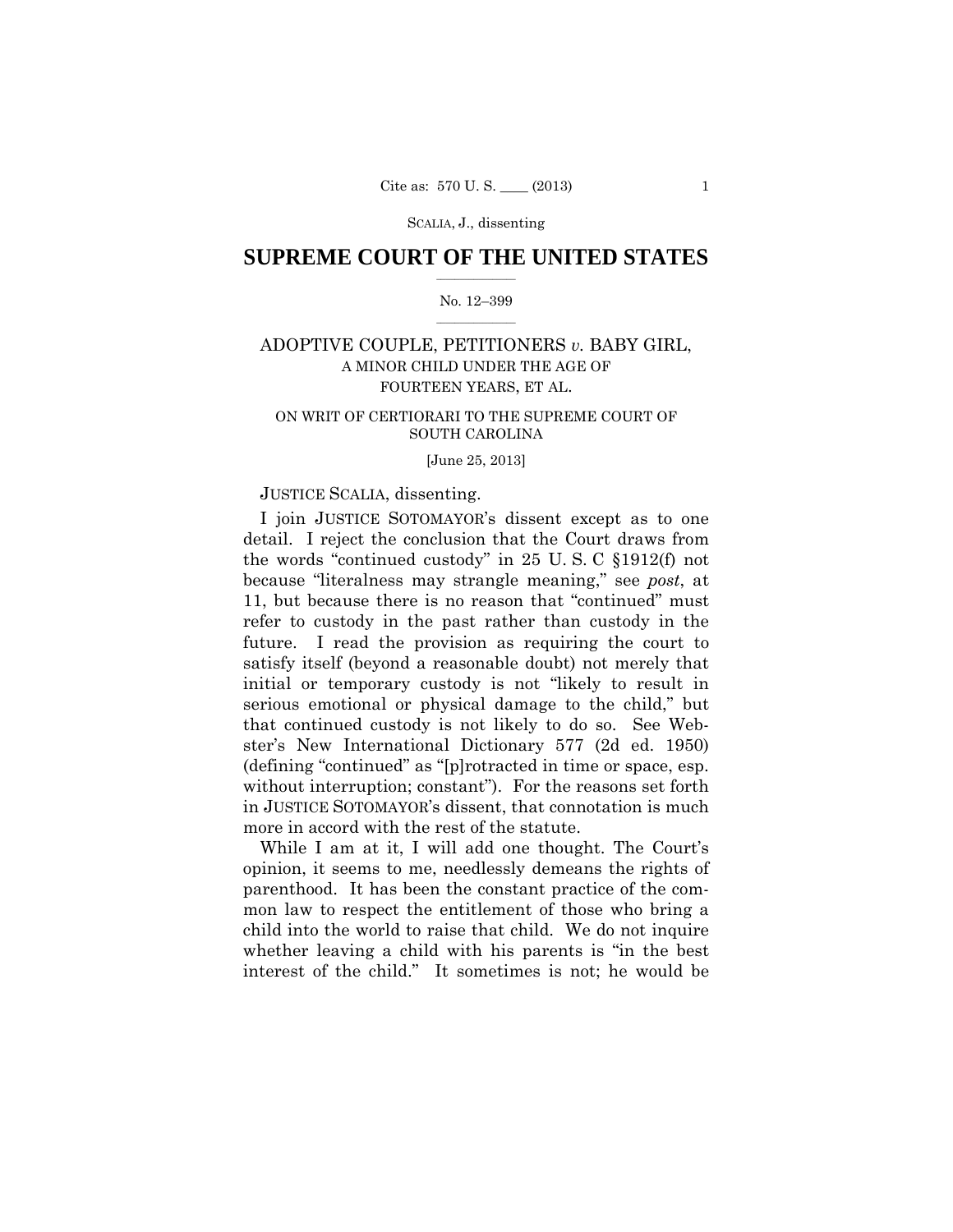# SCALIA, J., dissenting

better off raised by someone else. But parents have their rights, no less than children do. This father wants to raise his daughter, and the statute amply protects his right to do so. There is no reason in law or policy to dilute that protection.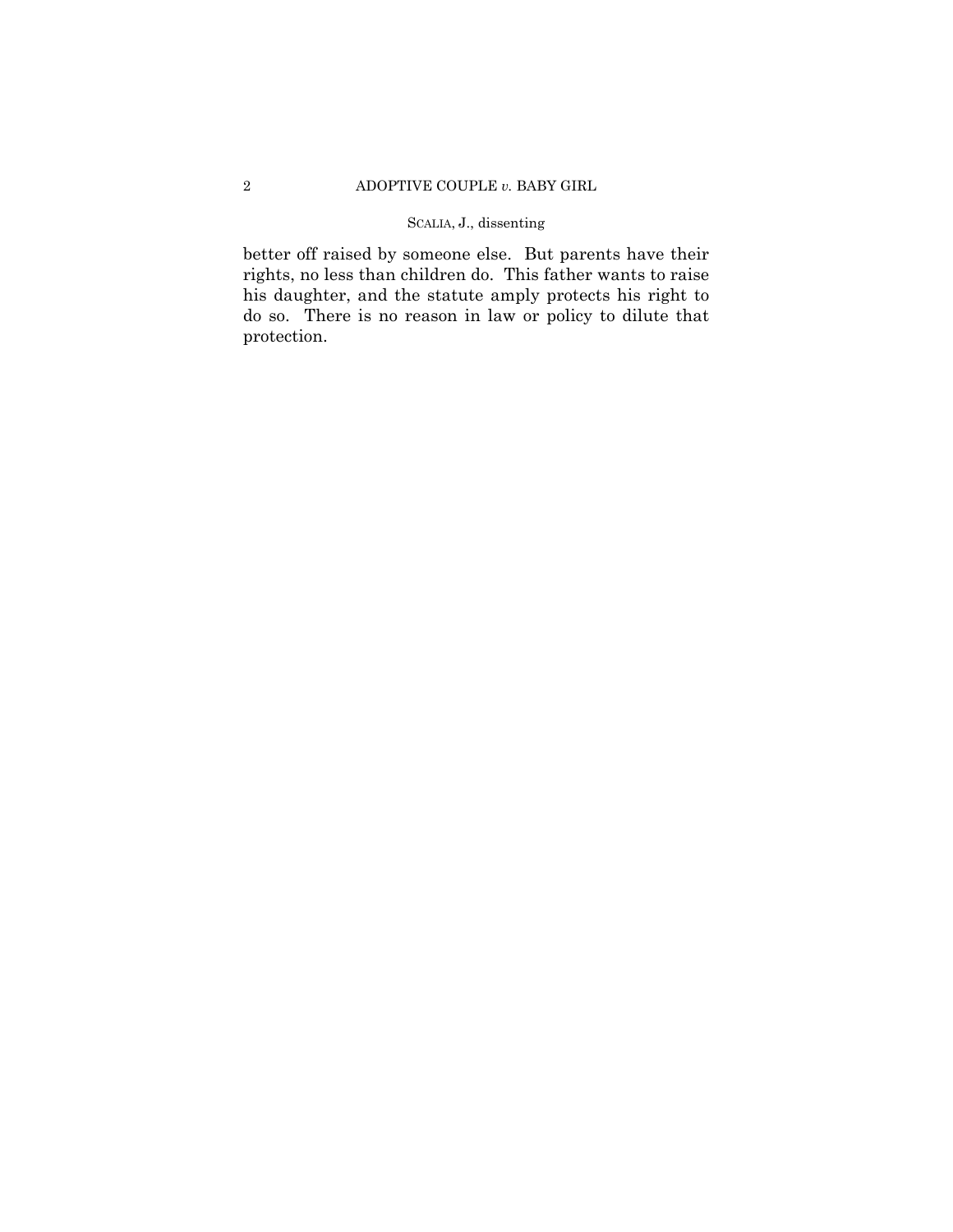# $\frac{1}{2}$  , where  $\frac{1}{2}$ **SUPREME COURT OF THE UNITED STATES**

# $\frac{1}{2}$  ,  $\frac{1}{2}$  ,  $\frac{1}{2}$  ,  $\frac{1}{2}$  ,  $\frac{1}{2}$  ,  $\frac{1}{2}$ No. 12–399

# ADOPTIVE COUPLE, PETITIONERS *v.* BABY GIRL, A MINOR CHILD UNDER THE AGE OF FOURTEEN YEARS, ET AL.

# ON WRIT OF CERTIORARI TO THE SUPREME COURT OF SOUTH CAROLINA

[June 25, 2013]

JUSTICE SOTOMAYOR, with whom JUSTICE GINSBURG and JUSTICE KAGAN join, and with whom JUSTICE SCALIA joins in part, dissenting.

A casual reader of the Court's opinion could be forgiven for thinking this an easy case, one in which the text of the applicable statute clearly points the way to the only sensible result. In truth, however, the path from the text of the Indian Child Welfare Act of 1978 (ICWA) to the result the Court reaches is anything but clear, and its result anything but right.

The reader's first clue that the majority's supposedly straightforward reasoning is flawed is that not all Members who adopt its interpretation believe it is compelled by the text of the statute, see *ante,* at 1 (THOMAS, J., concurring); nor are they all willing to accept the consequences it will necessarily have beyond the specific factual scenario confronted here, see *ante,* at 1 (BREYER, J., concurring). The second clue is that the majority begins its analysis by plucking out of context a single phrase from the last clause of the last subsection of the relevant provision, and then builds its entire argument upon it. That is not how we ordinarily read statutes. The third clue is that the majority openly professes its aversion to Congress' explicitly stated purpose in enacting the statute. The majority ex-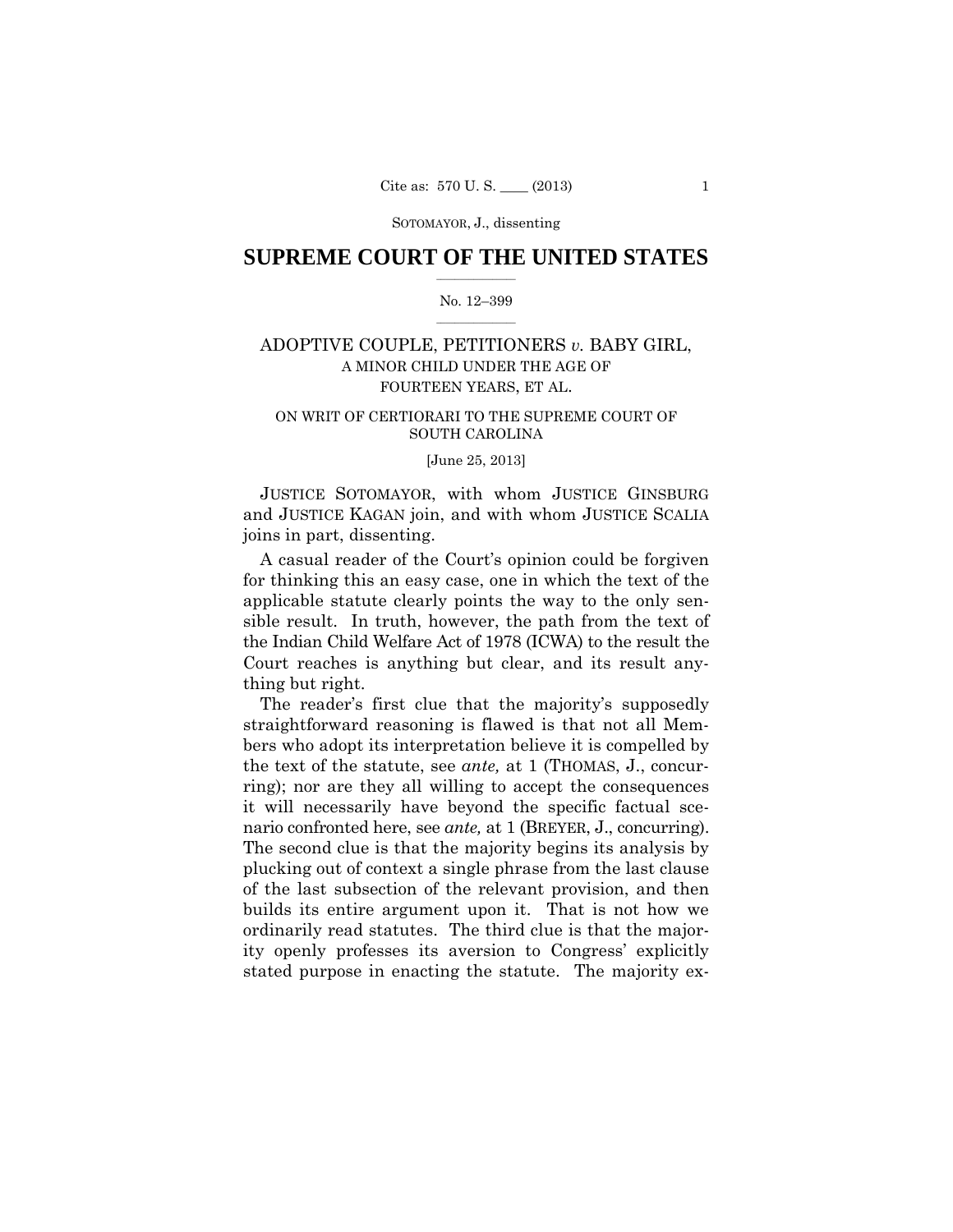presses concern that reading the Act to mean what it says will make it more difficult to place Indian children in adoptive homes, see *ante,* at 14, 16, but the Congress that enacted the statute announced its intent to stop "an alarmingly high percentage of Indian families [from being] broken up" by, among other things, a trend of "plac[ing] [Indian children] in non-Indian . . . adoptive homes." 25 U. S. C. §1901(4). Policy disagreement with Congress' judgment is not a valid reason for this Court to distort the provisions of the Act. Unlike the majority, I cannot adopt a reading of ICWA that is contrary to both its text and its stated purpose. I respectfully dissent.

I

Beginning its reading with the last clause of  $\S 1912(f)$ , the majority concludes that a single phrase appearing there—"continued custody"—means that the entirety of the subsection is inapplicable to any parent, however committed, who has not previously had physical or legal custody of his child. Working back to front, the majority then concludes that §1912(d), tainted by its association with §1912(f), is also inapplicable; in the majority's view, a family bond that does not take custodial form is not a family bond worth preserving from "breakup." Because there are apparently no limits on the contaminating power of this single phrase, the majority does not stop there. Under its reading, §1903(9), which makes biological fathers "parent[s]" under this federal statute (and where, again, the phrase "continued custody" does not appear), has substantive force only when a birth father has physical or state-recognized legal custody of his daughter.

When it excludes noncustodial biological fathers from the Act's substantive protections, this textually backward reading misapprehends ICWA's structure and scope. Moreover, notwithstanding the majority's focus on the perceived parental shortcomings of Birth Father, its rea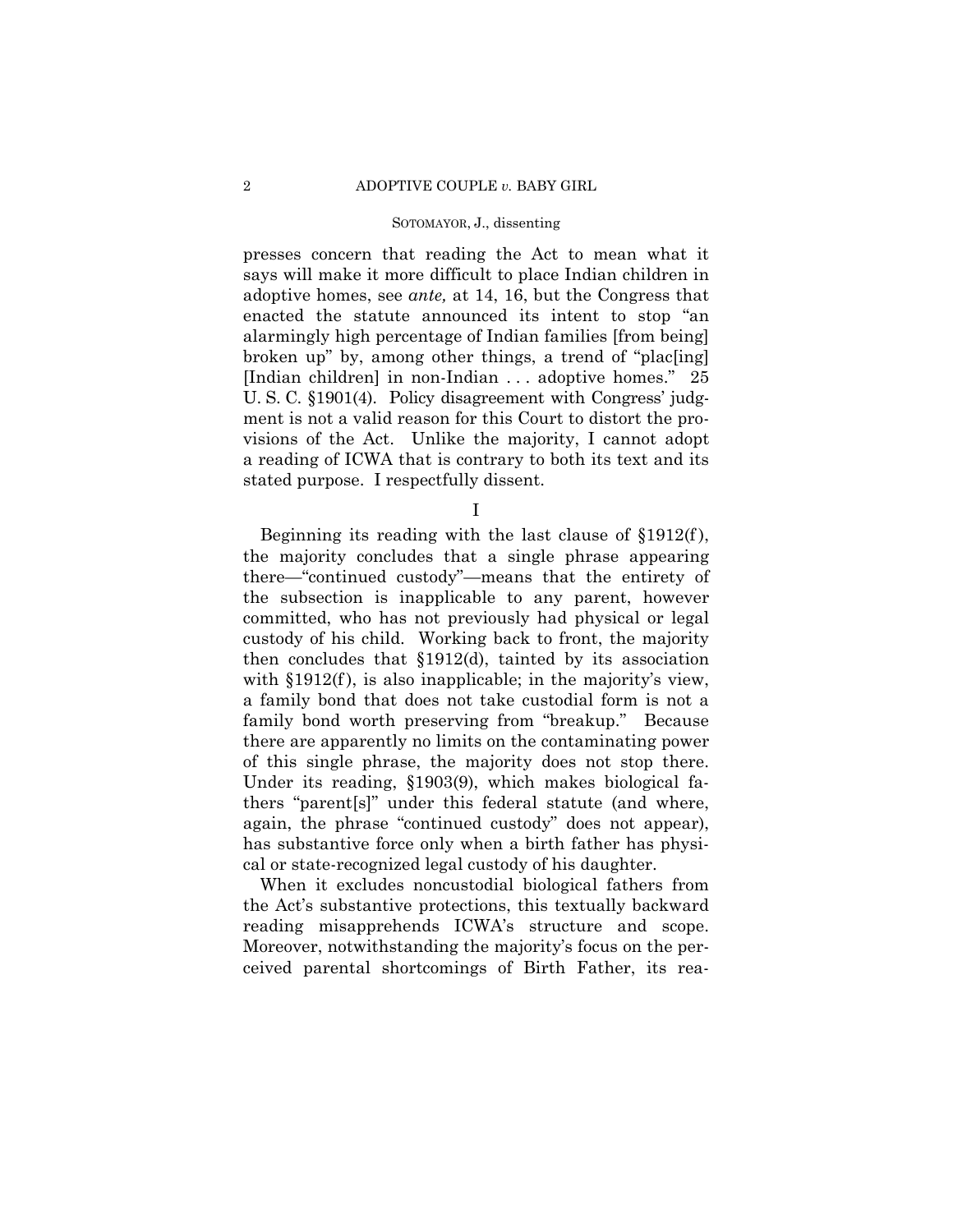soning necessarily extends to *all* Indian parents who have never had custody of their children, no matter how fully those parents have embraced the financial and emotional responsibilities of parenting. The majority thereby transforms a statute that was intended to provide uniform federal standards for child custody proceedings involving Indian children and their biological parents into an illogical piecemeal scheme.

A

Better to start at the beginning and consider the operation of the statute as a whole. Cf. *ante,* at 13 ("[S]tatutory construction 'is a holistic endeavor[,]' and . . . '[a] provision that may seem ambiguous in isolation is often clarified by the remainder of the statutory scheme'" (quoting *United Sav. Assn. of Tex.* v. *Timbers of Inwood Forest Associates, Ltd.*, 484 U. S. 365, 371 (1988))).

ICWA commences with express findings. Congress recognized that "there is no resource that is more vital to the continued existence and integrity of Indian tribes than their children," 25 U. S. C. §1901(3), and it found that this resource was threatened. State authorities insufficiently sensitive to "the essential tribal relations of Indian people and the cultural and social standards prevailing in Indian communities and families" were breaking up Indian families and moving Indian children to non-Indian homes and institutions. See §§1901(4)–(5). As §1901(4) makes clear, and as this Court recognized in *Mississippi Band of Choctaw Indians* v. *Holyfield*, 490 U. S. 30, 33 (1989), adoptive placements of Indian children with non-Indian families contributed significantly to the overall problem. See §1901(4) (finding that "an alarmingly high percentage of [Indian] children are placed in non-Indian . . . adoptive homes").

Consistent with these findings, Congress declared its purpose "to protect the best interests of Indian children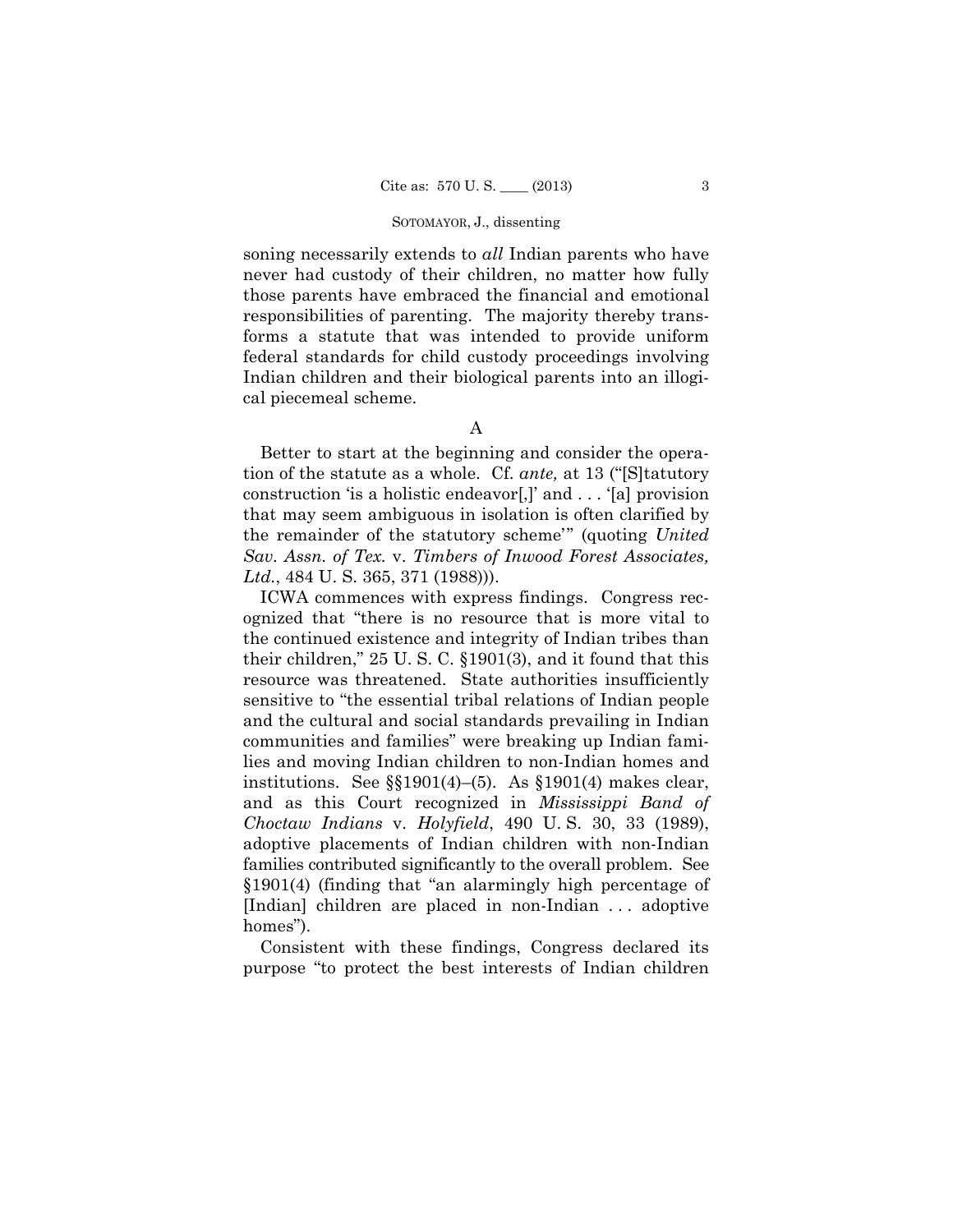and to promote the stability and security of Indian tribes and families by the establishment of minimum Federal standards" applicable to child custody proceedings involving Indian children. §1902. Section 1903 then goes on to establish the reach of these protections through its definitional provisions. For present purposes, two of these definitions are crucial to understanding the statute's full scope.

First, ICWA defines the term "parent" broadly to mean "any biological parent . . . of an Indian child or any Indian person who has lawfully adopted an Indian child." §1903(9). It is undisputed that Baby Girl is an "Indian child" within the meaning of the statute, see §1903(4); *ante,* at 2, n. 1, and Birth Father consequently qualifies as a "parent" under the Act. The statutory definition of parent "does not include the unwed father where paternity has not been acknowledged or established," §1903(9), but Birth Father's biological paternity has never been questioned by any party and was confirmed by a DNA test during the state court proceedings, App. to Pet. for Cert. 109a (Sealed).

Petitioners and Baby Girl's guardian ad litem devote many pages of briefing to arguing that the term "parent" should be defined with reference to the law of the State in which an ICWA child custody proceeding takes place. See Brief for Petitioners 19–29; Brief for Respondent Guardian Ad Litem 32–41. These arguments, however, are inconsistent with our recognition in *Holyfield* that Congress intended the critical terms of the statute to have uniform federal definitions. See 490 U. S., at 44–45. It is therefore unsurprising, although far from unimportant, that the majority assumes for the purposes of its analysis that Birth Father is an ICWA "parent." See *ante,* at 7.

 ment[s],'" "'preadoptive placement[s],'" and "'foster care Second, the Act's comprehensive definition of "child custody proceeding" includes not only "'adoptive place-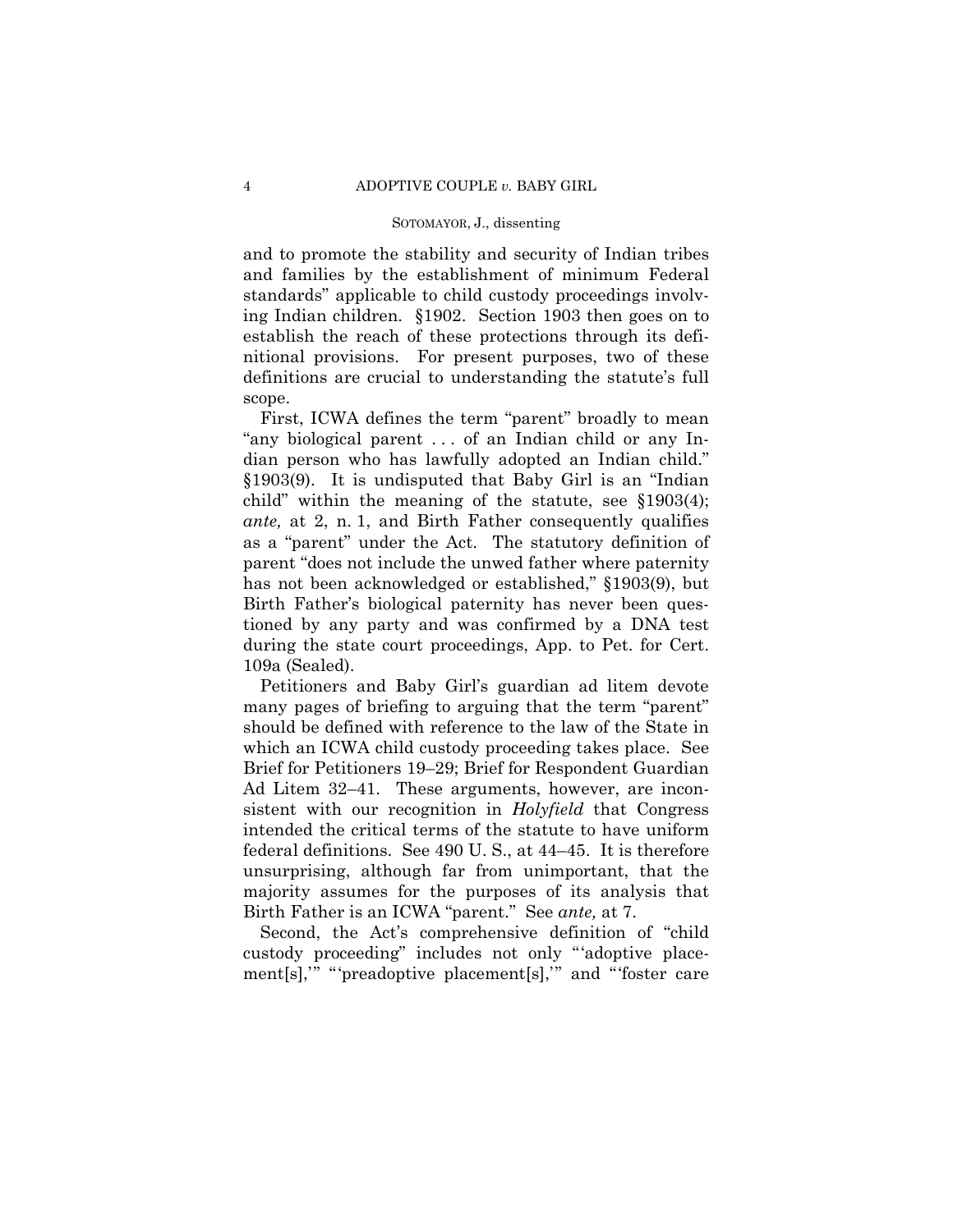placement[s],'" but also "'termination of parental rights'" proceedings. §1903(1). This last category encompasses "*any* action resulting in the termination of the *parentchild relationship*," §1903(1)(ii) (emphasis added). So far, then, it is clear that Birth Father has a federally recognized status as Baby Girl's "parent" and that his "parentchild relationship" with her is subject to the protections of the Act.

These protections are numerous. Had Birth Father petitioned to remove this proceeding to tribal court, for example, the state court would have been obligated to transfer it absent an objection from Birth Mother or good cause to the contrary. See §1911(b). Any voluntary consent Birth Father gave to Baby Girl's adoption would have been invalid unless written and executed before a judge and would have been revocable up to the time a final decree of adoption was entered.<sup>1</sup> See  $\S$ [1913(a), (c). And §1912, the center of the dispute here, sets forth procedural and substantive standards applicable in "involuntary proceeding[s] in a State court," including foster care placements of Indian children and termination of parental rights proceedings. §1912(a). I consider §1912's provisions in order.

Section 1912(a) requires that any party seeking "termination of parental rights t[o] an Indian child" provide notice to both the child's "parent or Indian custodian" and the child's tribe "of the pending proceedings and of their right of intervention." Section 1912(b) mandates that counsel be provided for an indigent "parent or Indian custodian" in any "termination proceeding." Section

<sup>1</sup>For this reason, the South Carolina Supreme Court held that Birth Father did not give valid consent to Baby Girl's adoption when, four months after her birth, he signed papers stating that he accepted service and was not contesting the adoption. See 398 S. C. 625, 645– 646, 731 S. E. 2d 550, 561 (2012). See also *ante,* at 5. Petitioners do not challenge this aspect of the South Carolina court's holding.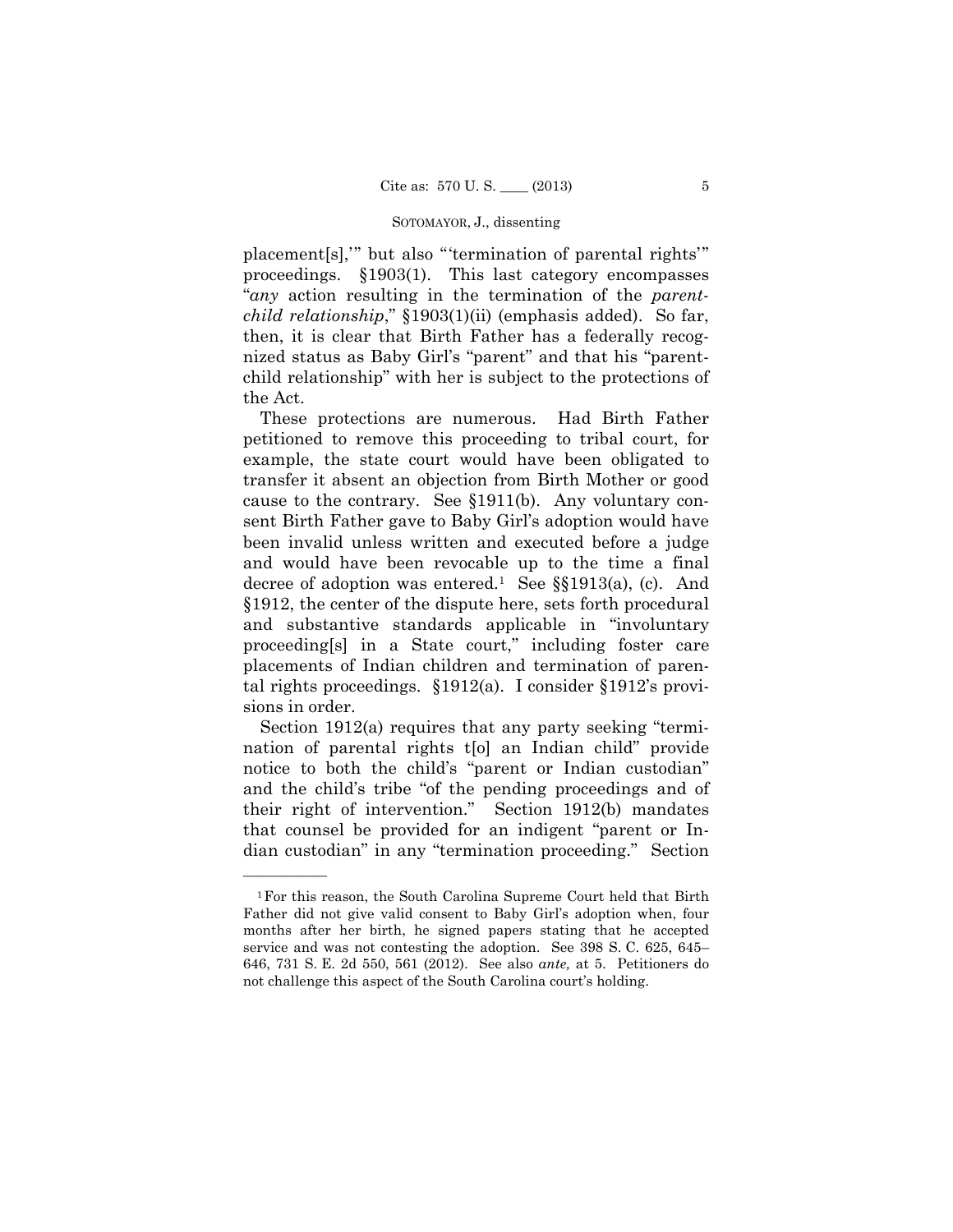1912(c) also gives all "part[ies]" to a termination proceeding—which, thanks to §§1912(a) and (b), will always include a biological father if he desires to be present—the right to inspect all material "reports or other documents filed with the court." By providing notice, counsel, and access to relevant documents, the statute ensures a biological father's meaningful participation in an adoption proceeding where the termination of his parental rights is at issue.

 erty right." *Santosky* v. *Kramer*, 455 U. S. 745, 758–759 These protections are consonant with the principle, recognized in our cases, that the biological bond between parent and child is meaningful. "[A] natural parent's desire for and right to the companionship, care, custody, and management of his or her children," we have explained, "is an interest far more precious than any prop-(1982) (internal quotation marks omitted). See also *infra*, at 19-20. Although the Constitution does not compel the protection of a biological father's parent-child relationship until he has taken steps to cultivate it, this Court has nevertheless recognized that "the biological connection . . . offers the natural father an opportunity that no other male possesses to develop a relationship with his offspring." *Lehr* v. *Robertson*, 463 U. S. 248, 262 (1983). Federal recognition of a parent-child relationship between a birth father and his child is consistent with ICWA's purpose of providing greater protection for the familial bonds between Indian parents and their children than state law may afford.

The majority does not and cannot reasonably dispute that ICWA grants biological fathers, as "parent[s]," the right to be present at a termination of parental rights proceeding and to have their views and claims heard there.2 But the majority gives with one hand and takes

<sup>2</sup>Petitioners concede that, assuming Birth Father is a "parent" under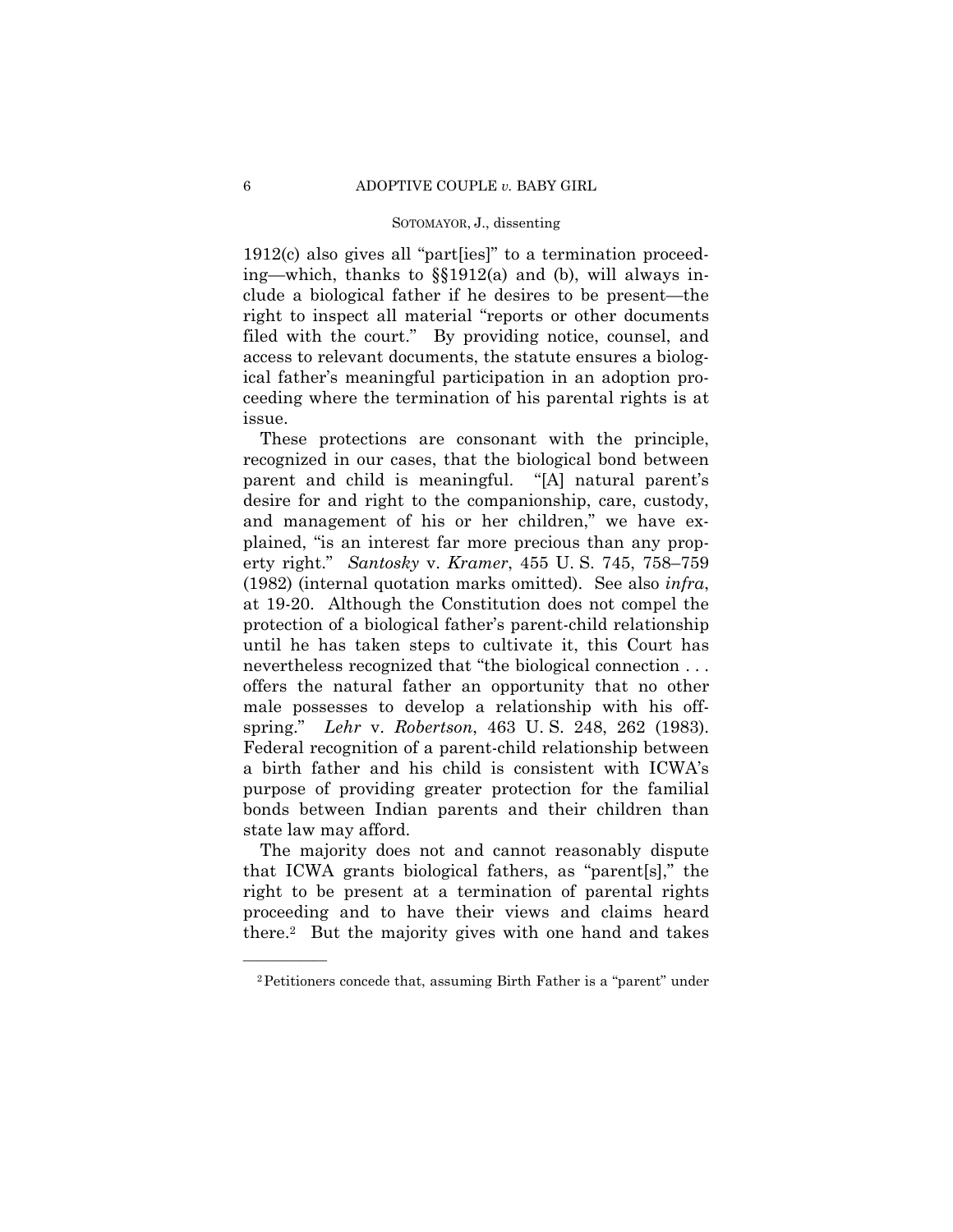away with the other. Having assumed a uniform federal definition of "parent" that confers certain procedural rights, the majority then illogically concludes that ICWA's *substantive* protections are available only to a subset of "parent[s]": those who have previously had physical or state-recognized legal custody of his or her child. The statute does not support this departure.

Section 1912(d) provides that

"Any party seeking to effect a foster care placement of, or *termination of parental rights to*, an Indian child under State law shall satisfy the court that active efforts have been made to provide remedial services and rehabilitative programs designed to prevent the breakup of the Indian family and that these efforts have proved unsuccessful." (Emphasis added.)

In other words, subsection (d) requires that an attempt be made to cure familial deficiencies before the drastic measures of foster care placement or termination of parental rights can be taken.

The majority would hold that the use of the phrase "breakup of the Indian family" in this subsection means that it does not apply where a birth father has not previously had custody of his child. *Ante,* at 12. But there is nothing about this capacious phrase that licenses such a narrowing construction. As the majority notes, "breakup" means "'[t]he discontinuance of a relationship.'" *Ante,* at 12 (quoting American Heritage Dictionary 235 (3d ed. 1992)). So far, all of §1912's provisions expressly apply in actions aimed at terminating the "parent-child relationship" that exists between a birth father and his child, and they extend to it meaningful protections. As a logical matter, that relationship is fully capable of being pre

ICWA, the notice and counsel provisions of 25 U. S. C. §§1912(a) and (b) apply to him. See Tr. of Oral Arg. 13.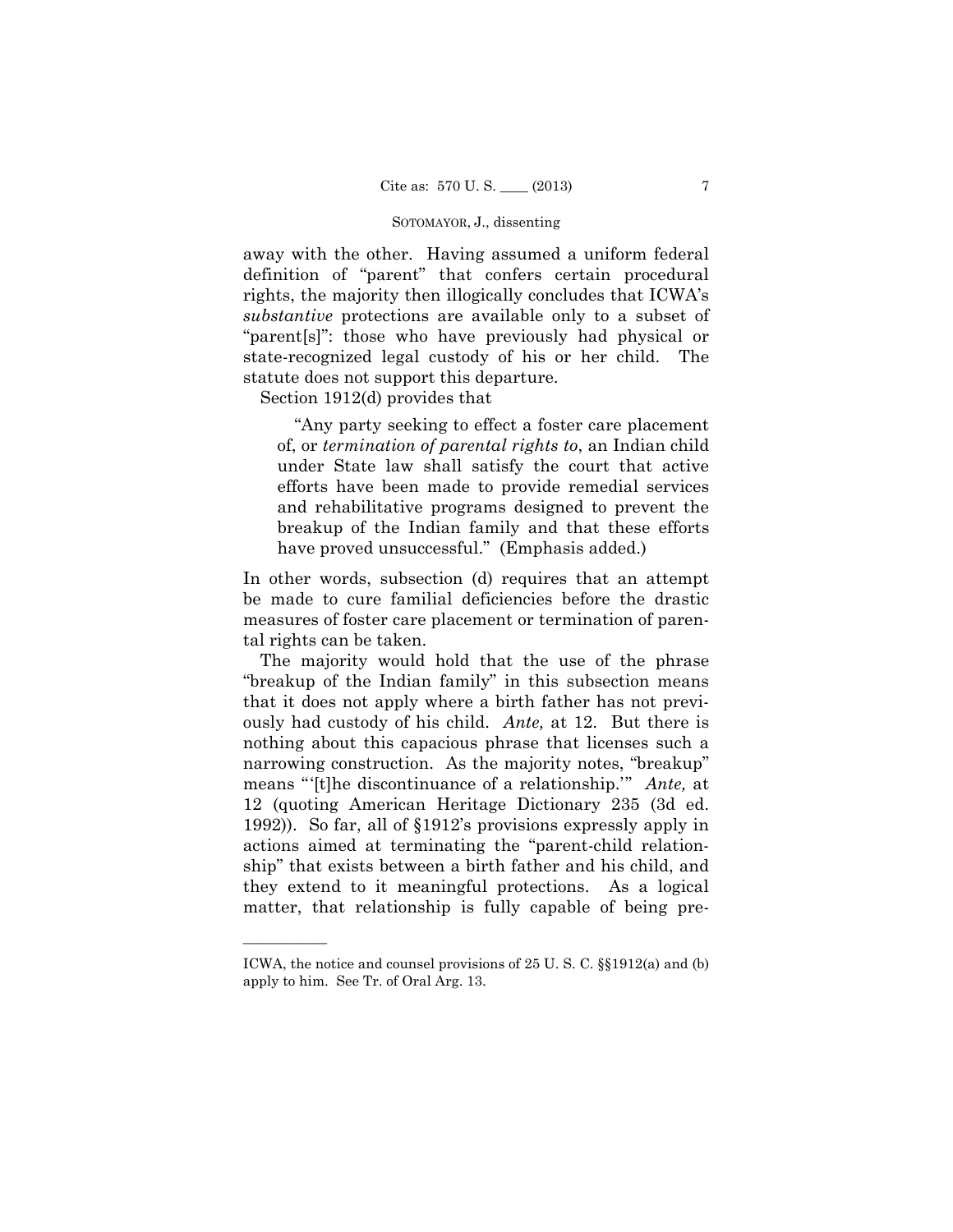served via remedial services and rehabilitation programs. See *infra*, at 15–17. Nothing in the text of subsection (d) indicates that this blood relationship should be excluded from the category of familial "relationships" that the provision aims to save from "discontinuance."

 tion of the Indian parent's rights." *Ante,* at 12. Says who? sufficiently substantial to deserve protection.3 *Ibid.*  The majority, reaching the contrary conclusion, asserts baldly that "when an Indian parent abandons an Indian child prior to birth and that child has never been in the Indian parent's legal or physical custody, there is no 'relationship' that would be 'discontinu[ed]' . . . by the termina-Certainly not the statute. Section 1903 recognizes Birth Father as Baby Girl's "parent," and, in conjunction with ICWA's other provisions, it further establishes that their "parent-child relationship" is protected under federal law. In the face of these broad definitions, the majority has no warrant to substitute its own policy views for Congress' by saying that "no 'relationship'" exists between Birth Father and Baby Girl simply because, based on the hotly contested facts of this case, it views their family bond as in-

The majority states that its "interpretation of §1912(d) is . . . confirmed by the provision's placement next to

 Father's purported "abandon[ment]" of Baby Girl, *ante,* at 12, 13, n. 8, (BREYER, J., concurring). While I would welcome any limitations on the 3The majority's discussion of §1912(d) repeatedly references Birth 14, and it contends that its holding with regard to this provision is limited to such circumstances, see *ante*, at 13, n. 8; see also *ante,* at 1 majority's holding given that it is contrary to the language and purpose of the statute, the majority never explains either the textual basis or the precise scope of its "abandon[ment]" limitation. I expect that the majority's inexact use of the term "abandon[ment]" will sow confusion, because it is a commonly used term of art in state family law that does not have a uniform meaning from State to State. See generally 1 J. Hollinger, Adoption Law and Practice §4.04[1][a][ii] (2012) (discussing various state-law standards for establishing parental abandonment of a child).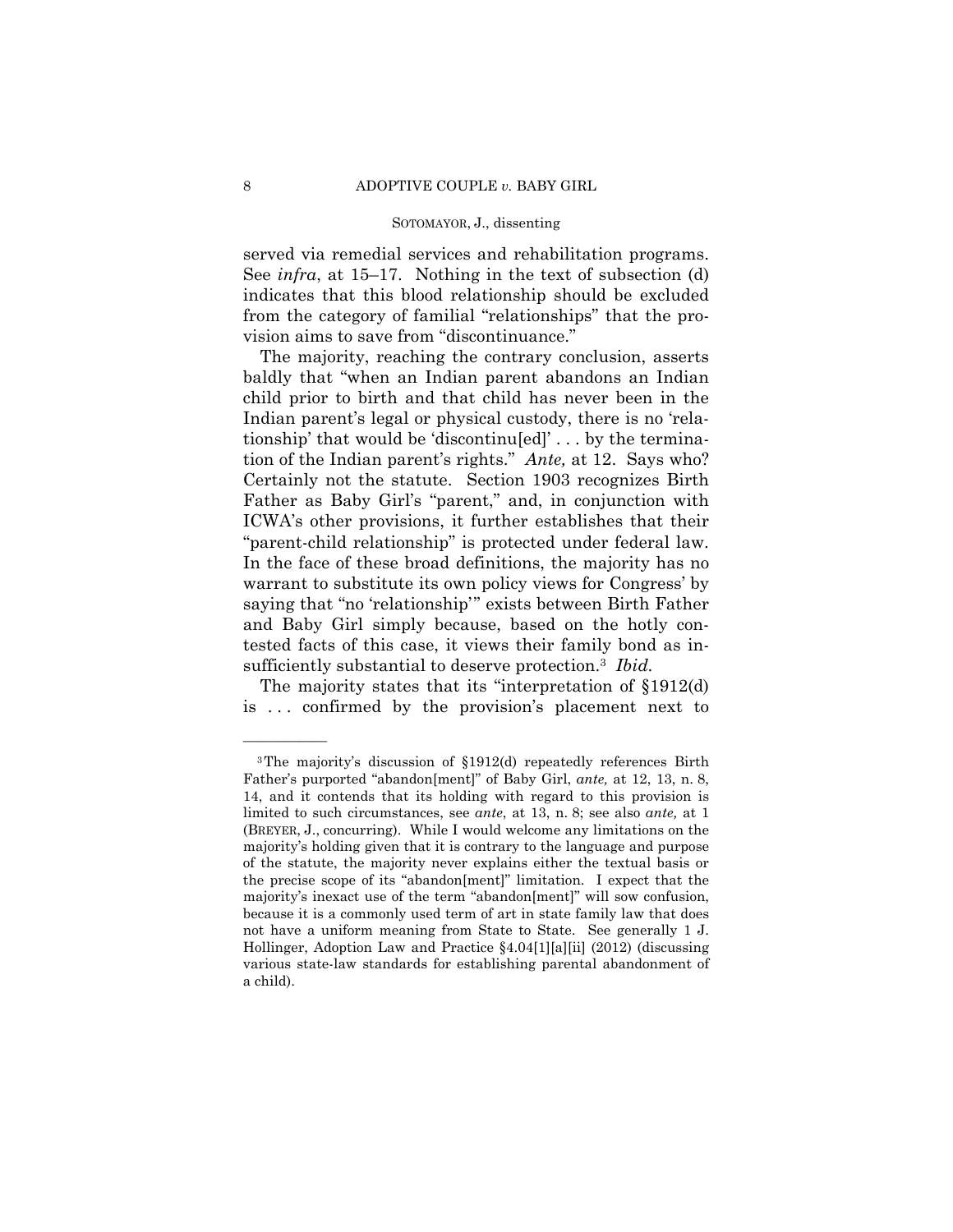$$1912(e)$  and  $$1912(f)$ ," both of which use the phrase "'continued custody.'" *Ante,* at 13. This is the only aspect of the majority's argument regarding §1912(d) that is based on ICWA's actual text rather than layers of assertion superimposed on the text; but the conclusion the majority draws from the juxtaposition of these provisions is exactly backward.

Section  $1912(f)$  is paired with  $$1912(e)$ , and as the majority notes, both come on the heels of the requirement of rehabilitative efforts just reviewed. The language of the two provisions is nearly identical; subsection (e) is headed "Foster care placement orders," and subsection (f ), the relevant provision here, is headed "Parental rights termination orders." Subsection (f) reads in its entirety,

"No termination of parental rights may be ordered in such proceeding in the absence of a determination, supported by evidence beyond a reasonable doubt, including testimony of qualified expert witnesses, that the continued custody of the child by the parent or Indian custodian is likely to result in serious emotional or physical damage to the child." §1912(f ).4

The immediate inference to be drawn from the statute's structure is that subsections (e) and (f) work in tandem with the rehabilitative efforts required by (d). Under subsection (d), state authorities must attempt to provide "remedial services and rehabilitative programs" aimed at avoiding foster care placement or termination of parental rights; (e) and (f), in turn, bar state authorities from order-

<sup>4</sup>The full text of subsection (e) is as follows:

<sup>&</sup>quot;No foster care placement may be ordered in such proceeding in the absence of a determination, supported by clear and convincing evidence, including testimony of qualified expert witnesses, that the continued custody of the child by the parent or Indian custodian is likely to result in serious emotional or physical damage to the child." §1912(e).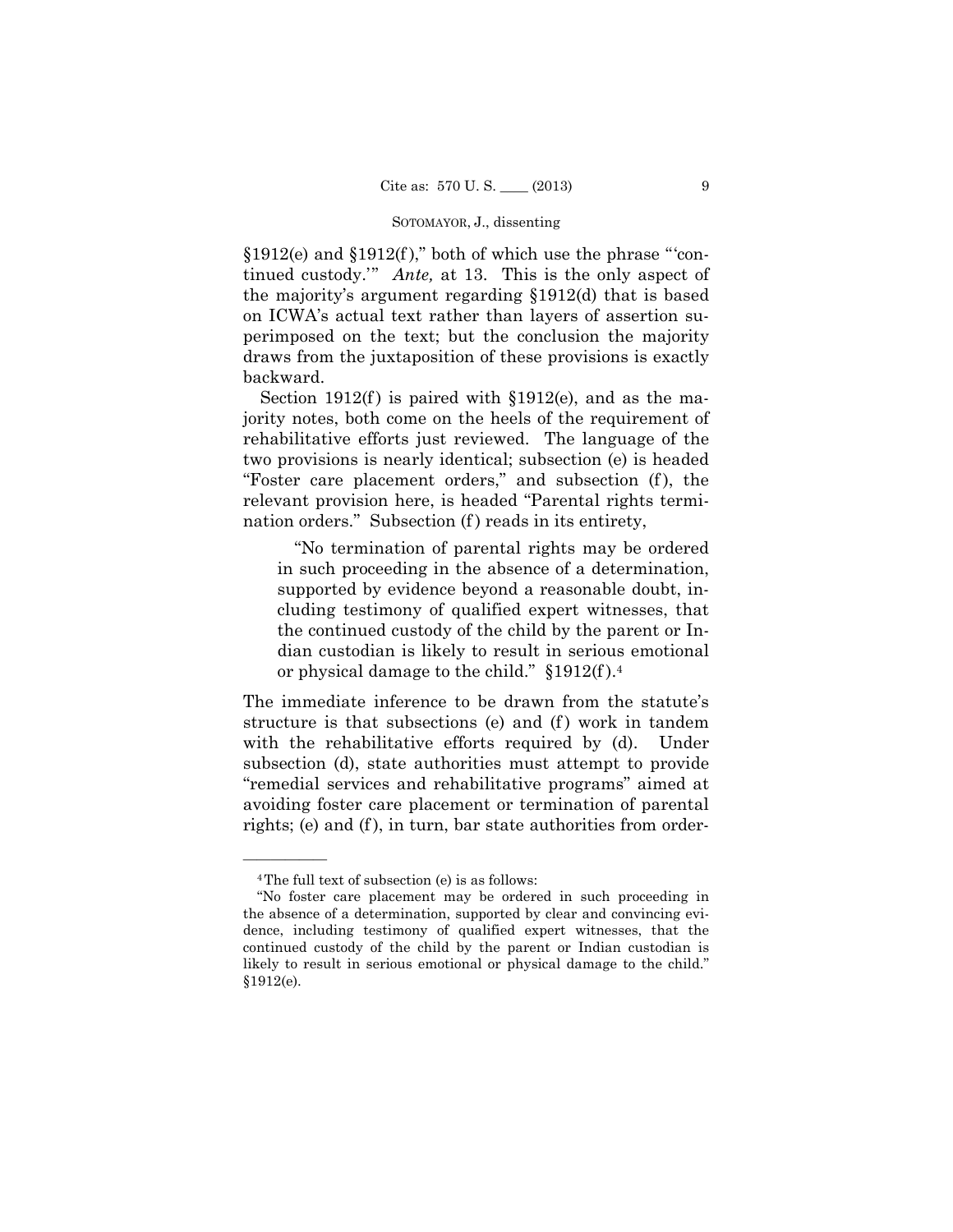ing foster care or terminating parental rights until these curative efforts have failed and it is established that the child will suffer "serious emotional or physical damage" if his or her familial situation is not altered. Nothing in subsections (a) through (d) suggests a limitation on the types of parental relationships that are protected by any of the provisions of §1912, and there is nothing in the structure of §1912 that would lead a reader to expect subsection (e) or (f ) to introduce any such qualification. Indeed, both subsections, in their opening lines, refer back to the prior provisions of §1912 with the phrase "in such proceeding." This language indicates, quite logically, that in actions where subsections (a), (b), (c), and (d) apply, (e) and (f) apply too.5

 All this, and still the most telling textual evidence is yet to come: The text of the subsection begins by announcing, "[n]o termination of parental rights may be ordered" unless the specified evidentiary showing is made. To repeat, a "termination of parental rights" includes "*any* action resulting in the termination of the parent-child relationship," 25 U. S. C. §1903(1)(ii) (emphasis added), including the relationship Birth Father, as an ICWA "parent," has with Baby Girl. The majority's reading disregards the Act's sweeping definition of "termination of parental rights," which is not limited to terminations of custodial relationships.

The entire foundation of the majority's argument that

<sup>5</sup>For these reasons, I reject the argument advanced by the United States that subsection (d) applies in the circumstances of this case but subsection (f) does not. See Brief for United States as *Amicus Curiae* 24–26. The United States' position is contrary to the interrelated nature of §§1912(d), (e), and (f ). Under the reading that the United States proposes, in a case such as this one the curative provision would stand alone; ICWA would provide no evidentiary or substantive standards by which to measure whether foster care placement or termination of parental rights could be ordered in the event that rehabilitative efforts did not succeed. Such a scheme would be oddly incomplete.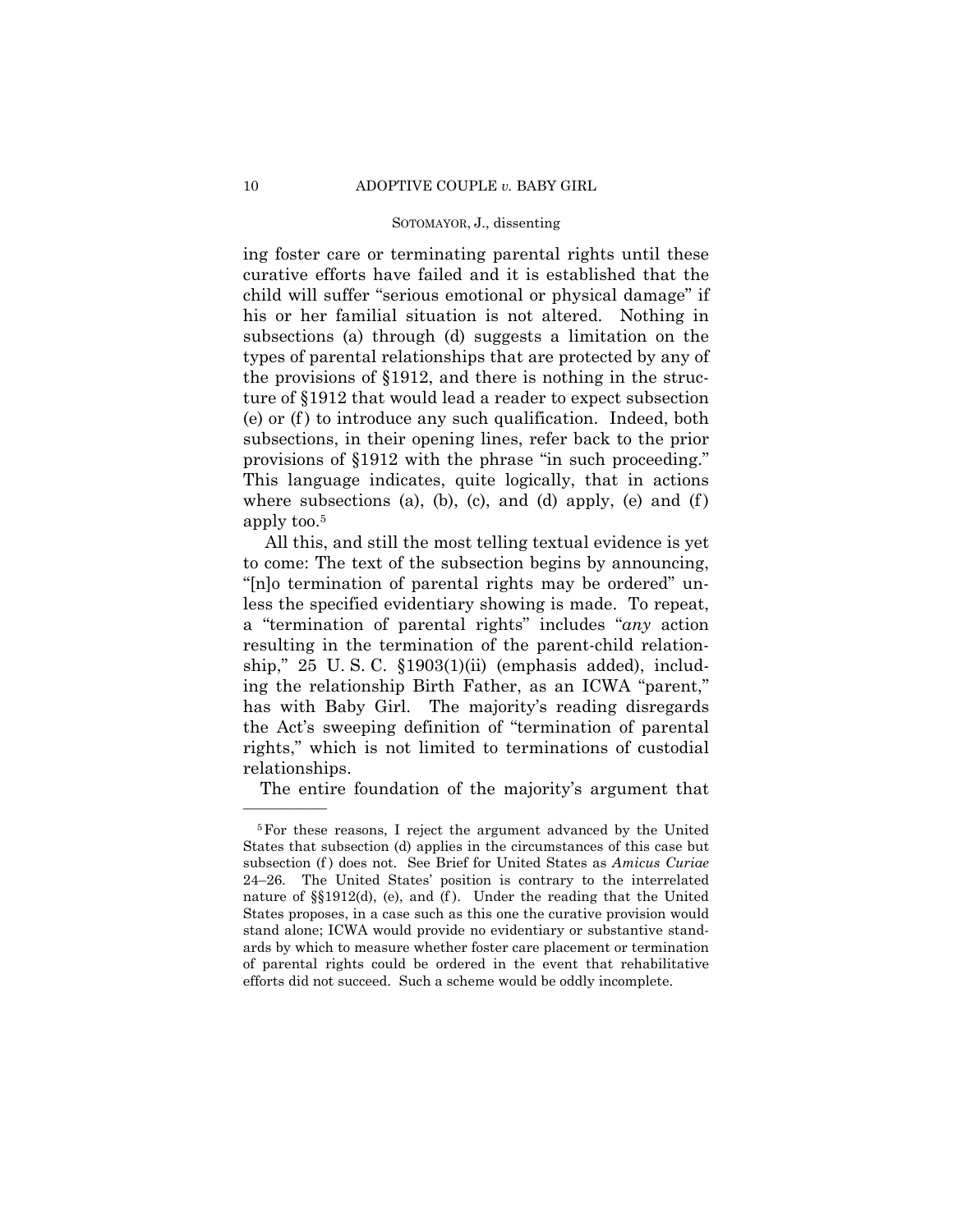subsection (f) does not apply is the lonely phrase "continued custody." It simply cannot bear the interpretive weight the majority would place on it.

Because a primary dictionary definition of "continued" is "'carried on or kept up without cessation,'" *ante,* at 8 (brackets omitted), the majority concludes that §1912(f ) "does not apply in cases where the Indian parent *never*  had custody of the Indian child," *ante,* at 8. Emphasizing that Birth Father never had physical custody or, under state law, legal custody of Baby Girl, the majority finds the statute inapplicable here. *Ante,* at 10–11. But "literalness may strangle meaning." *Utah Junk Co.* v. *Porter*, 328 U. S. 39, 44 (1946). See also *Robinson* v. *Shell Oil Co.*, 519 U. S. 337, 341–345 (1997) (noting that a term that may "[a]t first blush" seem unambiguous can prove otherwise when examined in the context of the statute as a whole).<sup>6</sup> In light of the structure of  $$1912$ , which indicates that subsection  $(f)$  is applicable to the same actions to which subsections (a) through (d) are applicable; the use of the phrase "such proceeding[s]" at the start of subsection  $(f)$  to reinforce this structural inference; and finally, the provision's explicit statement that it applies to "termination of parental rights" proceedings, the necessary conclusion is that the word "custody" does not strictly denote a state-recognized custodial relationship. If one refers back to the Act's definitional section, this conclusion is not surprising. Section 1903(1) includes "any action resulting in the termination of the parent-child relationship" within the meaning of "child custody proceeding," thereby belying any congressional intent to give the term "custody" a narrow and exclusive definition throughout the statute.

<sup>6</sup>The majority's interpretation is unpersuasive even if one focuses exclusively on the phrase "continued custody" because, as JUSTICE SCALIA explains, *ante,* at 1 (dissenting opinion), nothing about the adjective "continued" mandates the retrospective, rather than prospective, application of §1912(f )'s standard.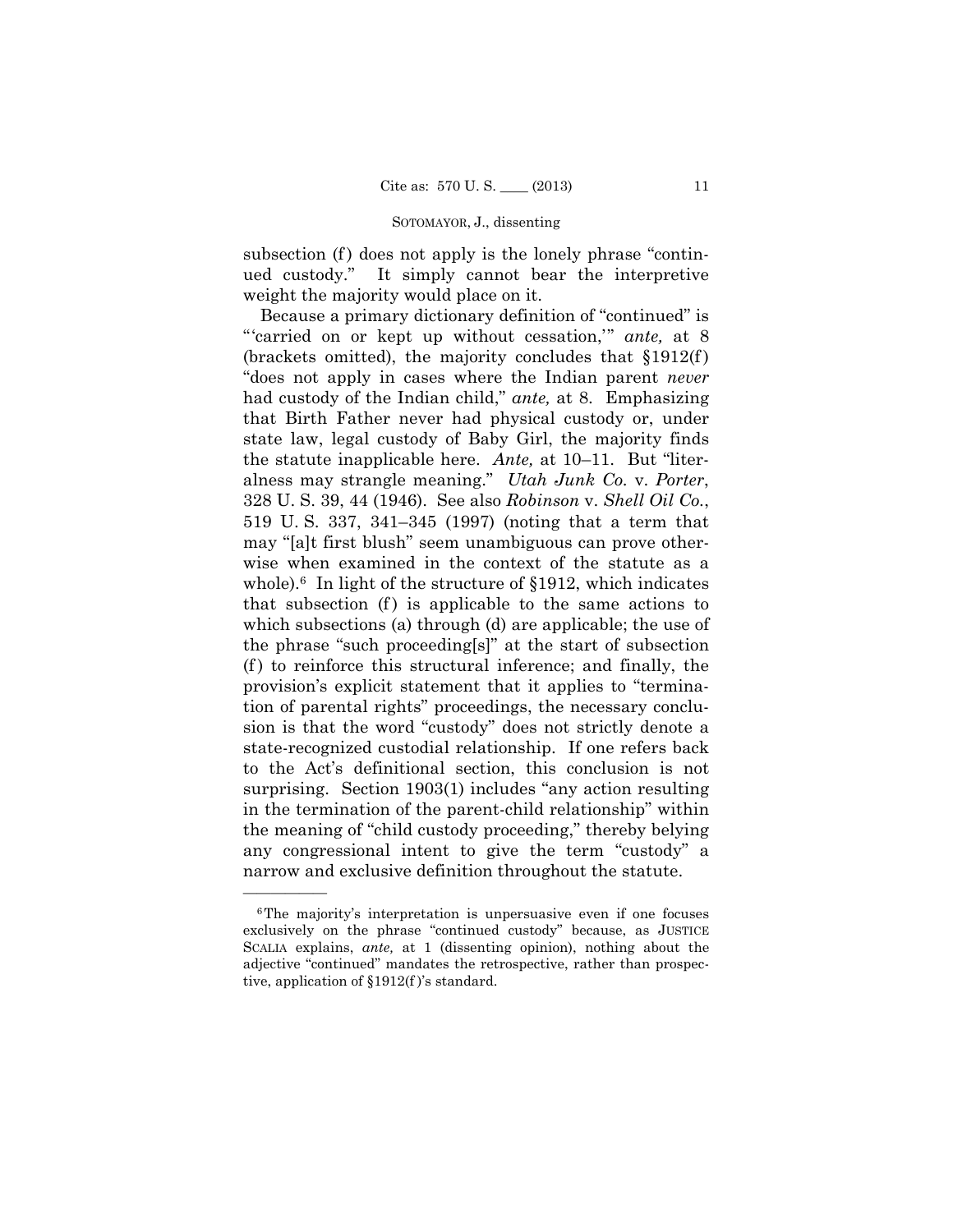In keeping with §1903(1) and the structure and language of §1912 overall, the phrase "continued custody" is most sensibly read to refer generally to the continuation of the parent-child relationship that an ICWA "parent" has with his or her child. A court applying  $$1912(f)$  where the parent does not have pre-existing custody should, as Birth Father argues, determine whether the party seeking termination of parental rights has established that the continuation of the parent-child relationship will result in "serious emotional or physical damage to the child."7

 Birth Father from the benefits of his parental status. The majority is willing to assume, for the sake of argument, that Birth Father is a "parent" within the meaning of ICWA. But the majority fails to account for all that follows from that assumption. The majority repeatedly passes over the term "termination of parental rights" that, as defined by §1903, clearly encompasses an action aimed at severing Birth Father's "parent-child relationship" with Baby Girl. The majority chooses instead to focus on phrases not statutorily defined that it then uses to exclude When one must disregard a statute's use of terms that have been explicitly defined by Congress, that should be a signal that one is distorting, rather than faithfully reading, the law in question.

B

The majority also does not acknowledge the full impli

 case, and that parental rights can be terminated if §1912(f ) is met. See 7The majority overlooks Birth Father's principal arguments when it dismisses his reading of §1912(f ) as "nonsensical." *Ante,* at 8. He does argue that *if* one accepts petitioners' view that it is impossible to make a determination of likely harm when a parent lacks custody, *then* the consequence would be that " '[n]o termination of parental rights may be ordered.'" Brief for Respondent Birth Father 39 (quoting §1912(f)). But Birth Father's primary arguments assume that it is indeed possible to make a determination of likely harm in the circumstances of this *id*., at 40–42.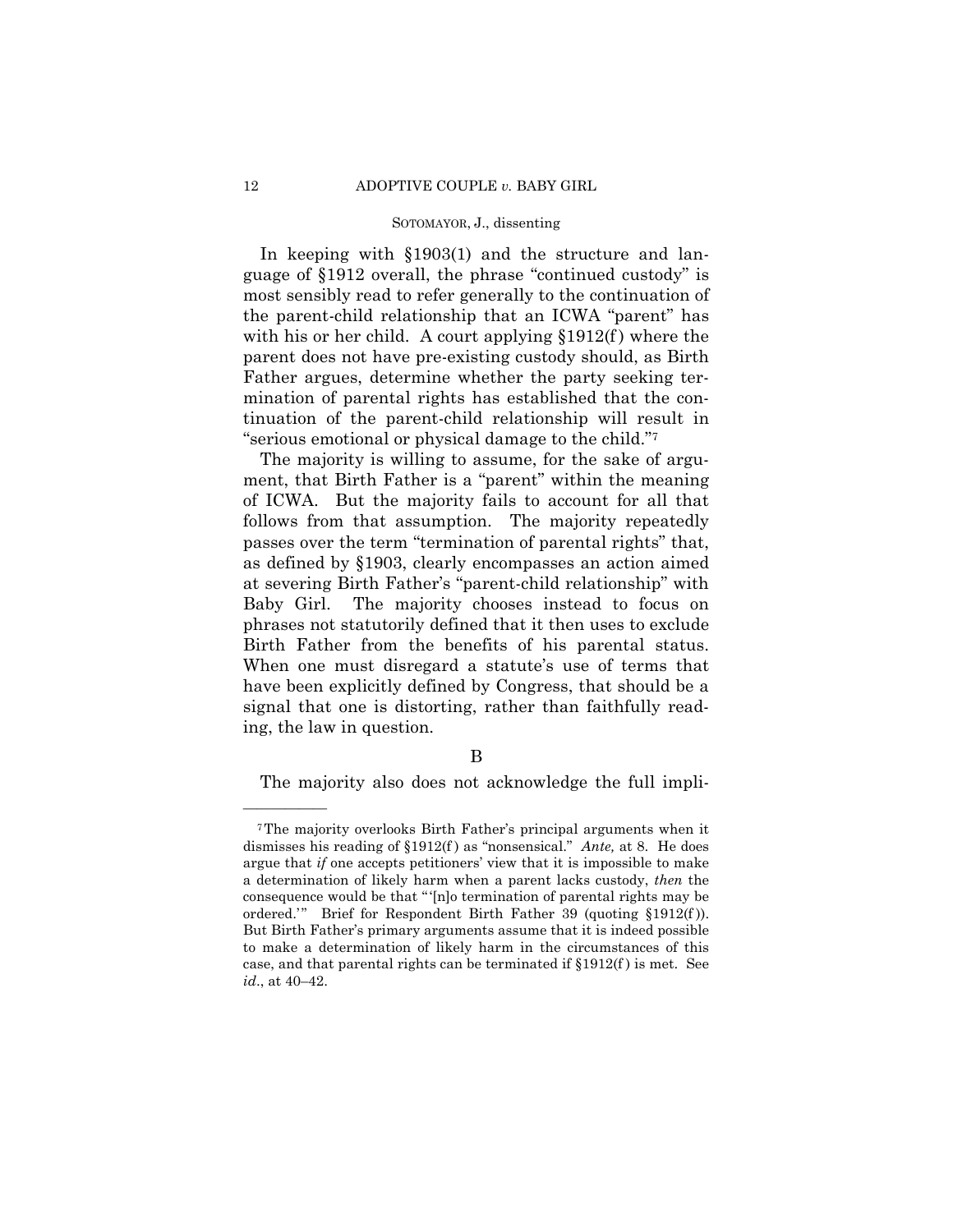cations of its assumption that there are some ICWA "parent[s]" to whom  $\S$ [1912(d) and (f) do not apply. Its discussion focuses on Birth Father's particular actions, but nothing in the majority's reasoning limits its manufactured class of semiprotected ICWA parents to biological fathers who failed to support their child's mother during pregnancy. Its logic would apply equally to noncustodial fathers who have actively participated in their child's upbringing.

Consider an Indian father who, though he has never had custody of his biological child, visits her and pays all of his child support obligations.8 Suppose that, due to deficien

 qualified by an "abandon[ment]" limitation. *Ibid.* Tellingly, the major-8The majority attempts to minimize the consequences of its holding by asserting that the parent-child relationships of noncustodial fathers with visitation rights will be at stake in an ICWA proceeding in only "a relatively small class of cases." *Ante,* at 13, n. 8. But it offers no support for this assertion, beyond speculating that there will not be many fathers affected by its interpretation of §1912(d) because it is ity has nothing to say about  $\S 1912(f)$ , despite the fact that its interpretation of that provision is not limited in a similar way. In any event, this example by no means exhausts the class of semiprotected ICWA parents that the majority's opinion creates. It also includes, for example, biological fathers who have not yet established a relationship with their child because the child's mother never informed them of the pregnancy, see, *e.g., In re Termination of Parental Rights of Biological Parents of Baby Boy W.*, 1999 OK 74, 988 P. 2d 1270, told them falsely that the pregnancy ended in miscarriage or termination, see, *e.g., A Child's Hope, LLC* v. *Doe*, 178 N. C. App. 96, 630 S. E. 2d 673 (2006), or otherwise obstructed the father's involvement in the child's life, see, *e.g., In re Baby Girl W.*, 728 S. W. 2d 545 (Mo. App. 1987) (birth mother moved and did not inform father of her whereabouts); *In re Petition of Doe*, 159 Ill. 2d 347, 638 N. E. 2d 181 (1994) (father paid pregnancy expenses until birth mother cut off contact with him and told him that their child had died shortly after birth). And it includes biological fathers who did not contribute to pregnancy expenses because they were unable to do so, whether because the father lacked sufficient means, the expenses were covered by a third party, or the birth mother did not pass on the relevant bills. See, *e.g., In re Adoption of B. V.*, 2001 UT App 290, ¶¶ 24–31, 33 P. 3d 1083, 1087–1088.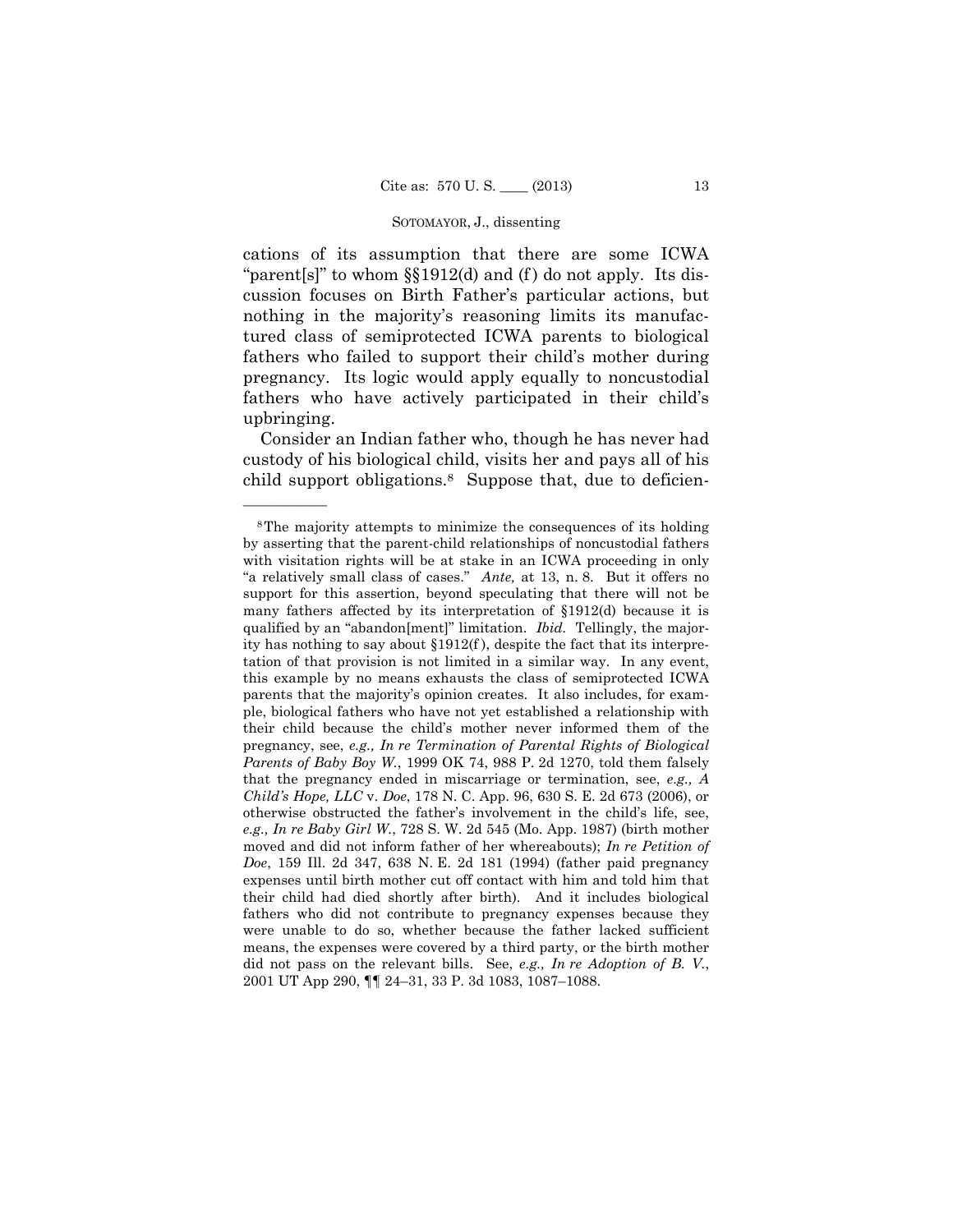cies in the care the child received from her custodial parent, the State placed the child with a foster family and proposed her ultimate adoption by them. Clearly, the father's parental rights would have to be terminated before the adoption could go forward.<sup>9</sup> On the majority's view, notwithstanding the fact that this father would be a "parent" under ICWA, he would not receive the benefit of either §1912(d) or §1912(f ). Presumably the court considering the adoption petition would have to apply some standard to determine whether termination of his parental rights was appropriate. But from whence would that standard come?

Not from the statute Congress drafted, according to the majority. The majority suggests that it might come from state law. See *ante,* at 13, n. 8. But it is incongruous to suppose that Congress intended a patchwork of federal and state law to apply in termination of parental rights proceedings. Congress enacted a statute aimed at protect

 the majority's underinclusive interpretation that has the very real The majority expresses the concern that my reading of the statute would produce "far-reaching consequences," because "even a sperm donor" would be entitled to ICWA's protections. *Ante*, at 13–14, n. 8. If there are any examples of women who go to the trouble and expense of artificial insemination and then carry the child to term, only to put the child up for adoption or be found so unfit as mothers that state authorities attempt an involuntary adoptive placement—thereby necessitating termination of the parental rights of the sperm donor father—the majority does not cite them. As between a possibly overinclusive interpretation of the statute that covers this unlikely class of cases, and consequence of denying ICWA's protections to all noncustodial biological fathers, it is surely the majority's reading that is contrary to ICWA's

design. 9With a few exceptions not relevant here, before a final decree of adoption may be entered, one of two things must happen: "the biological parents must either voluntarily relinquish their parental rights or have their rights involuntarily terminated." 2A. Haralambie, Handling Child Custody, Abuse and Adoption Cases §14.1, pp.764–765 (3d ed. 2009) (footnote omitted).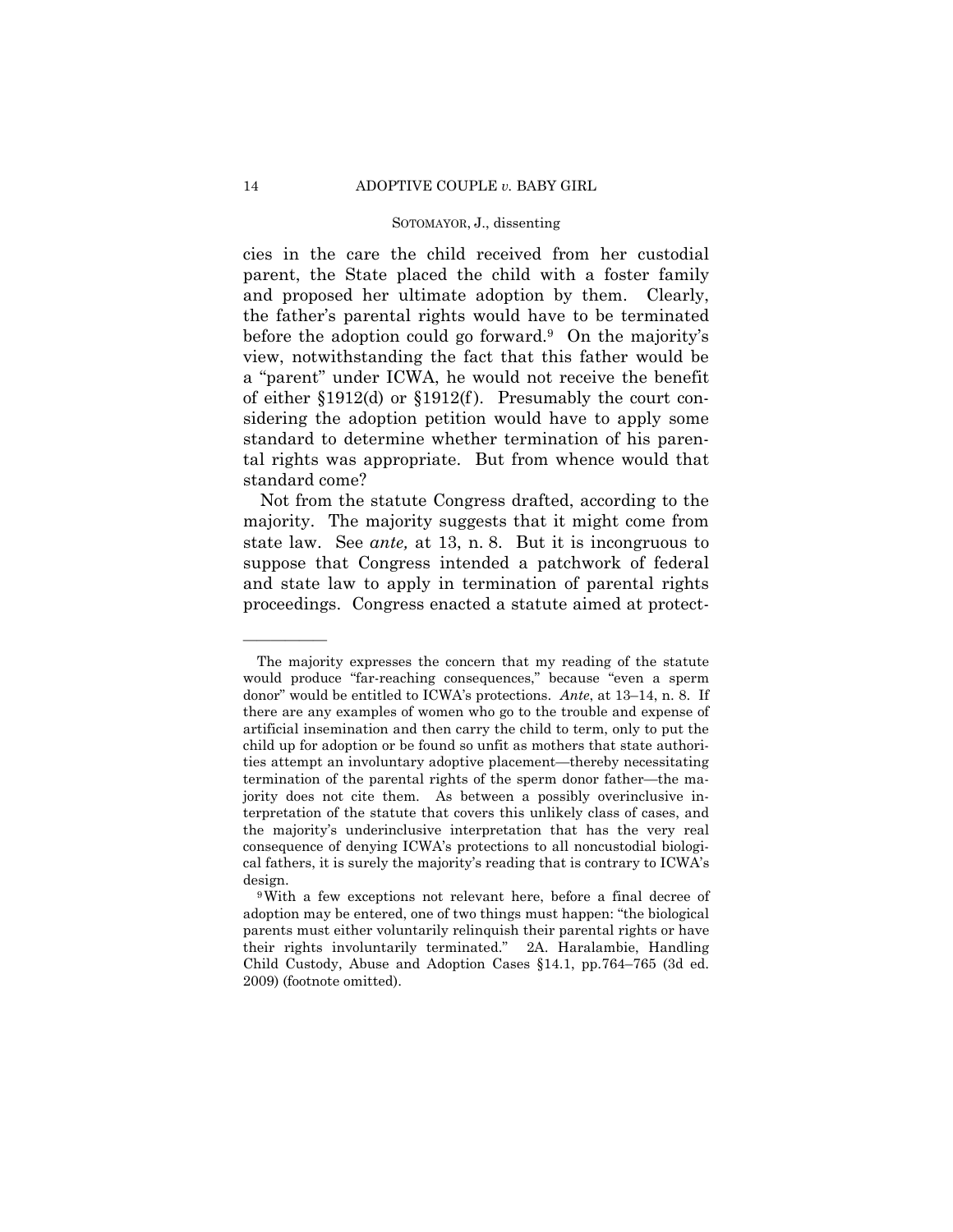ing the familial relationships between Indian parents and their children because it concluded that state authorities "often failed to recognize the essential tribal relations of Indian people and the cultural and social standards prevailing in Indian communities and families." 25 U. S. C. §1901(5). It provided a "minimum Federal standar[d]," §1902, for termination of parental rights that is more demanding than the showing of unfitness under a high "clear and convincing evidence" standard that is the norm in the States, see 1 J. Hollinger, Adoption Law and Practice §2.10 (2012); *Santosky*, 455 U. S., at 767–768.

While some States might provide protections comparable to  $$1912(d)$ 's required remedial efforts and  $$1912(f)$ 's heightened standard for termination of parental rights, many will provide less. There is no reason to believe Congress wished to leave protection of the parental rights of a subset of ICWA "parent[s]" dependent on the happenstance of where a particular "child custody proceeding" takes place. I would apply, as the statute construed in its totality commands, the standards Congress provided in  $\S(1912(d)$  and (f) to the termination of all ICWA "parent[s']" parent-child relationships.

# II

The majority's textually strained and illogical reading of the statute might be explicable, if not justified, if there were reason to believe that it avoided anomalous results or furthered a clear congressional policy. But neither of these conditions is present here.

# A

With respect to §1912(d), the majority states that it would be "unusual" to apply a rehabilitation requirement where a natural parent has never had custody of his child. *Ante,* at 14. The majority does not support this bare assertion, and in fact state child welfare authorities can and do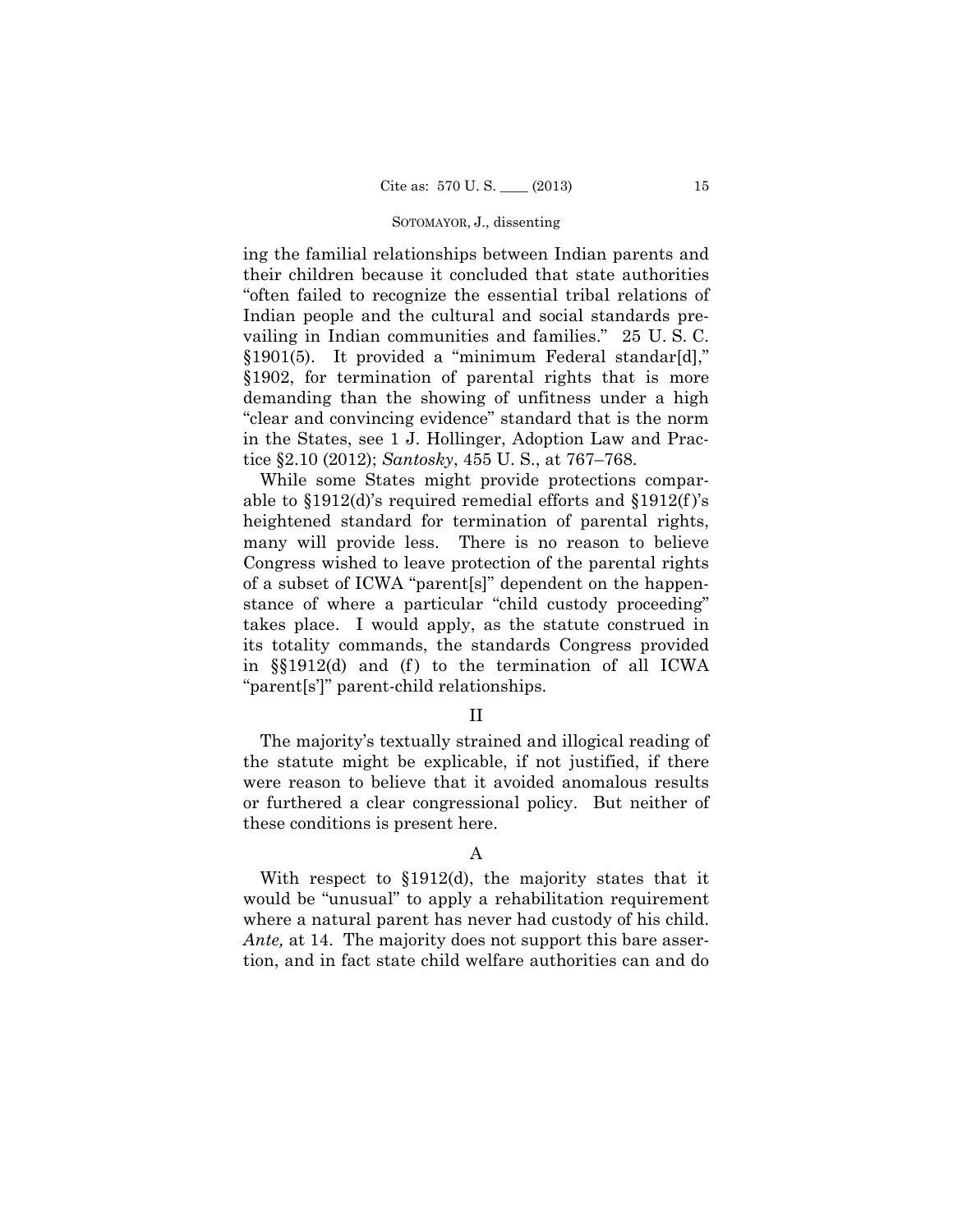provide reunification services for biological fathers who have not previously had custody of their children.<sup>10</sup> And notwithstanding the South Carolina Supreme Court's imprecise interpretation of the provision, see 398 S. C., at 647–648, 731 S. E. 2d, at 562, §1912(d) does not require the prospective adoptive family to themselves undertake the mandated rehabilitative efforts. Rather, it requires the party seeking termination of parental rights to "satisfy the court that active efforts have been made" to provide appropriate remedial services.

In other words, the prospective adoptive couple have to make an evidentiary showing, not undertake person-toperson remedial outreach. The services themselves might be attempted by the Indian child's Tribe, a state agency, or a private adoption agency. Such remedial efforts are a familiar requirement of child welfare law, including federal child welfare policy. See 42 U. S. C. §671(a)(15)(B) (requiring States receiving federal funds for foster care and adoption assistance to make "reasonable efforts . . . to preserve and reunify families" prior to foster care placement or removal of a child from its home).

<sup>10</sup>See, *e.g.,* Cal. Welf. & Inst. Code Ann. §361.5(a) (West Supp. 2013); *Francisco G.* v. *Superior Court*, 91 Cal. App. 4th 586, 596, 110 Cal. Rptr. 2d 679, 687 (2001) (stating that "the juvenile court 'may' order reunification services for a biological father if the court determines that the services will benefit the child"); *In re T. B. W.*, 312 Ga. App. 733, 734–735, 719 S. E. 2d 589, 591 (2011) (describing reunification services provided to biological father beginning when "he had yet to establish his paternity" under state law, including efforts to facilitate visitation and involving father in family " 'team meetings' "); *In re Guardianship of DMH*, 161 N. J. 365, 391–394, 736 A. 2d 1261, 1275–1276 (1999) (discussing what constitutes "reasonable efforts" to reunify a noncustodial biological father with his children in accordance with New Jersey statutory requirements); *In re Bernard T.*, 319 S. W. 3d 586, 600 (Tenn. 2010) (stating that "in appropriate circumstances, the Department [of Children's Services] must make reasonable efforts to reunite a child with his or her biological parents or legal parents or even with the child's putative biological father").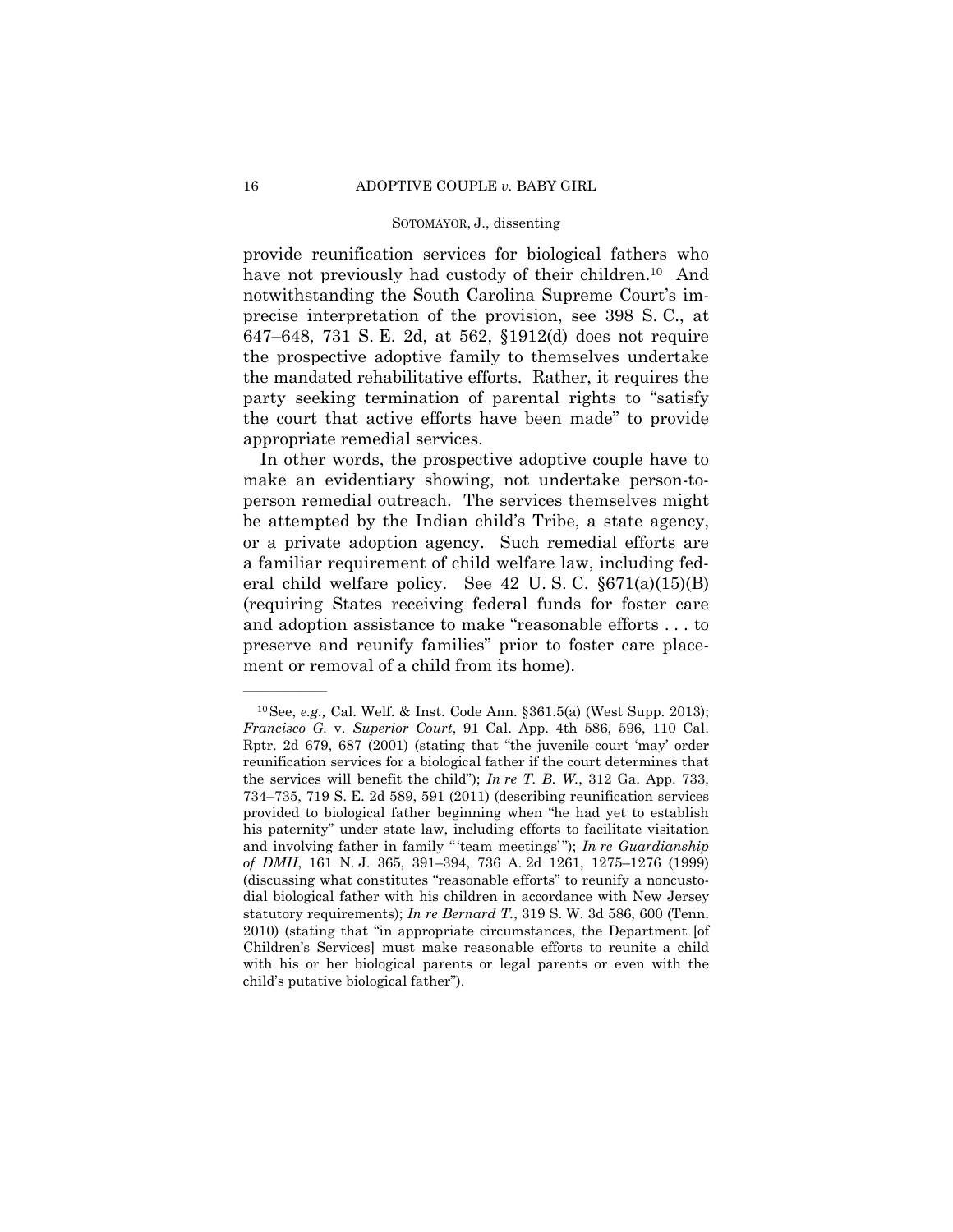necessary destruction of their natural family." *Santosky*, There is nothing "bizarre," *ante,* at 14, about placing on the party seeking to terminate a father's parental rights the burden of showing that the step is necessary as well as justified. "For . . . natural parents, . . . the consequence of an erroneous termination [of parental rights] is the un-455 U. S., at 766. In any event, the question is a nonissue in this case given the family court's finding that Birth Father is "a fit and proper person to have custody of his child" who "has demonstrated [his] ability to parent effectively" and who possesses "unwavering love for this child." App. to Pet. for Cert. 128a (Sealed). Petitioners cannot show that rehabilitative efforts have "proved unsuccessful," 25 U. S. C. §1912(d), because Birth Father is not in need of rehabilitation.<sup>11</sup>

B

On a more general level, the majority intimates that ICWA grants Birth Father an undeserved windfall: in the majority's words, an "ICWA trump card" he can "play . . . at the eleventh hour to override the mother's decision and the child's best interests." *Ante,* at 16. The implicit argument is that Congress could not possibly have intended to recognize a parent-child relationship between Birth Father and Baby Girl that would have to be legally terminated (either by valid consent or involuntary termination) before the adoption could proceed.

<sup>11</sup>The majority's concerns about what might happen if no state or tribal authority stepped in to provide remedial services are therefore irrelevant here. *Ante,* at 14, n. 9. But as a general matter, if a parent has rights that are an obstacle to an adoption, the state- and federallaw safeguards of those rights must be honored, irrespective of prospective adoptive parents' understandable and valid desire to see the adoption finalized. "We must remember that the purpose of an adoption is to provide a home for a child, not a child for a home." *In re Petition of Doe*, 159 Ill. 2d, at 368, 638 N. E. 2d, at 190 (Heiple, J,. supplemental opinion supporting denial of rehearing).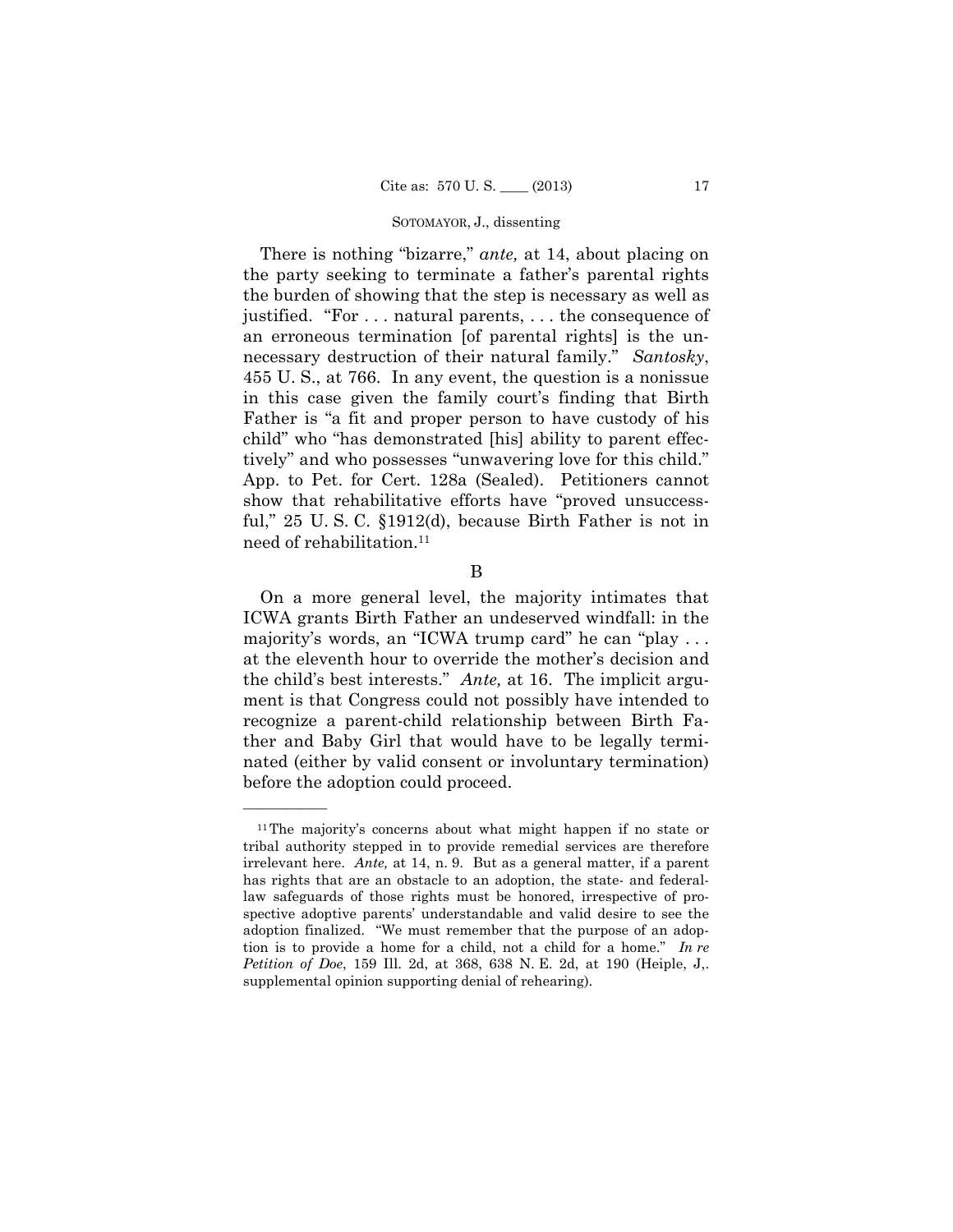But this supposed anomaly is illusory. In fact, the law of at least 15 States did precisely that at the time ICWA was passed.12 And the law of a number of States still does so. The State of Arizona, for example, requires that notice of an adoption petition be given to all "potential father[s]" and that they be informed of their "right to seek custody." Ariz. Rev. Stat. §§8–106(G)–(J) (West Supp. 2012). In Washington, an "alleged father['s]" consent to adoption is required absent the termination of his parental rights, Wash. Rev. Code §§26.33.020(1), 26.33.160(1)(b) (2012); and those rights may be terminated only "upon a showing by clear, cogent, and convincing evidence" not only that termination is in the best interest of the child and that the

<sup>&</sup>lt;sup>12</sup> See Ariz. Rev. Stat. Ann.  $\S8-106(A)(1)(c)$  (1974–1983 West Supp.) (consent of both natural parents necessary); Iowa Code §§600.3(2), 600A.2, 600A.8 (1977) (same); Ill. Comp. Stat., ch. 40, §1510 (West 1977) (same); Nev. Rev. Stat. §§127.040, 127.090 (1971) (same); R. I. Gen. Laws §§15–7–5, 15–7–7 (Bobbs-Merrill 1970) (same); Conn. Gen. Stat.  $\S$ §45–61d, 45–61i(b)(2) (1979) (natural father's consent required if paternity acknowledged or judicially established); Fla. Stat. §63.062 (1979) (same); Ore. Rev. Stat. §§109.092, 109.312 (1975) (same); S. D. Codified Laws §§25–6–1.1, 25–6–4 (Allen Smith 1976) (natural father's consent required if mother identifies him or if paternity is judicially established); Ky. Rev. Stat. Ann. §§199.500, 199.607 (Bobbs-Merrill Supp. 1980) (same); Ala. Code §26–10–3 (Michie 1977) (natural father's consent required when paternity judicially established); Minn. Stat. §§259.24(a), 259.26(3)(a), (e), (f ), 259.261 (1978) (natural father's consent required when identified on birth certificate, paternity judicially established, or paternity asserted by affidavit); N. H. Rev. Stat. Ann. §170–B:5(I)(d) (1977) (natural father's consent required if he files notice of intent to claim paternity within set time from notice of prospective adoption); Wash. Rev. Code §§26.32.040(5), 26.32.085 (1976) (natural father's consent required if paternity acknowledged, judicially established, or he files notice of intent to claim paternity within set time from notice of prospective adoption); W. Va. Code Ann. §48–4–1 (Michie Supp. 1979) (natural father's consent required if father admits paternity by any means). See also Del. Code Ann., Tit. 13, §908(2) (Michie Supp. 1980) (natural father's consent required unless court finds that dispensing with consent requirement is in best interests of the child); Wyo. Stat. Ann. §§1–22–108, 1–22–109 (Michie 1988) (same).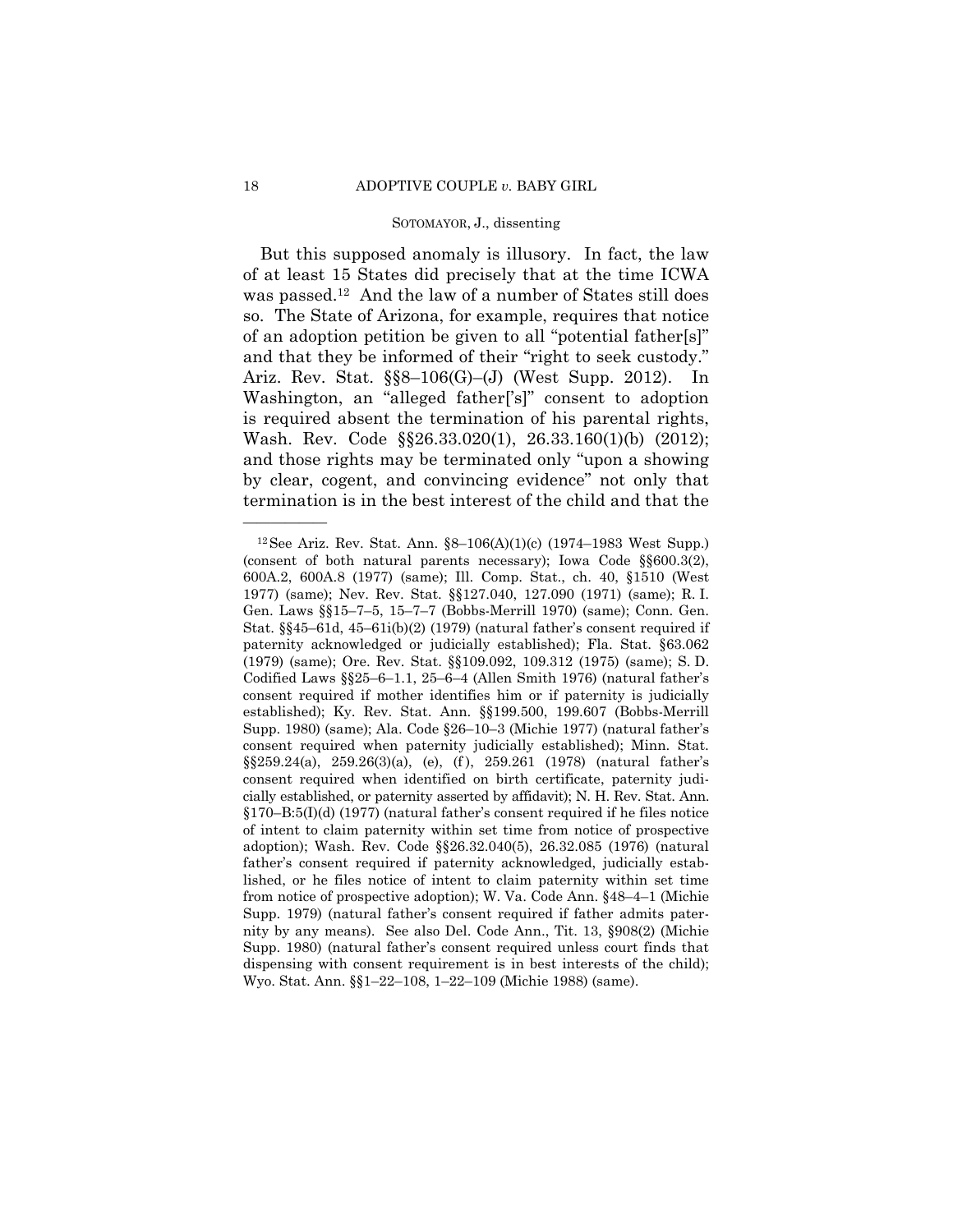father is withholding his consent to adoption contrary to child's best interests, but also that the father "has failed to perform parental duties under circumstances showing a substantial lack of regard for his parental obligations,"  $$26.33.120(2).<sup>13</sup>$ 

 this biological link. See, *e.g., Ex parte Terry*, 494 So. 2d Without doubt, laws protecting biological fathers' parental rights can lead—even outside the context of ICWA—to outcomes that are painful and distressing for both wouldbe adoptive families, who lose a much wanted child, and children who must make a difficult transition. See, *e.g., In re Adoption of Tobias D.*, 2012 Me. 45, ¶27, 40 A. 3d 990, 999 (recognizing that award of custody of 2½-year-old child to biological father under applicable state law once paternity is established will result in the "difficult and painful" necessity of "removing the child from the only home he has ever known"). On the other hand, these rules recognize that biological fathers have a valid interest in a relationship with their child. See *supra,* at 6. And children have a reciprocal interest in knowing their biological parents. See *Santosky*, 455 U. S., at 760–761, n. 11 (describing the foreclosure of a newborn child's opportunity to "ever know his natural parents" as a "los[s] [that] cannot be measured"). These rules also reflect the understanding that the biological bond between a parent and a child is a strong foundation on which a stable and caring relationship may be built. Many jurisdictions apply a custodial preference for a fit natural parent over a party lacking 628, 632 (Ala. 1986); *Appeal of H. R.*, 581 A. 2d 1141, 1177 (D. C. 1990) (opinion of Ferren, J.); *Stuhr* v. *Stuhr*, 240 Neb. 239, 245, 481 N. W. 2d 212, 216 (1992); *In re Michael B.*, 80 N. Y. 2d 299, 309, 604 N. E. 2d 122, 127 (1992). Cf. *Smith* v. *Organization of Foster Families For Equality & Reform*, 431 U. S. 816, 845 (1977) (distinguishing a natu

<sup>13</sup>See also, *e.g.,* Nev. Rev. Stat. §§127.040(1)(a), 128.150 (2011).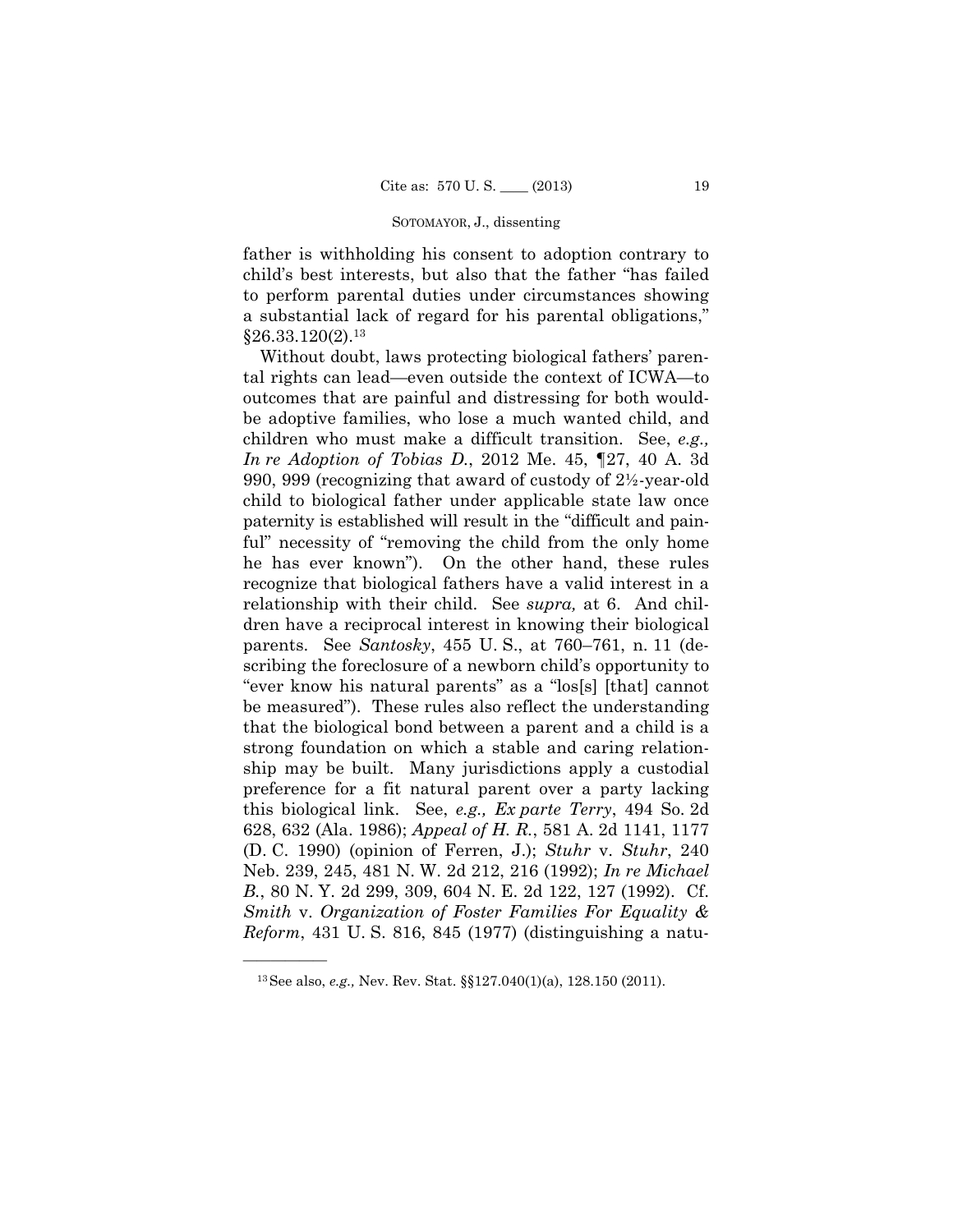ral parent's "liberty interest in family privacy," which has its source "in intrinsic human rights," with a foster parent's parallel interest in his or her relationship with a child, which has its "origins in an arrangement in which the State has been a partner from the outset"). This preference is founded in the "presumption that fit parents act in the best interests of their children." *Troxel* v. *Granville*, 530 U. S. 57, 68 (2000) (plurality opinion). "'[H]istorically [the law] has recognized that natural bonds of affection [will] lead parents" to promote their child's well-being. *Ibid.* (quoting *Parham* v. *J. R.*, 442 U. S. 584, 602 (1979)).

Balancing the legitimate interests of unwed biological fathers against the need for stability in a child's family situation is difficult, to be sure, and States have, over the years, taken different approaches to the problem. Some States, like South Carolina, have opted to hew to the constitutional baseline established by this Court's precedents and do not require a biological father's consent to adoption unless he has provided financial support during pregnancy. See *Quilloin* v. *Walcott*, 434 U. S. 246, 254– 256 (1978); *Lehr*, 463 U. S., at 261. Other States, however, have decided to give the rights of biological fathers more robust protection and to afford them consent rights on the basis of their biological link to the child. At the time that ICWA was passed, as noted, over one-fourth of States did so. See *supra,* at 17–18.

ICWA, on a straightforward reading of the statute, is consistent with the law of those States that protected, and protect, birth fathers' rights more vigorously. This reading can hardly be said to generate an anomaly. ICWA, as all acknowledge, was "the product of rising concern . . . [about] abusive child welfare practices that resulted in the separation of large numbers of Indian children from their families." *Holyfield*, 490 U. S., at 32. It stands to reason that the Act would not render the legal status of an Indian father's relationship with his biological child fragile, but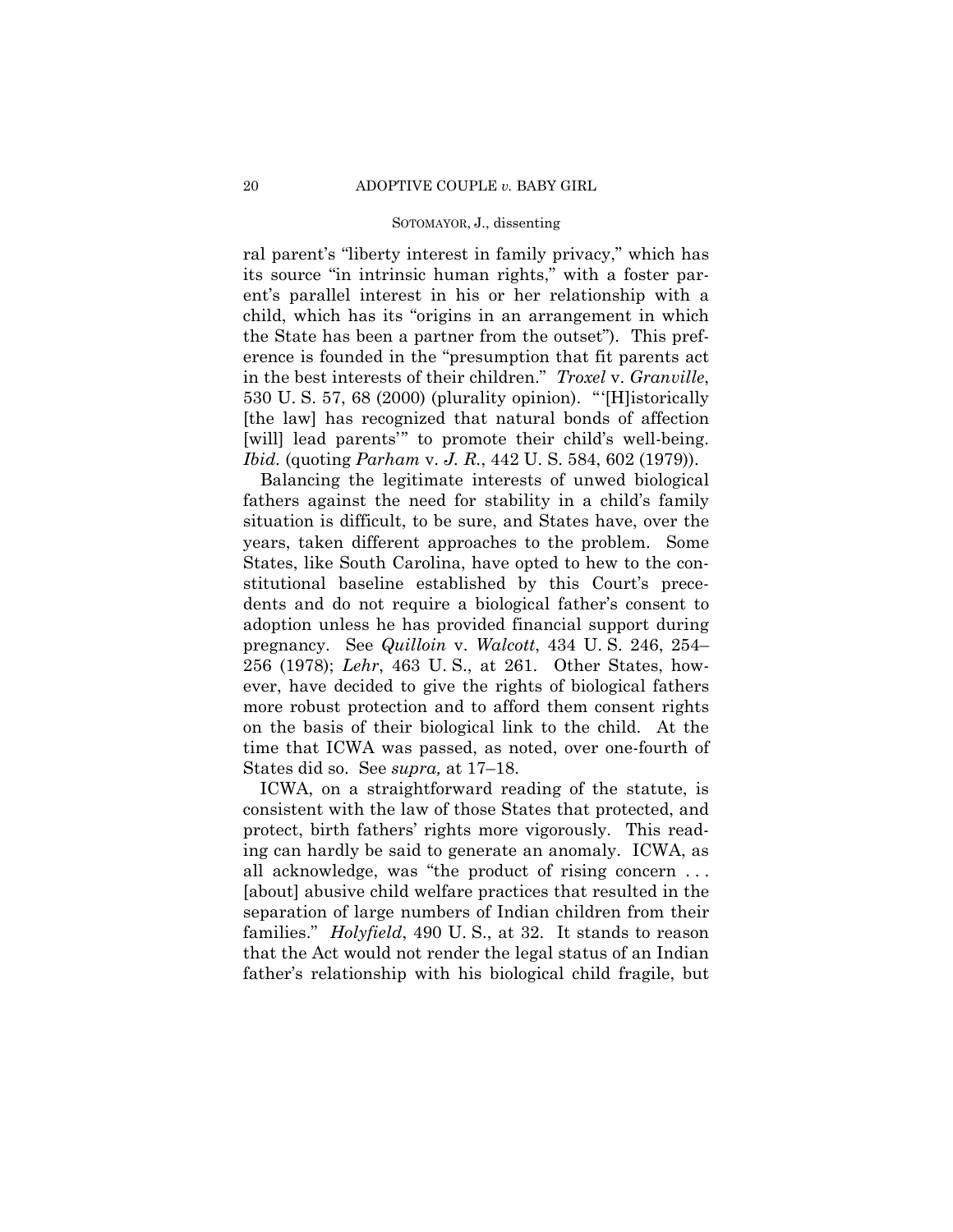would instead grant it a degree of protection commensurate with the more robust state-law standards.14

# $\mathcal{C}$

The majority also protests that a contrary result to the one it reaches would interfere with the adoption of Indian children. *Ante,* at 14, 16. This claim is the most perplexing of all. A central purpose of ICWA is to "promote the stability and security of Indian . . . families," 25 U. S. C. §1902, in part by countering the trend of placing "an alarmingly high percentage of [Indian] children . . . in non-Indian foster and adoptive homes and institutions." §1901(4). The Act accomplishes this goal by, first, protecting the familial bonds of Indian parents and children, see *supra,* at 4–12; and, second, establishing placement preferences should an adoption take place, see §1915(a). ICWA does not interfere with the adoption of Indian children except to the extent that it attempts to avert the necessity of adoptive placement and makes adoptions of Indian children by non-Indian families less likely.

The majority may consider this scheme unwise. But no principle of construction licenses a court to interpret a statute with a view to averting the very consequences Congress expressly stated it was trying to bring about. Instead, it is the "'judicial duty to give faithful meaning to

<sup>&</sup>lt;sup>14</sup>It bears emphasizing that the ICWA standard for termination of parental rights of which Birth Father claims the benefit is more protective than, but not out of step with, the clear and convincing standard generally applied in state courts when termination of parental rights is sought. Birth Father does not claim that he is entitled to custody of Baby Girl unless petitioners can satisfy the demanding standard of §1912(f). See Brief for Respondent Birth Father 40, n. 15. The question of custody would be analyzed independently, as it was by the South Carolina Supreme Court. Of course, it will often be the case that custody is subsequently granted to a child's fit parent, consistent with the presumption that a natural parent will act in the best interests of his child. See *supra*, at 19–20.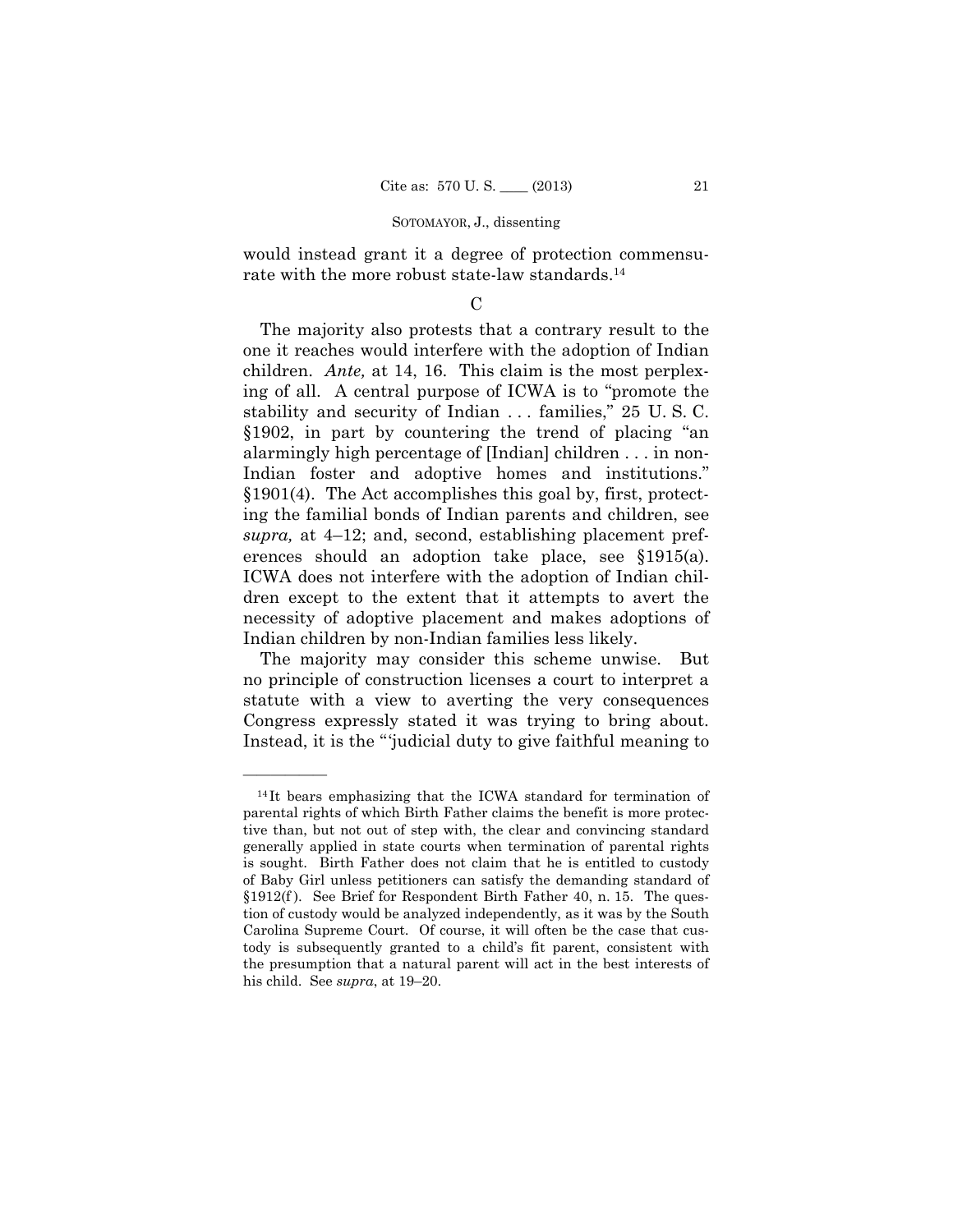the language Congress adopted in the light of the evident legislative purpose in enacting the law in question.'" *Graham County Soil and Water Conservation Dist.* v. *United States ex rel. Wilson*, 559 U. S. 280, 298 (2010) (quoting *United States* v. *Bornstein*, 423 U. S. 303, 310 (1976)).

The majority further claims that its reading is consistent with the "primary" purpose of the Act, which in the majority's view was to prevent the dissolution of "intact" Indian families. *Ante,* at 9–10. We may not, however, give effect only to congressional goals we designate "primary" while casting aside others classed as "secondary"; we must apply the entire statute Congress has written. While there are indications that central among Congress' concerns in enacting ICWA was the removal of Indian children from homes in which Indian parents or other guardians had custody of them, see, *e.g.,* §§1901(4), 1902, Congress also recognized that "there is no resource that is more vital to the continued existence and integrity of Indian tribes than their children," §1901(3). As we observed in *Holyfield*, ICWA protects not only Indian parents' interests but also those of Indian tribes. See 490 U. S., at 34, 52. A tribe's interest in its next generation of citizens is adversely affected by the placement of Indian children in homes with no connection to the tribe, whether or not those children were initially in the custody of an Indian parent.15

Moreover, the majority's focus on "intact" families, *ante,*  at 10, begs the question of what Congress set out to accomplish with ICWA. In an ideal world, perhaps all parents would be perfect. They would live up to their

<sup>15</sup>Birth Father is a registered member of the Cherokee Nation, a fact of which Birth Mother was aware at the time of her pregnancy and of which she informed her attorney. See 398 S. C. 625, 632–633, 731 S. E. 2d 550, 554 (2012).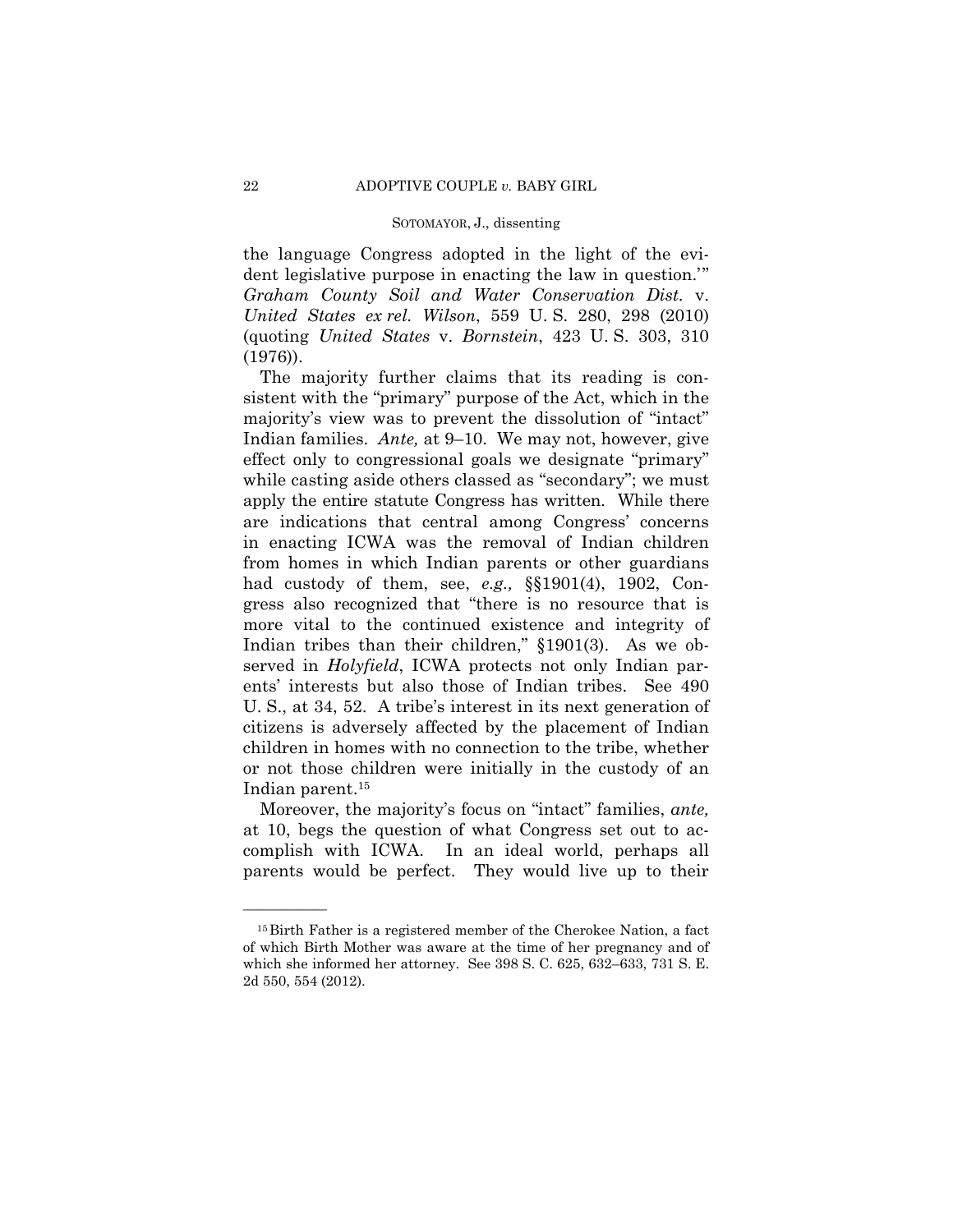parental responsibilities by providing the fullest possible financial and emotional support to their children. They would never suffer mental health problems, lose their jobs, struggle with substance dependency, or encounter any of the other multitudinous personal crises that can make it difficult to meet these responsibilities. In an ideal world parents would never become estranged and leave their children caught in the middle. But we do not live in such a world. Even happy families do not always fit the custodial-parent mold for which the majority would reserve IWCA's substantive protections; unhappy families all too often do not. They are families nonetheless. Congress understood as much. ICWA's definitions of "parent" and "termination of parental rights" provided in §1903 sweep broadly. They should be honored.

# D

 states instead that it finds the statute clear.16 *Ante,* at 17. The majority does not rely on the theory pressed by petitioners and the guardian ad litem that the canon of constitutional avoidance compels the conclusion that ICWA is inapplicable here. See Brief for Petitioners 43–51; Brief for Respondent Guardian Ad Litem 48–58. It But the majority nevertheless offers the suggestion that a contrary result would create an equal protection problem. *Ibid.* Cf. Brief for Petitioners 44–47; Brief for Respondent

<sup>16</sup> JUSTICE THOMAS concurs in the majority's interpretation because, although he finds the statute susceptible of more than one plausible reading, he believes that the majority's reading avoids "significant constitutional problems" concerning whether ICWA exceeds Congress' authority under the Indian Commerce Clause. *Ante,* at 1, 3–12. No party advanced this argument, and it is inconsistent with this Court's precedents holding that Congress has "broad general powers to legislate in respect to Indian tribes, powers that we have consistently described as plenary and exclusive," founded not only on the Indian Commerce Clause but also the Treaty Clause. *United States* v. *Lara*, 541 U. S. 193, 200–201 (2004) (internal quotation marks omitted).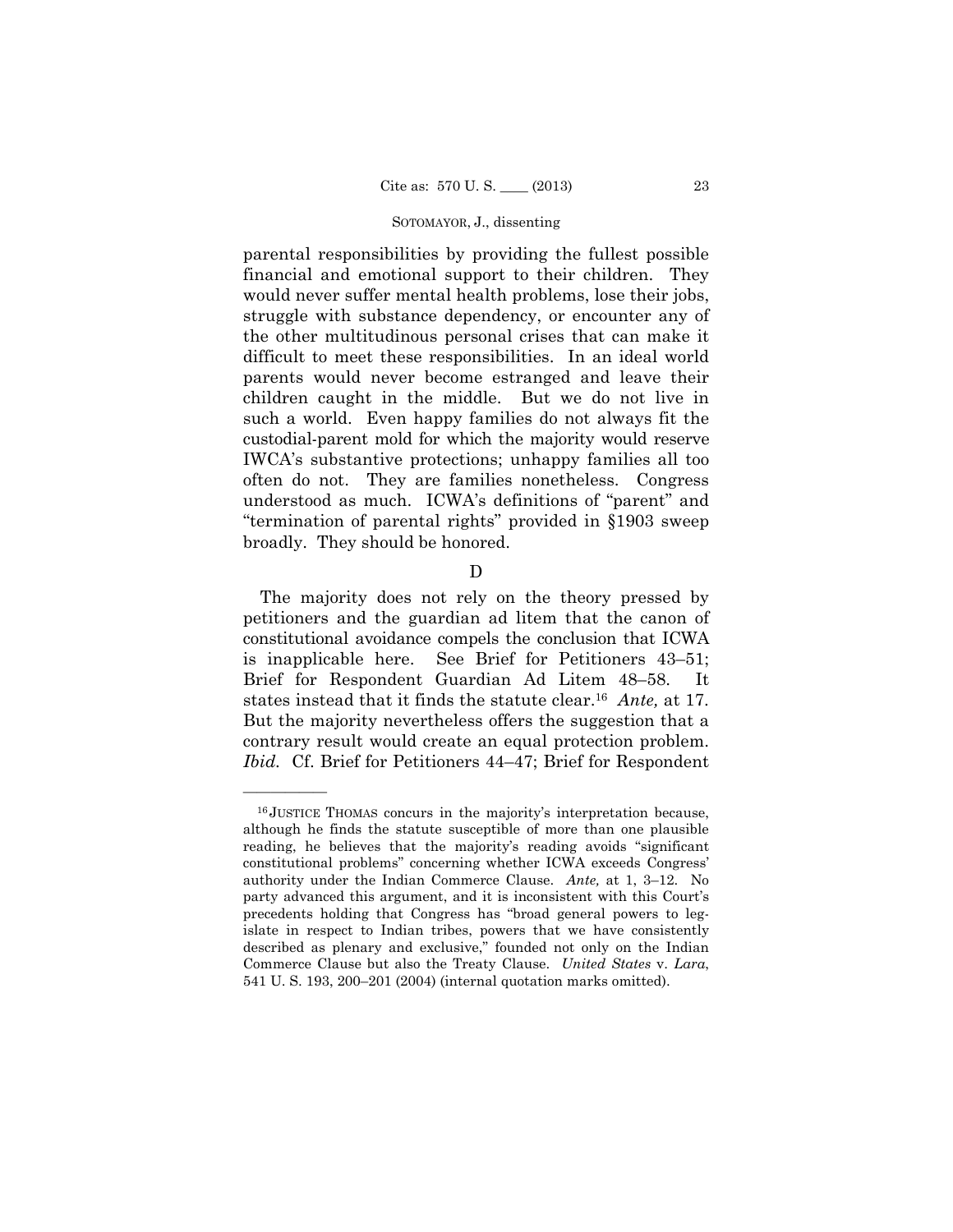Guardian Ad Litem 53–55.

It is difficult to make sense of this suggestion in light of our precedents, which squarely hold that classifications based on Indian tribal membership are not impermissible racial classifications. See *United States* v. *Antelope*, 430 U. S. 641, 645–647 (1977); *Morton* v. *Mancari*, 417 U. S. 535, 553–554 (1974). The majority's repeated, analytically unnecessary references to the fact that Baby Girl is 3/256 Cherokee by ancestry do nothing to elucidate its intimation that the statute may violate the Equal Protection Clause as applied here. See *ante,* at 1, 6; see also *ante,*  at 16 (stating that ICWA "would put certain vulnerable children at a great disadvantage solely because an ancestor—*even a remote one*—was an Indian" (emphasis added)). I see no ground for this Court to second-guess the membership requirements of federally recognized Indian tribes, which are independent political entities. See *Santa Clara Pueblo* v. *Martinez*, 436 U. S. 49, 72, n. 32 (1978). I am particularly averse to doing so when the Federal Government requires Indian tribes, as a prerequisite for official recognition, to make "descen[t] from a historical Indian tribe" a condition of membership. 25 CFR §83.7(e) (2012).

The majority's treatment of this issue, in the end, does no more than create a lingering mood of disapprobation of the criteria for membership adopted by the Cherokee Nation that, in turn, make Baby Girl an "Indian child" under the statute. Its hints at lurking constitutional problems are, by its own account, irrelevant to its statutory analysis, and accordingly need not detain us any longer.

# III

Because I would affirm the South Carolina Supreme Court on the ground that §1912 bars the termination of Birth Father's parental rights, I would not reach the question of the applicability of the adoptive placement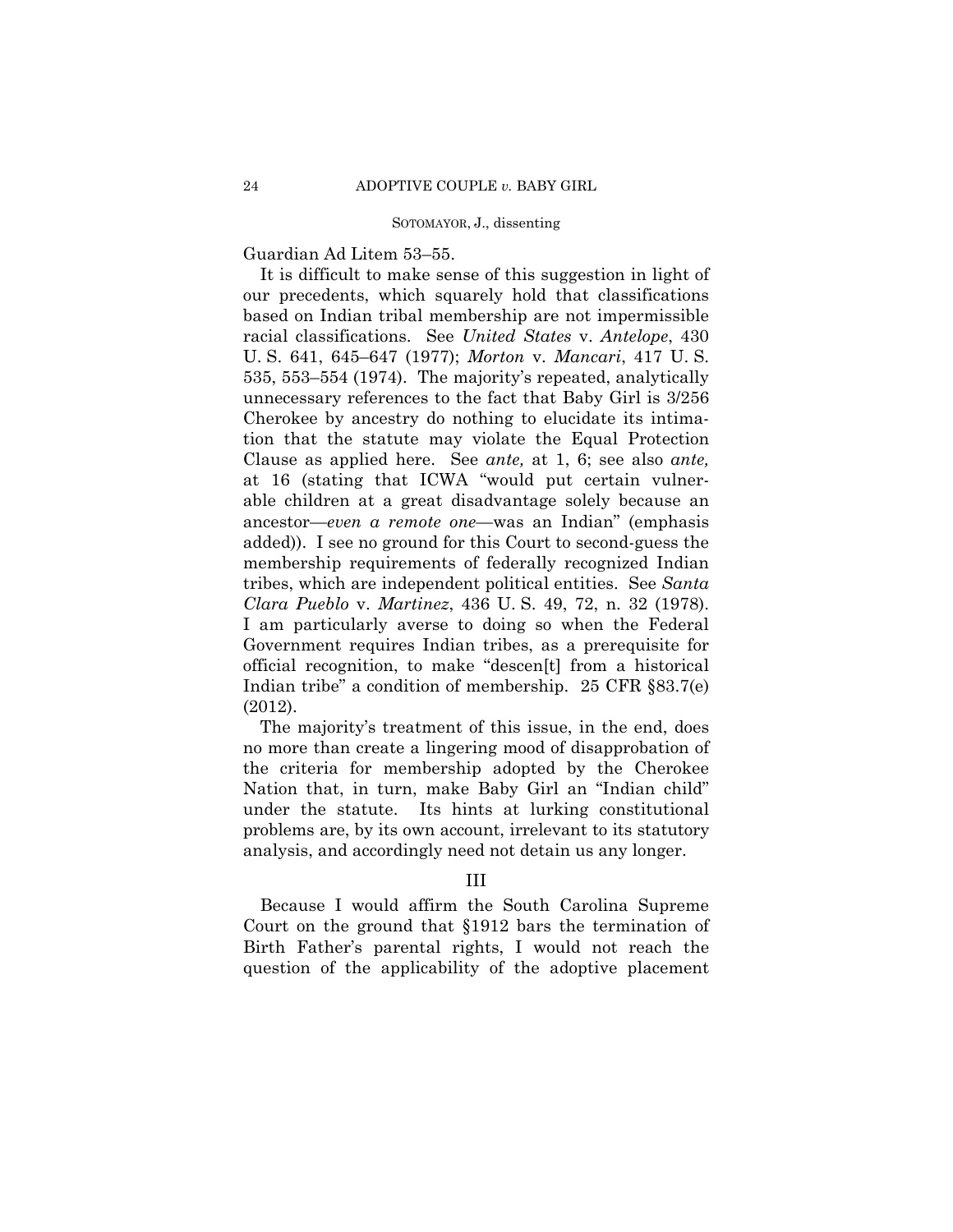preferences of §1915. I note, however, that the majority does not and cannot foreclose the possibility that on remand, Baby Girl's paternal grandparents or other members of the Cherokee Nation may formally petition for adoption of Baby Girl. If these parties do so, and if on remand Birth Father's parental rights are terminated so that an adoption becomes possible, they will then be entitled to consideration under the order of preference established in §1915. The majority cannot rule prospectively that §1915 would not apply to an adoption petition that has not yet been filed. Indeed, the statute applies "[i]n *any* adoptive placement of an Indian child under State law," 25 U. S. C. §1915(a) (emphasis added), and contains no temporal qualifications. It would indeed be an odd result for this Court, in the name of the child's best interests, cf. *ante,* at 15, to purport to exclude from the proceedings possible custodians for Baby Girl, such as her paternal grandparents, who may have well-established relationships with her.

\* \* \*

The majority opinion turns §1912 upside down, reading it from bottom to top in order to reach a conclusion that is manifestly contrary to Congress' express purpose in enacting ICWA: preserving the familial bonds between Indian parents and their children and, more broadly, Indian tribes' relationships with the future citizens who are "vital to [their] continued existence and integrity." §1901(3).

The majority casts Birth Father as responsible for the painful circumstances in this case, suggesting that he intervened "at the eleventh hour to override the mother's decision and the child's best interests," *ante,* at 16. I have no wish to minimize the trauma of removing a 27-monthold child from her adoptive family. It bears remembering, however, that Birth Father took action to assert his parental rights when Baby Girl was four months old, as soon as